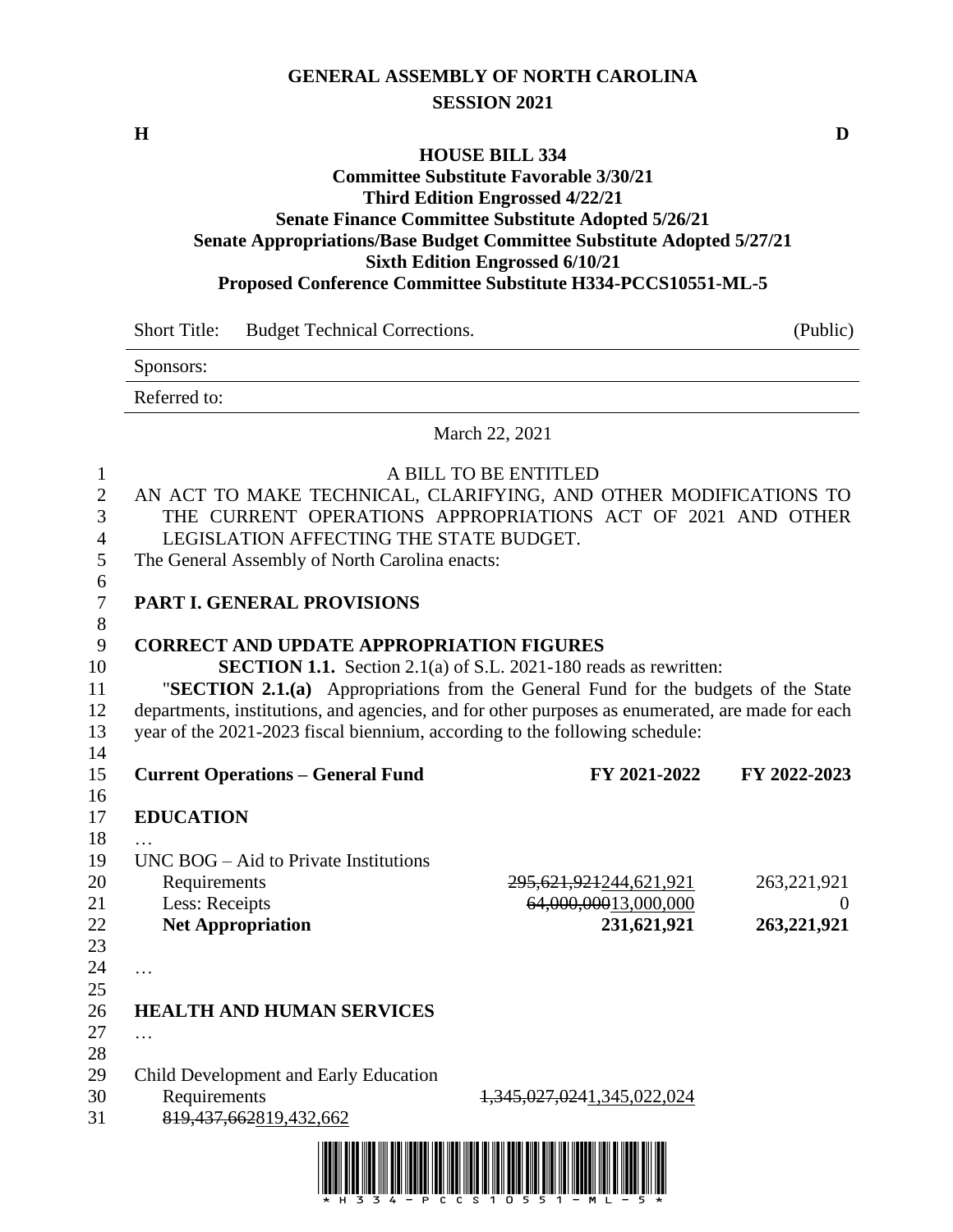| <b>General Assembly Of North Carolina</b>                                                                                                                          |                              |                                  | <b>Session 2021</b> |
|--------------------------------------------------------------------------------------------------------------------------------------------------------------------|------------------------------|----------------------------------|---------------------|
| Less: Receipts                                                                                                                                                     |                              | 1, 102, 361, 1971, 102, 356, 197 |                     |
| 576, 599, 001576, 594, 001                                                                                                                                         |                              |                                  |                     |
| <b>Net Appropriation</b>                                                                                                                                           |                              | 242,665,827                      | 242,838,661         |
| .                                                                                                                                                                  |                              |                                  |                     |
|                                                                                                                                                                    |                              |                                  |                     |
| <b>Social Services</b>                                                                                                                                             |                              |                                  |                     |
| Requirements<br>1,998,527,9991,998,532,999                                                                                                                         |                              | 2, 161, 485, 8792, 162, 732, 609 |                     |
| Less: Receipts<br>1,781,852,5901,781,857,590                                                                                                                       |                              | 1,941,828,0911,943,074,821       |                     |
| <b>Net Appropriation</b>                                                                                                                                           |                              | 219,657,788                      | 216,675,409         |
| .                                                                                                                                                                  |                              |                                  |                     |
|                                                                                                                                                                    |                              |                                  |                     |
| <b>AGRICULTURE, NATURAL, AND ECONOMIC RESOURCES</b>                                                                                                                |                              |                                  |                     |
| $\cdots$                                                                                                                                                           |                              |                                  |                     |
|                                                                                                                                                                    |                              |                                  |                     |
| Commerce<br>Requirements                                                                                                                                           |                              | 599,260,602706,010,602           | 252,886,311         |
| Less: Receipts                                                                                                                                                     |                              | 382,599,635                      | 57,089,545          |
| <b>Net Appropriation</b>                                                                                                                                           |                              | 216,660,967323,410,967           | 195,796,766         |
|                                                                                                                                                                    |                              |                                  |                     |
| .                                                                                                                                                                  |                              |                                  |                     |
|                                                                                                                                                                    |                              |                                  |                     |
| <b>GENERAL GOVERNMENT</b>                                                                                                                                          |                              |                                  |                     |
| .                                                                                                                                                                  |                              |                                  |                     |
|                                                                                                                                                                    |                              |                                  |                     |
| <b>Budget and Management</b><br>Requirements                                                                                                                       |                              | 239,898,420290,898,420           | 10,939,568          |
| Less: Receipts                                                                                                                                                     |                              | 225,092,508276,092,508           | 557,408             |
| <b>Net Appropriation</b>                                                                                                                                           |                              | 14,805,912                       | 10,382,160          |
|                                                                                                                                                                    |                              |                                  |                     |
| .                                                                                                                                                                  |                              |                                  |                     |
|                                                                                                                                                                    |                              |                                  |                     |
| <b>Total Requirements</b>                                                                                                                                          | 59,834,157,71559,942,149,445 |                                  | 51,980,785,489      |
| <b>Less: Total Receipts</b>                                                                                                                                        | 33,912,731,43333,913,973,163 |                                  | 25,000,110,879      |
| <b>Total Net Appropriation</b>                                                                                                                                     | 25,921,426,28226,028,176,282 |                                  | 26,980,674,610"     |
|                                                                                                                                                                    |                              |                                  |                     |
| <b>UPDATE AVAILABILITY STATEMENT</b>                                                                                                                               |                              |                                  |                     |
| <b>SECTION 1.2.</b> Section 2.2(a) of S.L. 2021-180 is rewritten to read:<br>"SECTION 2.2.(a) The General Fund availability derived from State tax revenue, nontax |                              |                                  |                     |
| revenue, and other adjustments used in developing the budget for each year of the 2021-2023                                                                        |                              |                                  |                     |
| fiscal biennium is as follows:                                                                                                                                     |                              |                                  |                     |
|                                                                                                                                                                    |                              |                                  |                     |
|                                                                                                                                                                    |                              | FY 2021-2022                     | FY 2022-2023        |
| <b>Unappropriated Balance Remaining FY 2020-21</b>                                                                                                                 |                              | 457,272,694                      | 2,380,495,252       |
|                                                                                                                                                                    |                              | 523, 224, 136                    | 200,000,000         |
| <b>Actual/Anticipated Reversions</b>                                                                                                                               |                              |                                  |                     |
| <b>Actual Over Collections</b>                                                                                                                                     |                              | 6,230,486,722                    |                     |
| S.L. 2021-19: UNC Building Reserves/Certain Projects                                                                                                               |                              | (2,359,159)                      |                     |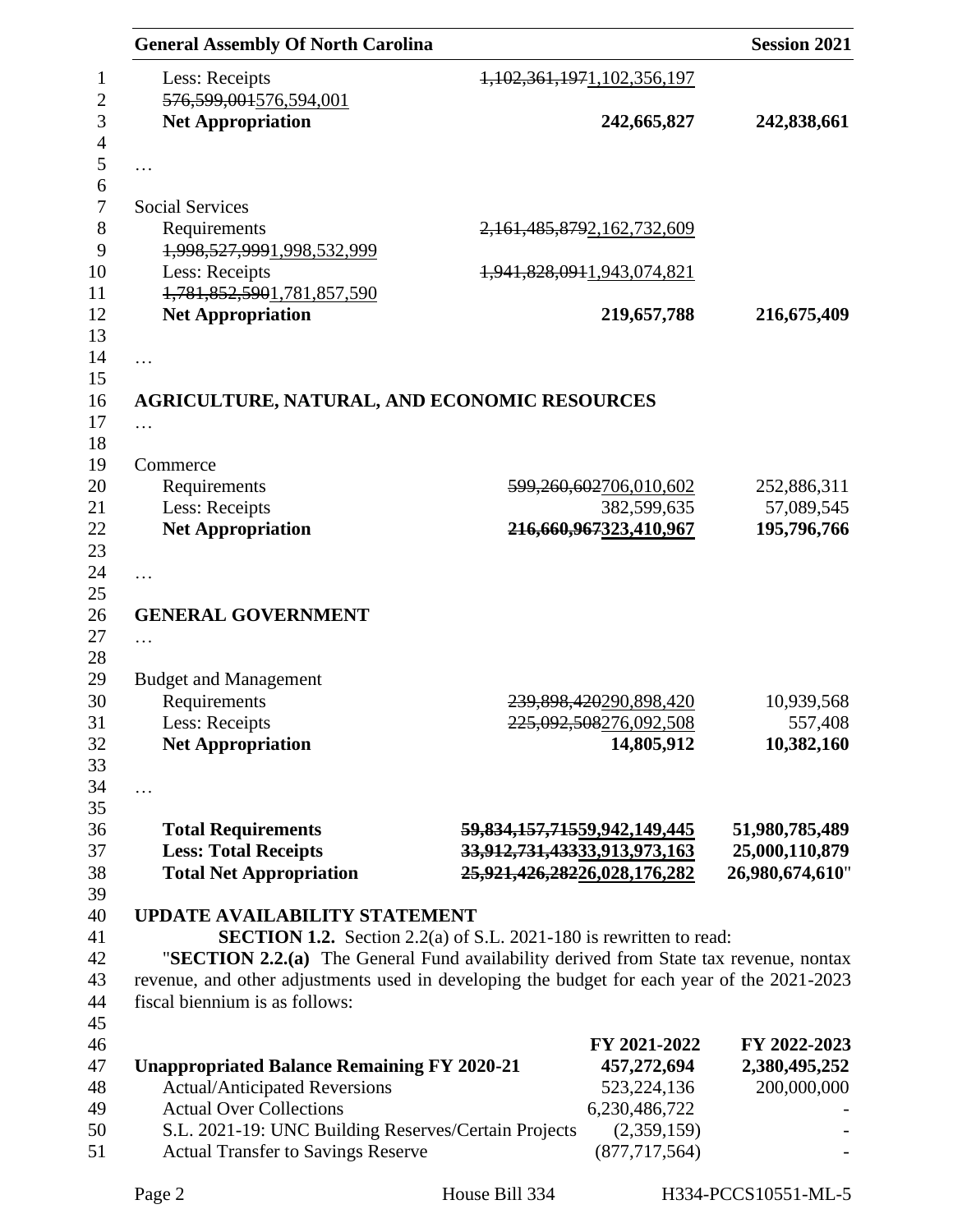| <b>General Assembly Of North Carolina</b>                              |                 | <b>Session 2021</b> |
|------------------------------------------------------------------------|-----------------|---------------------|
| <b>Total, Prior Year-End Fund Balance</b>                              | 6,330,906,829   | 2,580,495,252       |
| <b>Tax Revenue</b>                                                     |                 |                     |
| Personal Income                                                        | 15,388,100,000  | 15,998,900,000      |
| Sales and Use                                                          | 9,681,100,000   | 9,830,000,000       |
| Corporate Income                                                       | 1,300,500,000   | 1,343,600,000       |
| Franchise                                                              | 840,000,000     | 861,300,000         |
| Insurance                                                              | 808,900,000     | 961,800,000         |
| <b>Alcoholic Beverages</b>                                             | 453,300,000     | 461,700,000         |
| <b>Tobacco Products</b>                                                | 258,300,000     | 256,900,000         |
| Other Tax Revenues                                                     | 155,800,000     | 152,700,000         |
| <b>Subtotal, Tax Revenue</b>                                           | 28,886,000,000  | 29,866,900,000      |
| <b>Non-Tax Revenue</b>                                                 |                 |                     |
| <b>Judicial Fees</b>                                                   | 216,600,000     | 224,200,000         |
| <b>Investment</b> Income                                               | 29,600,000      | 36,100,000          |
| <b>Disproportionate Share</b>                                          | 115,400,000     | 122,500,000         |
| Master Settlement Agreement                                            | 139,400,000     | 134,100,000         |
| Insurance                                                              | 100,500,000     | 103,400,000         |
| <b>Other Non-Tax Revenues</b>                                          | 217,900,000     | 220,000,000         |
| <b>Subtotal, Non-Tax Revenue</b>                                       | 819,400,000     | 840,300,000         |
|                                                                        |                 |                     |
| <b>Total, Net Revenue</b>                                              | 29,705,400,000  | 30,707,200,000      |
| <b>Adjustments to Tax Revenue</b>                                      |                 |                     |
| <b>Personal Income Tax Changes</b>                                     |                 |                     |
| Deduction for PPP Loans, EIDL, & similar programs                      | (427,000,000)   | (35,000,000)        |
| Changes to Mill Rehabilitation Tax Credits                             | 1,400,000       | (3,700,000)         |
| Changes to Historic Rehabilitation Tax Credits                         | (200,000)       | (200,000)           |
| Reduce Rate, Change Certain Deductions                                 | (650,000,000)   | (1,700,600,000)     |
| <b>Sales and Use Tax Changes</b>                                       |                 |                     |
| Credit Short-term Car Rental Proceeds to Highway Fund                  | (69,800,000)    | (74,600,000)        |
| <b>Corporate Income Tax Changes</b>                                    |                 |                     |
| Deduction for PPP Loans, EIDL, & similar programs                      | (183,000,000)   | (15,000,000)        |
| Changes to Mill Rehabilitation Tax Credits                             | 2,900,000       | (7,500,000)         |
| Changes to Historic Rehabilitation Tax Credits                         | (500,000)       | (500,000)           |
| <b>Franchise Tax Changes</b>                                           |                 |                     |
| <b>Eliminate Alternate Property Bases</b>                              |                 | (173,300,000)       |
| <b>Insurance Tax Changes</b>                                           |                 |                     |
| Changes to Mill Rehabilitation Tax Credits                             | 1,500,000       | (3,800,000)         |
| Changes to Historic Rehabilitation Tax Credits                         | (300,000)       | (300,000)           |
| Limit Gross Premiums Tax on Surety Bonds                               | (700,000)       | (1,000,000)         |
| <b>Tobacco Products Tax Changes</b>                                    |                 |                     |
| <b>Expand Cigar Excise Tax</b>                                         |                 | 25,200,000          |
| <b>Subtotal, Adjustments to Tax Revenue</b>                            | (1,325,700,000) | (1,990,300,000)     |
|                                                                        |                 |                     |
|                                                                        |                 |                     |
| <b>Statutorily Required Reservations of Revenue</b>                    |                 |                     |
| NC GREAT Program (S.L. 2019-230)                                       | (15,000,000)    | (15,000,000)        |
| State Capital and Infrastructure Fund (SCIF)                           | (1,300,000,000) | (1,345,500,000)     |
| Subtotal, Statutorily Required Reservations of Revenue (1,315,000,000) |                 | (1,360,500,000)     |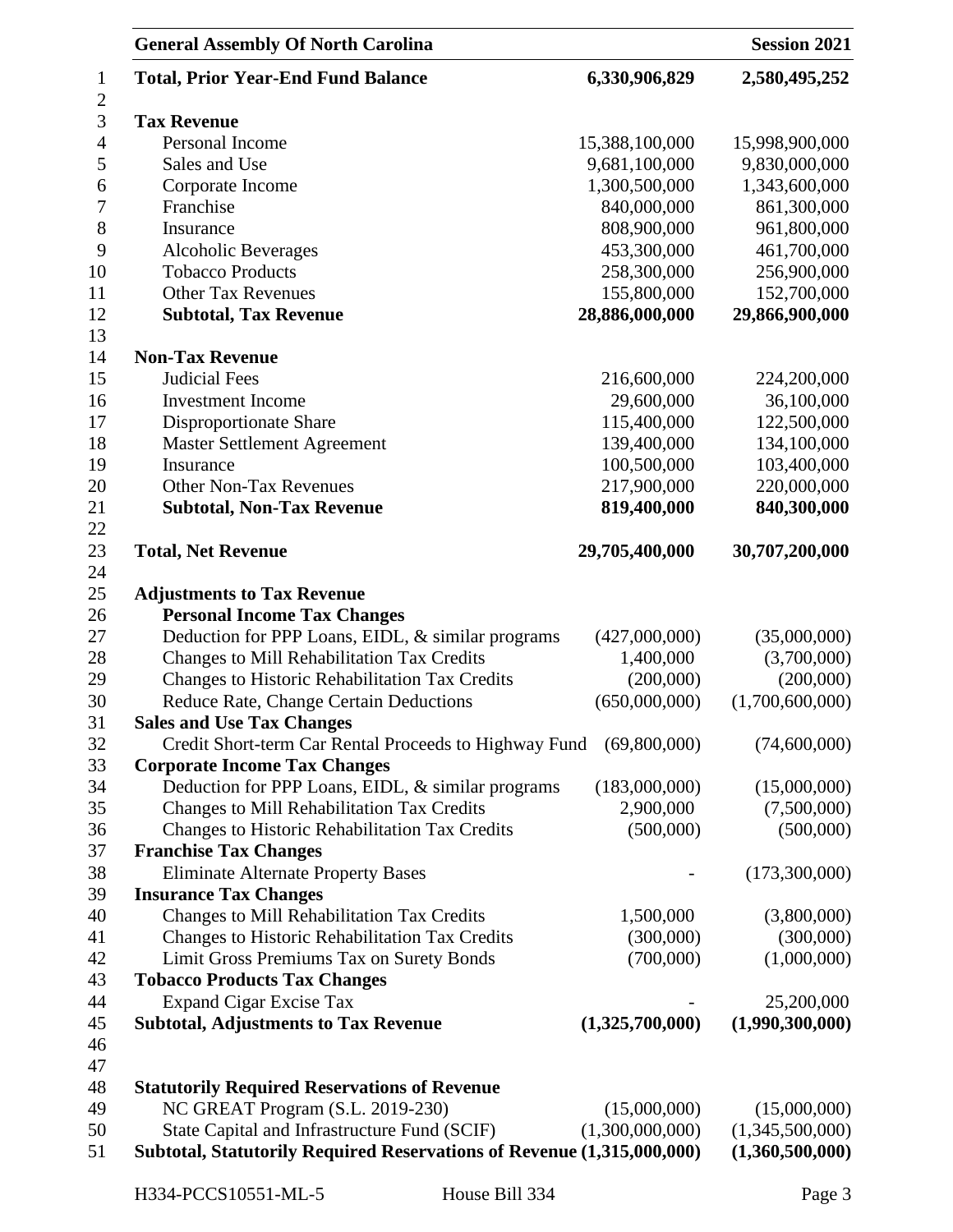| 1                |                                                                                                                                                         |                    |                  |
|------------------|---------------------------------------------------------------------------------------------------------------------------------------------------------|--------------------|------------------|
| $\mathbf{2}$     | <b>Reserves</b>                                                                                                                                         |                    |                  |
| 3                | <b>Medicaid Contingency Reserve</b>                                                                                                                     | (125,000,000)      |                  |
| $\overline{4}$   | <b>Medicaid Transformation Reserve</b>                                                                                                                  | (215,820,000)      | (246,000,000)    |
| 5                | <b>Information Technology Reserve</b>                                                                                                                   | (109, 661, 155)    | (165,000,000)    |
| 6                | <b>Transfer to Savings Reserve</b>                                                                                                                      | (1, 134, 006, 723) | (1,134,006,722)  |
| $\boldsymbol{7}$ | <b>Additional Transfer to SCIF</b>                                                                                                                      | (2,349,334,999)    | (1,039,500,000)  |
| 8                | <b>State Emergency and Disaster Response Reserve</b>                                                                                                    | (425,000,000)      | (375,000,000)    |
| 9                | <b>Economic Development Project Reserve</b>                                                                                                             | (338,000,000)      |                  |
| 10               | <b>Unfunded Liability Solvency Reserve</b>                                                                                                              | (40,000,000)       | (10,000,000)     |
| 11               | Wilmington Harbor Enhancements Reserve                                                                                                                  | (283,800,000)      |                  |
| 12               | <b>Subtotal, Reserves</b>                                                                                                                               | (5,020,622,877)    | (2,969,506,722)  |
| 13               |                                                                                                                                                         |                    |                  |
| 14               | <b>Other Adjustments to Availability</b>                                                                                                                |                    |                  |
| 15               | Adjustment to Transfer from State Treasurer                                                                                                             | 2,320,420          | 3,337,657        |
| 16               | Adjustment from Insurance Reg. Fund                                                                                                                     | 61,578             | 101,285          |
| 17               | <b>UNC/Medicaid Receiveables Transfer</b>                                                                                                               | 31,305,584         | 31,305,584       |
| 18               | <b>Subtotal, Other Adjustments</b>                                                                                                                      | 33,687,582         | 34,744,526       |
| 19               |                                                                                                                                                         |                    |                  |
| 20               | <b>Revised Total General Fund Availability</b>                                                                                                          | 28,408,671,534     | 27,002,133,056   |
| 21               |                                                                                                                                                         |                    |                  |
| 22               | Less General Fund Net Appropriations                                                                                                                    | 26,028,176,282     | 26,980,674,610   |
| 23               | <b>Unappropriated Balance Remaining</b>                                                                                                                 | 2,380,495,252      | 21,458,446"      |
| 24               |                                                                                                                                                         |                    |                  |
| 25               | UPDATE HIGHWAY TRUST FUND AVAILABILITY CATEGORY DESCRIPTION                                                                                             |                    |                  |
| 26               | <b>SECTION 1.3.</b> Section 3.4 of S.L. 2021-180 reads as rewritten:                                                                                    |                    |                  |
| 27               | "SECTION 3.4. The Highway Trust Fund availability used in developing the 2021-2023                                                                      |                    |                  |
| 28               | fiscal biennial budget is shown below:                                                                                                                  |                    |                  |
| 29               |                                                                                                                                                         |                    |                  |
| 30               | <b>Highway Trust Fund Availability</b>                                                                                                                  | FY 2021-2022       | FY 2022-2023     |
| 31               | Projected Actual Over Collections                                                                                                                       | 326,587,369        |                  |
| 32               | Partial Accounting of Cash Advance Repayments                                                                                                           | 176,577,495        |                  |
| 33               | <b>STI Projects</b>                                                                                                                                     | (503, 164, 864)    |                  |
| 34               |                                                                                                                                                         |                    |                  |
| 35               | <b>Beginning Balance</b>                                                                                                                                | $\boldsymbol{0}$   |                  |
| 36               | Highway Use Tax                                                                                                                                         | 958,300,000        | 997,900,000      |
| 37               | Motor Fuels Tax                                                                                                                                         | 418,000,000        | 546,300,000      |
| 38               | Fees                                                                                                                                                    | 173,700,000        | 182,100,000      |
| 39               | <b>Investment Income</b>                                                                                                                                | 2,000,000          | 2,000,000        |
| 40               |                                                                                                                                                         |                    |                  |
| 41               | <b>Total Highway Trust Fund Availability</b>                                                                                                            | \$1,552,000,000    | \$1,728,300,000" |
| 42               |                                                                                                                                                         |                    |                  |
| 43               | STATE MATCH FUND CLARIFICATION                                                                                                                          |                    |                  |
| 44               | <b>SECTION 1.4.</b> Section 5.9 of S.L. 2021-180 reads as rewritten:                                                                                    |                    |                  |
|                  |                                                                                                                                                         |                    |                  |
| 45               | "SECTION 5.9.(a) Allocations. – The funds appropriated in Section 2.2(j) of this act for                                                                |                    |                  |
| 46               |                                                                                                                                                         |                    |                  |
|                  | disaster relief, recovery, mitigation, and resiliency shall be allocated as follows:                                                                    |                    |                  |
| 47               |                                                                                                                                                         |                    |                  |
| 48               | (2)<br>\$10,000,000 to the State Match Fund, as created in subsection (d) of this                                                                       |                    |                  |
| 49               | section, administered by the Department of Public Safety, Division of                                                                                   |                    |                  |
| 50<br>51         | Emergency Management, to be used for (i) State match requirements for<br>disaster declarations by the President of the United States under the Stafford |                    |                  |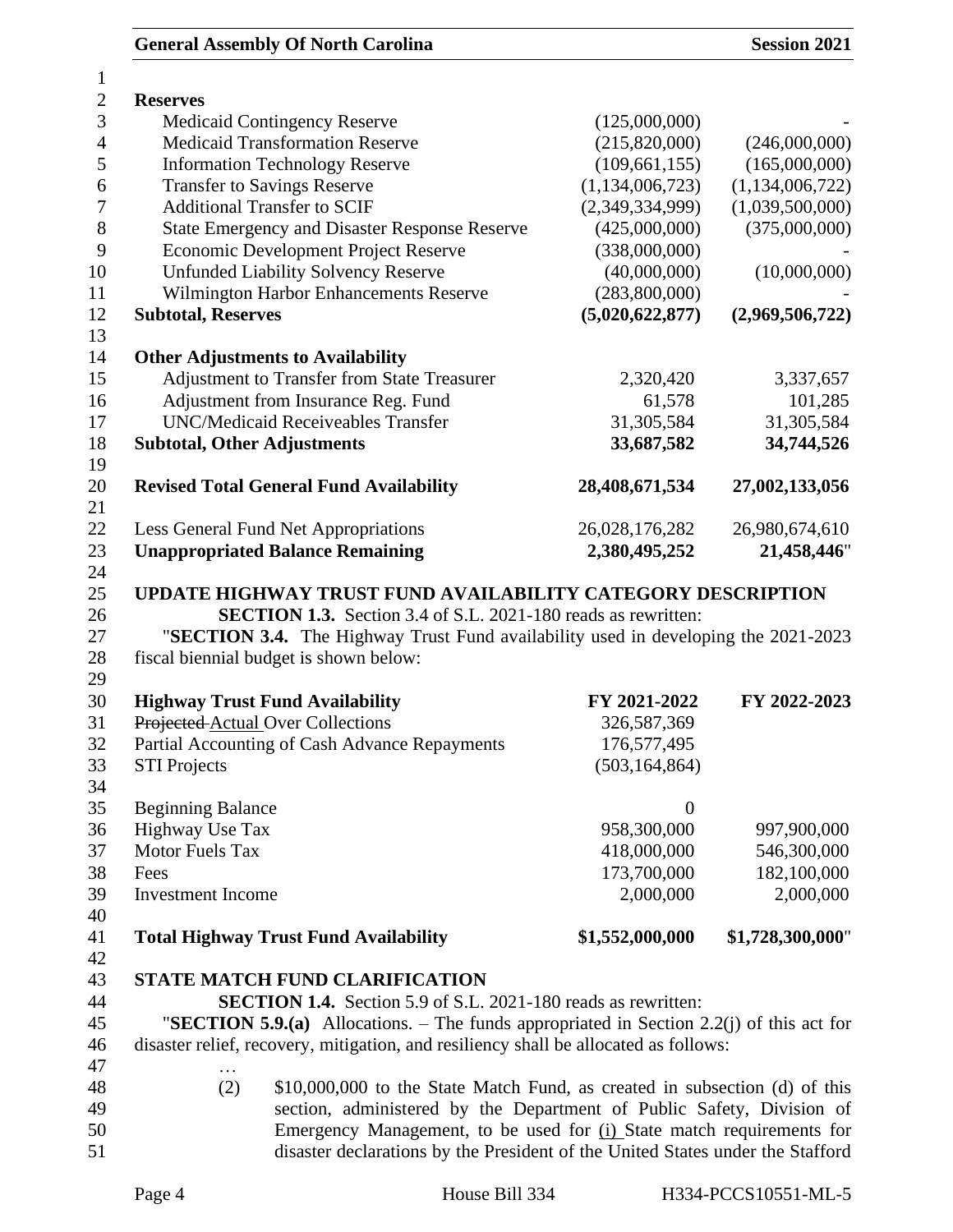|                  | <b>General Assembly Of North Carolina</b><br><b>Session 2021</b>                                                                                       |
|------------------|--------------------------------------------------------------------------------------------------------------------------------------------------------|
| $\mathbf{1}$     | Act, P.L. 93-288, in this State that may arise from disaster declarations after                                                                        |
| $\overline{2}$   | July 1, 2021. July 1, 2021, and (ii) State match requirements for FEMA                                                                                 |
| 3                | disaster preparedness programs. These funds shall not apply to disaster                                                                                |
| $\overline{4}$   | declarations occasioned by the COVID-19 pandemic.                                                                                                      |
| 5                |                                                                                                                                                        |
| 6                | "SECTION 5.9.(d) Establishment of the State Match Fund. - There is established the State                                                               |
| $\boldsymbol{7}$ | Match Fund (Fund) in the Department of Public Safety, Division of Emergency Management                                                                 |
| 8                | (Division). Any funds appropriated to the Fund shall remain available for expenditure as provided                                                      |
| 9                | in this section unless directed otherwise by the General Assembly. The Division shall use the                                                          |
| 10               | funds in the Fund for the State's share of costs associated with FEMA disaster response response,                                                      |
| 11               | preparedness, and recovery programs.                                                                                                                   |
| 12               | $\ldots$ "                                                                                                                                             |
| 13               |                                                                                                                                                        |
| 14               | <b>AGRICULTURAL CROP LOSS PROGRAM CLARIFICATIONS</b>                                                                                                   |
| 15               | <b>SECTION 1.5.</b> Section 5.9B of S.L. 2021-180 reads as rewritten:                                                                                  |
| 16               | "SECTION 5.9B.(a) Agricultural Crop Loss Program. - The Agricultural Crop Loss                                                                         |
| 17               | Program (Program) is established within the Department of Agriculture and Consumer Services                                                            |
| 18               | (Department). The Program shall be used to provide financial assistance to farmers affected by                                                         |
| 19               | Tropical Storm Fred. The Department shall not may use up to three percent (3%) of funds                                                                |
| 20               | allocated for the Program for administrative purposes. The Program shall expire on November 1,                                                         |
| 21               | 2026. To be eligible for financial assistance for losses of agricultural commodities, a person must                                                    |
| 22               | satisfy all of the following criteria:                                                                                                                 |
| 23               | The person experienced a verifiable loss of agricultural commodities or<br>(1)                                                                         |
| 24               | damages to farm infrastructure as a result of Tropical Storm Fred, and the                                                                             |
| 25               | person's farm is located in a North Carolina county listed in subsection (b) of                                                                        |
| 26               | Section 5.9A of this act.                                                                                                                              |
| 27<br>28         | The agricultural commodity was planted but not harvested on or before<br>(2)<br>August 17, 2021, or, for aquaculture commodities, the commodities were |
| 29               | being raised on or before August 17, 2021.                                                                                                             |
| 30               | "SECTION 5.9B.(b) Verification of Loss. - A person seeking financial assistance for losses                                                             |
| 31               | of agricultural commodities under the Program shall submit to the Department a Form 578 on                                                             |
| 32               | file with the USDA Farm Service Agency or a form provided by the Department for reporting                                                              |
| 33               | acreage or plantings of crops or reporting infrastructure damage or loss that is not typically                                                         |
| 34               | reported on Form 578, along with any other documentation deemed appropriate by the                                                                     |
| 35               | Department, on or before December 10, 2021. May 1, 2022. For nursery crops, fruit-bearing trees                                                        |
| 36               | and bushes, and specialty crops where the survival level is not immediately known, the                                                                 |
| 37               | Department may extend this deadline to May 1, 2022, October 1, 2022, upon written request by                                                           |
| 38               | the person received on or before December $10$ , $2021$ , $\frac{May}{1}$ , $2022$ , and upon approval by the                                          |
| 39               | Department. A person receiving assistance under this Program must provide a signed affidavit,                                                          |
| 40               | under penalty of perjury, certifying that each fact of the loss presented by the person is accurate.                                                   |
| 41               |                                                                                                                                                        |
| 42               | "SECTION 5.9B. $(d)$ Documentation. $-A$ person seeking financial assistance for losses of                                                             |
| 43               | livestock or poultry shall submit documentation of loss and indemnity received from the USDA                                                           |
| 44               | Livestock Indemnity Program, along with any other documentation deemed appropriate by the                                                              |
| 45               | Department, to the Department on or before December 10, 2021. May 1, 2022. The Department                                                              |
| 46               | may extend this deadline to March 1, 2022, October 1, 2022, upon written request by the person                                                         |
| 47               | received on or before December 10, 2021, May 1, 2022, and upon approval by the Department.                                                             |
| 48               | A person receiving assistance under this Program must provide a signed affidavit, under penalty                                                        |
| 49               | of perjury, certifying that each fact of the loss presented by the person is accurate.                                                                 |
| 50               | "SECTION 5.9B.(e) Criteria. - The Department shall administer the financial assistance                                                                 |
| 51               | program authorized by this section in accordance with the following criteria:                                                                          |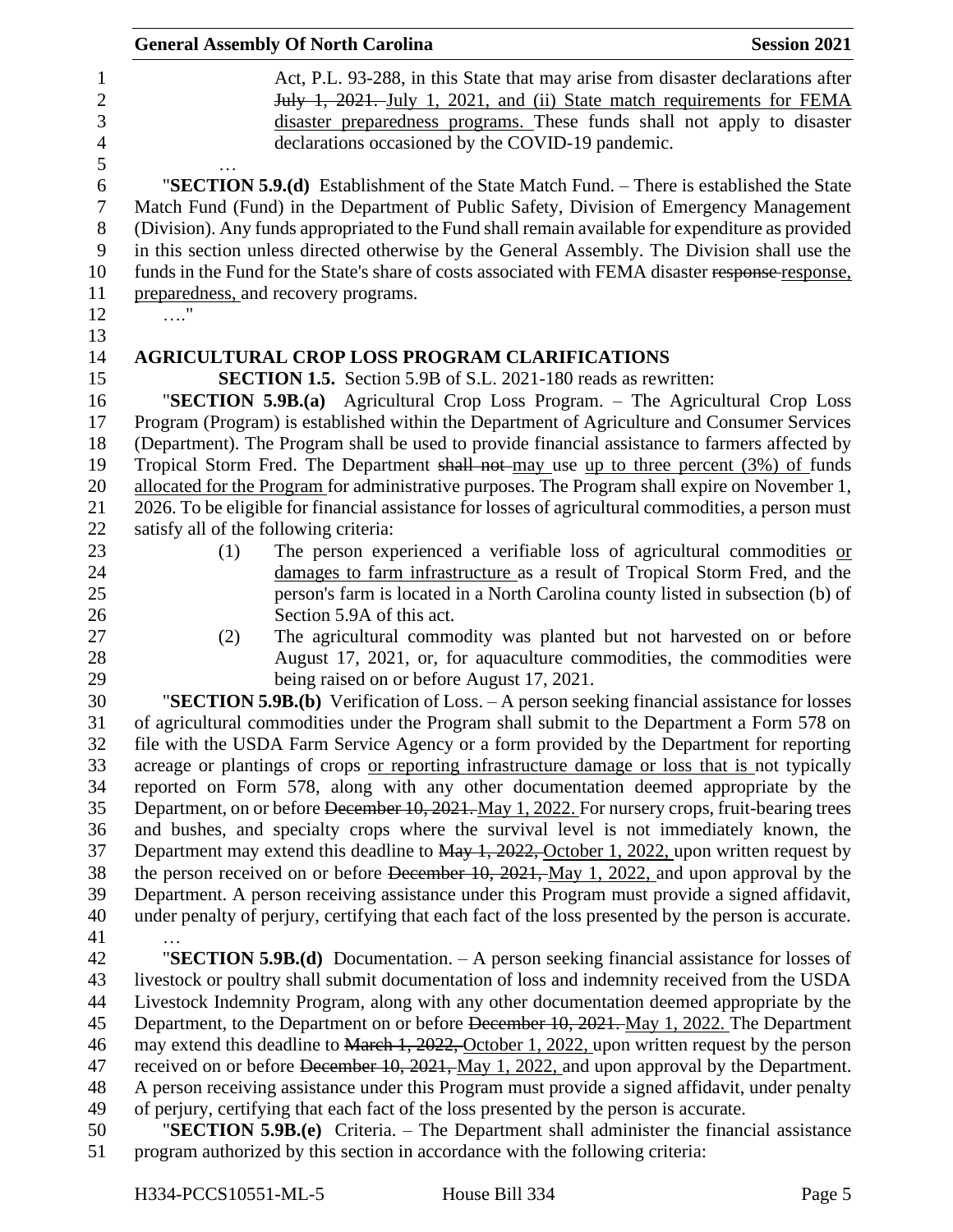|                                                                                      |                   | <b>General Assembly Of North Carolina</b>                                                                                                                                                                                                                                                                                                                                                                                                                                                                                                                        | <b>Session 2021</b> |
|--------------------------------------------------------------------------------------|-------------------|------------------------------------------------------------------------------------------------------------------------------------------------------------------------------------------------------------------------------------------------------------------------------------------------------------------------------------------------------------------------------------------------------------------------------------------------------------------------------------------------------------------------------------------------------------------|---------------------|
| 1<br>$\overline{c}$<br>(3)<br>3<br>$\overline{4}$<br>5<br>6<br>$\tau$<br>8<br>9<br>. |                   | The Department shall gather all claim information, except from those<br>applicants granted a deadline extension, no later than December 10, 2021.<br>May 1, 2022. The Department shall, as closely as possible, estimate the<br>amount of the funds needed to be held in reserve for payments related to losses<br>of livestock, poultry, nursery, bush, tree, and specialty crops for which losses<br>will not be fully known or calculated. The Department shall set aside funds as<br>it deems appropriate based on the estimated percentage of these losses. |                     |
| 10<br>(5)<br>11<br>12<br>13<br>14<br>15                                              |                   | The Department shall develop a formula to determine the payment calculation<br>for farm infrastructure damage or loss using measures the Department deems<br>appropriate. The Department shall consider any other available insurance<br>claims that may be available to the applicant when developing the formula<br>under this subdivision.                                                                                                                                                                                                                    |                     |
| 16<br>17                                                                             |                   | "SECTION 5.9B.(i) Definitions. – For purposes of this section, the following definitions                                                                                                                                                                                                                                                                                                                                                                                                                                                                         |                     |
| apply:<br>18<br>19<br>(1a)<br>20<br>$\pmb{\mathsf{H}}$                               |                   | Farm infrastructure. – Fencing, greenhouses, barns, equipment, and farm<br>roads or other structures or site improvements used for farming purposes.                                                                                                                                                                                                                                                                                                                                                                                                             |                     |
| 21<br>22                                                                             |                   | <b>SECTION 1.6.</b> Part V of S.L. 2021-180 is amended by adding a new section to read                                                                                                                                                                                                                                                                                                                                                                                                                                                                           |                     |
| 23<br>as follows:                                                                    |                   |                                                                                                                                                                                                                                                                                                                                                                                                                                                                                                                                                                  |                     |
| 24                                                                                   |                   | "DESIGN-BUILD CONTRACTS USING CERTAIN FEDERAL FUNDS                                                                                                                                                                                                                                                                                                                                                                                                                                                                                                              |                     |
| 25<br>26                                                                             |                   | "SECTION 5.17.(a) Notwithstanding any other provision of law, any unit of local<br>government (unit) that contracts for design-build services using federal funds subject to the                                                                                                                                                                                                                                                                                                                                                                                 |                     |
| 27                                                                                   |                   | procurement standards set forth in 2 CFR Part 200 (Uniform Guidance), in whole or in part, shall                                                                                                                                                                                                                                                                                                                                                                                                                                                                 |                     |
| 28<br>comply with either:                                                            |                   |                                                                                                                                                                                                                                                                                                                                                                                                                                                                                                                                                                  |                     |
| 29<br>(1)                                                                            |                   | G.S. 143-128.1A in its entirety and all applicable federal requirements related                                                                                                                                                                                                                                                                                                                                                                                                                                                                                  |                     |
| 30                                                                                   |                   | to the use of the federal funds.                                                                                                                                                                                                                                                                                                                                                                                                                                                                                                                                 |                     |
| 31<br>(2)                                                                            |                   | All of the following:                                                                                                                                                                                                                                                                                                                                                                                                                                                                                                                                            |                     |
| 32                                                                                   | <u>a.</u>         | G.S. 143-128.1A(a), (b), (c), and (f). In satisfying the requirements of                                                                                                                                                                                                                                                                                                                                                                                                                                                                                         |                     |
| 33                                                                                   |                   | G.S. $143-128.1A(c)(5)$ , the public notice of the request for                                                                                                                                                                                                                                                                                                                                                                                                                                                                                                   |                     |
| 34                                                                                   |                   | qualifications shall be issued at least 7 days before the date of the                                                                                                                                                                                                                                                                                                                                                                                                                                                                                            |                     |
| 35                                                                                   |                   | opening of proposals. The public notice shall identify all selection                                                                                                                                                                                                                                                                                                                                                                                                                                                                                             |                     |
| 36                                                                                   |                   | criteria, including price, and the relative weight of the selection                                                                                                                                                                                                                                                                                                                                                                                                                                                                                              |                     |
| 37                                                                                   |                   | criteria.                                                                                                                                                                                                                                                                                                                                                                                                                                                                                                                                                        |                     |
| 38                                                                                   | <u>b.</u>         | If after the solicitation for design-builders not as many as three                                                                                                                                                                                                                                                                                                                                                                                                                                                                                               |                     |
| 39                                                                                   |                   | responses have been received from qualified design-builders, the unit                                                                                                                                                                                                                                                                                                                                                                                                                                                                                            |                     |
| 40                                                                                   |                   | shall again solicit for design-builders. If as a result of the second                                                                                                                                                                                                                                                                                                                                                                                                                                                                                            |                     |
| 41                                                                                   |                   | solicitation not as many as three responses are received, the unit may                                                                                                                                                                                                                                                                                                                                                                                                                                                                                           |                     |
| 42<br>43                                                                             |                   | make a selection as provided in sub-subdivision c. of this subdivision                                                                                                                                                                                                                                                                                                                                                                                                                                                                                           |                     |
| 44                                                                                   |                   | even though fewer than three responses were received.                                                                                                                                                                                                                                                                                                                                                                                                                                                                                                            |                     |
| 45                                                                                   | $\underline{c}$ . | The unit shall select and commence contract negotiations with the<br>design-builder whose response is ranked most advantageous to the unit                                                                                                                                                                                                                                                                                                                                                                                                                       |                     |
| 46                                                                                   |                   | based on the selection factors identified as provided in sub-subdivision                                                                                                                                                                                                                                                                                                                                                                                                                                                                                         |                     |
| 47                                                                                   |                   | a. of this subdivision. If a contract cannot be negotiated with the                                                                                                                                                                                                                                                                                                                                                                                                                                                                                              |                     |
| 48                                                                                   |                   | highest ranked design-builder, negotiations with that design-builder                                                                                                                                                                                                                                                                                                                                                                                                                                                                                             |                     |
| 49                                                                                   |                   | shall be terminated and negotiations shall be initiated with the                                                                                                                                                                                                                                                                                                                                                                                                                                                                                                 |                     |
| 50                                                                                   |                   | next-highest ranked design-builder.                                                                                                                                                                                                                                                                                                                                                                                                                                                                                                                              |                     |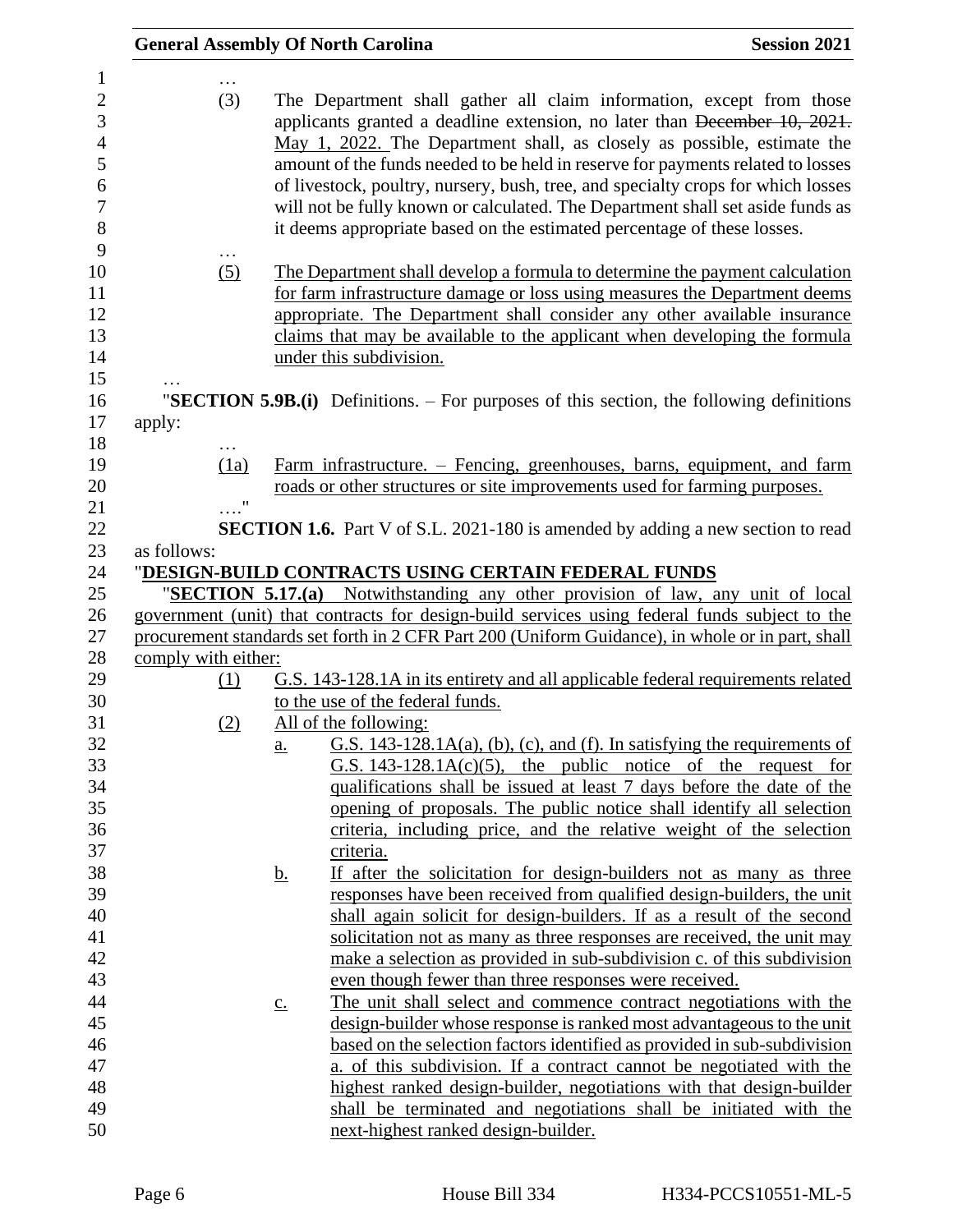| <b>General Assembly Of North Carolina</b>                                                                                               | <b>Session 2021</b> |
|-----------------------------------------------------------------------------------------------------------------------------------------|---------------------|
| d.<br>All applicable federal requirements related to the use of the federal                                                             |                     |
| funds.<br>"SECTION 5.17.(b) This section expires on December 31, 2025; provided, however, any                                           |                     |
| design-build contract executed pursuant to this section prior to December 31, 2025, shall be valid                                      |                     |
| and the unit may continue to make payments under the contract entered into prior to December                                            |                     |
| 31, 2025, so long as the contract was executed as provided in subsection (a) of this section."                                          |                     |
| FLEXIBILITY IN ELIMINATING VACANT POSITIONS                                                                                             |                     |
| <b>SECTION 1.7.</b> Part V of S.L. 2021-180 is amended by adding a new section to read:<br>"FLEXIBILITY IN ELIMINATING VACANT POSITIONS |                     |
| " <b>SECTION 5.18.</b> Notwithstanding any provision of this act, or a provision of the Committee                                       |                     |
| Report described in Section 43.2 of this act to the contrary, if positions identified for elimination                                   |                     |
| in this act or in the Committee Report were filled as of November 18, 2021, State Agencies may                                          |                     |
| substitute other vacant positions. In substituting positions, State Agencies shall meet the total                                       |                     |
| dollar amount of the position reductions and at least the total number of positions eliminated."                                        |                     |
| <b>PART II. EDUCATION</b>                                                                                                               |                     |
|                                                                                                                                         |                     |
| <b>CORRECT FUND CODE REFERENCE FOR CAPITAL AND INFRASTRUCTURE</b>                                                                       |                     |
| STAFF AT COMMUNITY COLLEGES SYSTEM OFFICE                                                                                               |                     |
| <b>SECTION 2.1.</b> Part VI of S.L. 2021-180 is amended by adding a new section to                                                      |                     |
| read:                                                                                                                                   |                     |
| "CORRECT FUND CODE REFERENCE FOR CAPITAL AND INFRASTRUCTURE                                                                             |                     |
| STAFF AT COMMUNITY COLLEGES SYSTEM OFFICE                                                                                               |                     |
| "SECTION 6.16. Notwithstanding any other provision of law or a provision of the                                                         |                     |
| Committee Report described in Section 43.2 of this act to the contrary, the two hundred twelve                                          |                     |
| thousand three hundred eighteen dollars (\$212,318) in recurring funds appropriated in this act                                         |                     |
| for each year of the 2021-2023 fiscal biennium from the State Capital and Infrastructure Fund to                                        |                     |
| the Community Colleges System Office for two positions to assist in the management of capital                                           |                     |
| projects shall be provided to Fund Code 1300, Finance Division Fund, instead of Fund Code                                               |                     |
| 1100, Executive Division."                                                                                                              |                     |
| REVISE TIME FRAME FOR AUDIT OF ATTENDANCE AND TRUANCY IN                                                                                |                     |
| <b>SCHOOLS</b>                                                                                                                          |                     |
| <b>SECTION 2.2.</b> Section 3.5(a)(14) of S.L. 2021-25, as enacted by Section 7.27(a) of                                                |                     |
| S.L. 2021-180, reads as rewritten:                                                                                                      |                     |
| \$350,000 to contract with the State Auditor, in response to the COVID-19<br>"(14)                                                      |                     |
| pandemic, to perform detailed analyses of the attendance and truancy policies                                                           |                     |
| and procedures for from the 2021-2022-2020-2021 school year of at least two                                                             |                     |
| small, two medium-sized, and two large local school administrative units,                                                               |                     |
| selected randomly by the State Auditor. The State Auditor may contract with                                                             |                     |
| third-party entities, as needed, for services related to the analyses. No later                                                         |                     |
| than June 30, 2022, the State Auditor shall report to the Joint Legislative                                                             |                     |
| Education Oversight Committee, the Senate Appropriations Committee on                                                                   |                     |
| Education/Higher Education, the House Appropriations Committee on                                                                       |                     |
| Education, and the Fiscal Research Division on the results of the analyses and                                                          |                     |
| any recommendations to remediate student absenteeism."                                                                                  |                     |
| ADJUST WATER SAFETY ACT FUNDS FOR COLLABORATORY                                                                                         |                     |
| <b>SECTION 2.3.</b> Section 8.10(c) of S.L. 2021-180 reads as rewritten:                                                                |                     |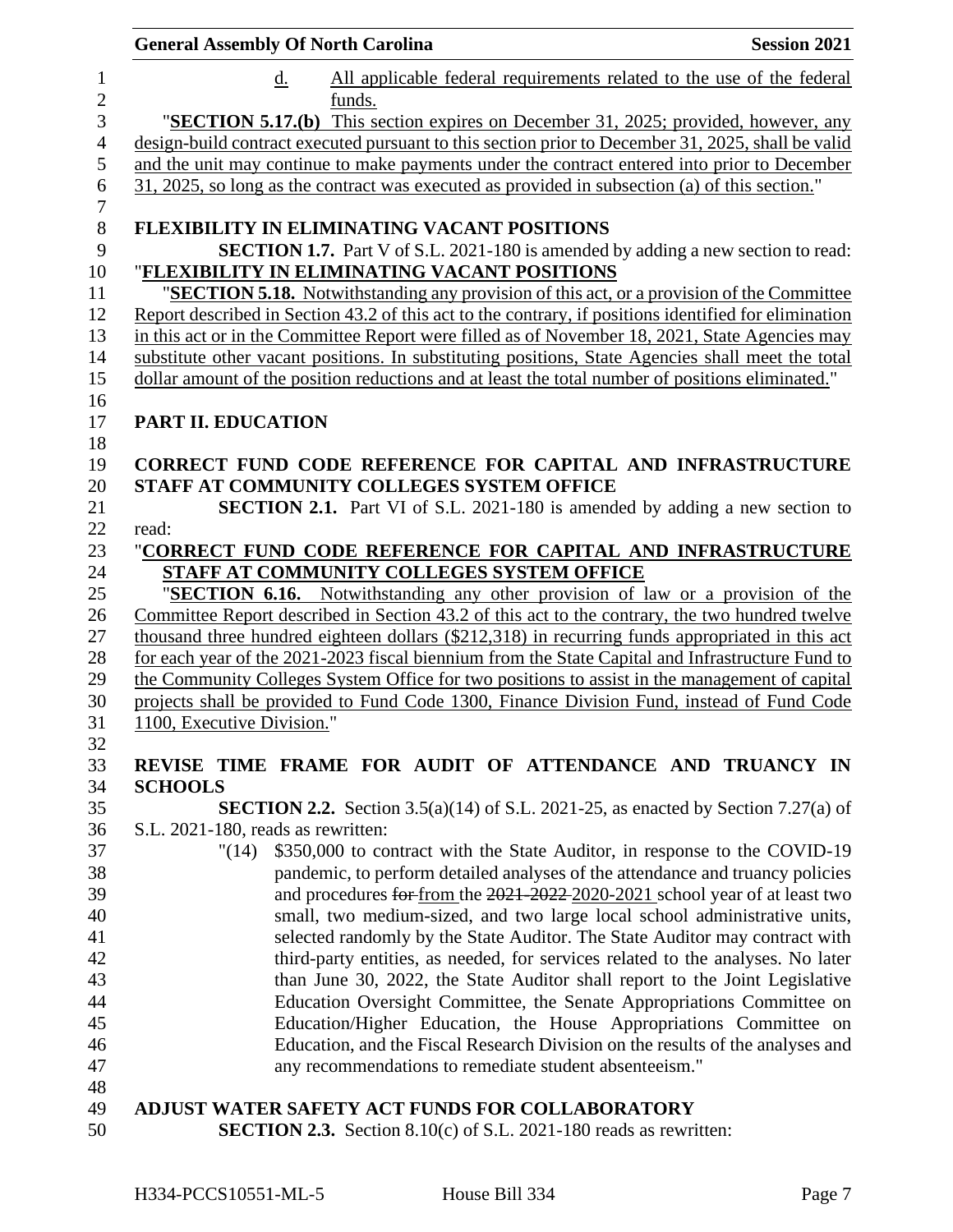| $\mathbf{1}$   |                                                                                       |               | "SECTION 8.10.(c) Of the funds appropriated by this act to the Board of Governors of The                                                  |  |  |  |
|----------------|---------------------------------------------------------------------------------------|---------------|-------------------------------------------------------------------------------------------------------------------------------------------|--|--|--|
| $\overline{2}$ |                                                                                       |               | University of North Carolina to be allocated to the University of North Carolina at Chapel Hill                                           |  |  |  |
| 3              | for the Collaboratory, the sum of twelve million seven hundred fifty thousand dollars |               |                                                                                                                                           |  |  |  |
| $\overline{4}$ |                                                                                       |               | (\$12,750,000) fourteen million one hundred fifty thousand dollars (\$14,150,000) in nonrecurring                                         |  |  |  |
| 5              |                                                                                       |               | funds for the 2021-2022 fiscal year shall be used by the Collaboratory to manage and implement                                            |  |  |  |
| 6              |                                                                                       |               | the requirements of subsections (a) through (e) of this section, which shall include distribution to                                      |  |  |  |
| 7              |                                                                                       |               | the Collaboratory (i) to cover costs incurred as a result of these activities, (ii) for acquisition or                                    |  |  |  |
| $\,8\,$        |                                                                                       |               | modification of essential scientific instrumentation and maintenance, and (iii) for payments of                                           |  |  |  |
| 9              |                                                                                       |               | costs for sample collection and analysis, training or hiring of research staff and other personnel,                                       |  |  |  |
| 10             |                                                                                       |               | method development activities, and data management, including dissemination of relevant data                                              |  |  |  |
| 11             |                                                                                       |               | to stakeholders. Participating institutions receiving any funds under this subsection may not use                                         |  |  |  |
| 12             |                                                                                       |               | any of the funds for overhead or other indirect costs. Funds allocated under this subsection shall                                        |  |  |  |
| 13             |                                                                                       |               | not revert but shall remain available for nonrecurring expenditures. The provisions of Article 3                                          |  |  |  |
| 14             |                                                                                       |               | of Chapter 143 of the General Statutes, G.S. 116-31.10, G.S. 143-129, and other relevant policies                                         |  |  |  |
| 15             |                                                                                       |               | and guidelines related to those provisions shall not apply to the purchase of apparatus, supplies,                                        |  |  |  |
| 16             |                                                                                       |               | material, personnel, contract, or equipment with any of the funds allocated under this section."                                          |  |  |  |
| 17             |                                                                                       |               |                                                                                                                                           |  |  |  |
| 18             |                                                                                       |               | REVISE DEFINITION OF BUSINESS ENTITIES ELIGIBLE FOR COVID-19                                                                              |  |  |  |
| 19             | <b>RESEARCH GRANTS</b>                                                                |               |                                                                                                                                           |  |  |  |
| 20             |                                                                                       |               | <b>SECTION 2.4.</b> Section 8.12(b) of S.L. 2021-180 reads as rewritten:                                                                  |  |  |  |
| 21<br>22       |                                                                                       |               | "SECTION 8.12. $(b)$ Of the funds identified in subsection (a) of this section, fifteen million                                           |  |  |  |
| 23             |                                                                                       |               | dollars (\$15,000,000) shall be used for a comprehensive convergent science grant program                                                 |  |  |  |
|                |                                                                                       |               | administered by the Collaboratory. Convergent science grants awarded pursuant to the program                                              |  |  |  |
| 24<br>25       |                                                                                       |               | shall meet at least the following requirements:                                                                                           |  |  |  |
|                | (1)                                                                                   |               | Grants shall be awarded to the following entities:                                                                                        |  |  |  |
| 26<br>27       |                                                                                       | a.            | Business entities that meet all of the following requirements:<br>Are organized pursuant to the laws of this State as for-profit or<br>1. |  |  |  |
| 28             |                                                                                       |               | nonprofit organizations organizations or have their principal                                                                             |  |  |  |
| 29             |                                                                                       |               | office in this State.                                                                                                                     |  |  |  |
| 30             |                                                                                       |               | Have their principal office in this State.<br>2.                                                                                          |  |  |  |
| 31             |                                                                                       |               | 3.<br>Would benefit from academic research partnerships.                                                                                  |  |  |  |
| 32             |                                                                                       |               | Identify in their grant applications one or more academic<br>4.                                                                           |  |  |  |
| 33             |                                                                                       |               | research partners that are (i) affiliated with institutions of                                                                            |  |  |  |
| 34             |                                                                                       |               | higher education located in this State and (ii) connected to the                                                                          |  |  |  |
| 35             |                                                                                       |               | applied research and development activities the business                                                                                  |  |  |  |
| 36             |                                                                                       |               | entities describe in their grant applications.                                                                                            |  |  |  |
| 37             |                                                                                       | $\mathbf b$ . | Academic research partners identified pursuant to sub-sub-subdivision                                                                     |  |  |  |
| 38             |                                                                                       |               | 4. of sub-subdivision a. of this subdivision.                                                                                             |  |  |  |
| 39             | (2)                                                                                   |               | Grant funds shall support applied research regarding the development of                                                                   |  |  |  |
| 40             |                                                                                       |               | technology that meets the purposes of this section.                                                                                       |  |  |  |
| 41             | (3)                                                                                   |               | No single business entity shall receive grant funds in excess of two million                                                              |  |  |  |
| 42             |                                                                                       |               | five hundred thousand dollars (\$2,500,000).                                                                                              |  |  |  |
| 43             | (4)                                                                                   |               | The Collaboratory shall provide smaller grants to business entities, as needed,                                                           |  |  |  |
| 44             |                                                                                       |               | in amounts per business entity ranging from two hundred fifty thousand                                                                    |  |  |  |
| 45             |                                                                                       |               | dollars $(\$250,000)$ to one million dollars $(\$1,000,000)$ .                                                                            |  |  |  |
| 46             | (5)                                                                                   |               | No single academic research partner, including an academic research partner                                                               |  |  |  |
| 47             |                                                                                       |               | with a multi-campus team, shall receive a grant in excess of twenty percent                                                               |  |  |  |
| 48             |                                                                                       |               | (20%) of the total grant funds awarded to its partner business entity pursuant                                                            |  |  |  |
| 49             |                                                                                       |               | to this section. An academic research partner that is affiliated with multiple                                                            |  |  |  |
| 50             |                                                                                       |               | business entities may receive multiple grants."                                                                                           |  |  |  |
| 51             |                                                                                       |               |                                                                                                                                           |  |  |  |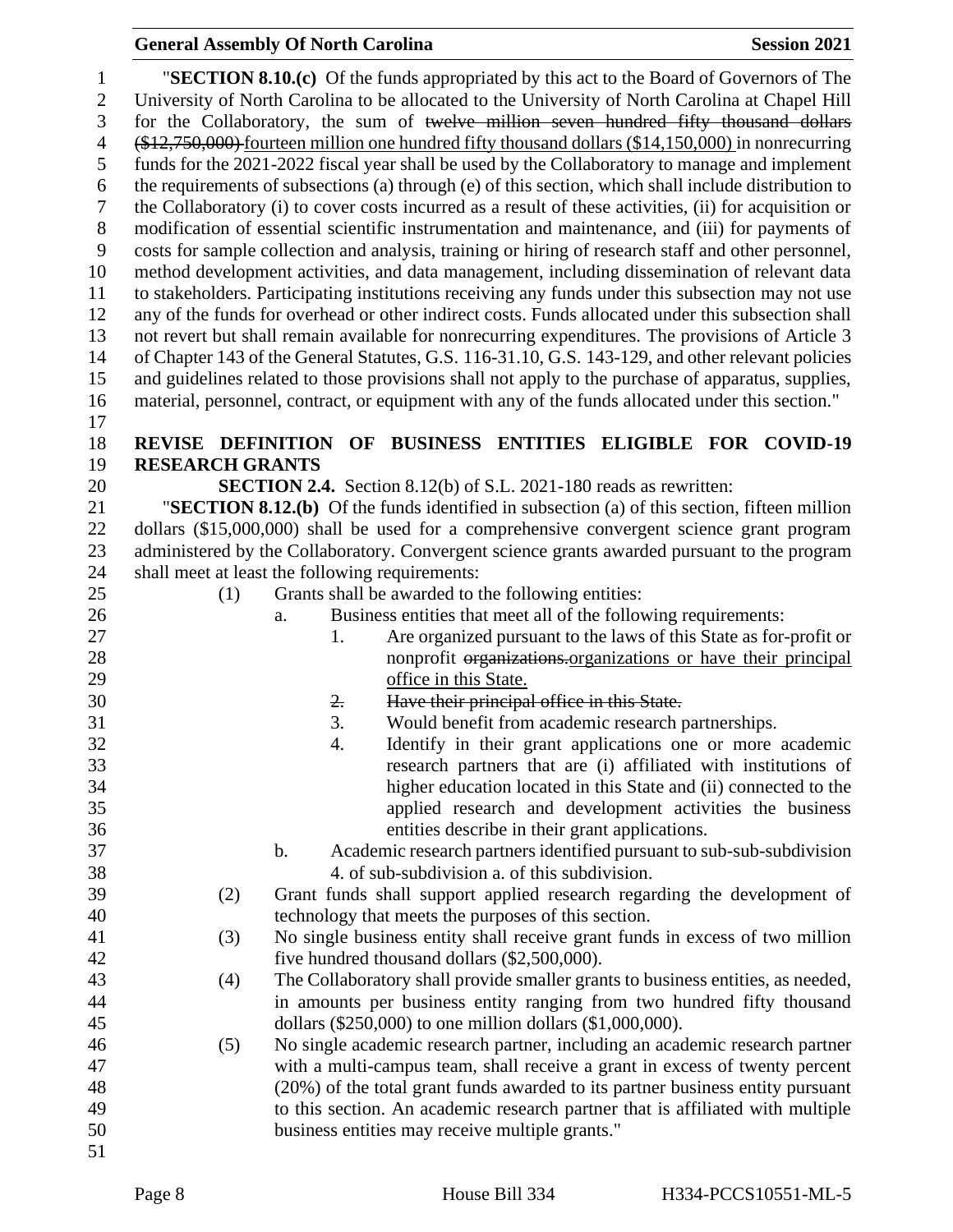General Assembly Of North Carolina **Session 2021 CORRECT STATUTORY REFERENCE FOR PERSONAL EDUCATION STUDENT ACCOUNTS SECTION 2.5.** Section 8A.3(u) of S.L. 2021-180 reads as rewritten: "**SECTION 8A.3.(u)** Notwithstanding G.S. 115C-592(e), G.S. 115C-592(a), as amended by this section, and the repeal of Part 1H of Article 9 of Chapter 115C of the General Statutes, effective July 1, 2022, as provided by this section, for the 2022-2023 school year only, the State Education Assistance Authority shall have flexibility in implementing application requirements for the Personal Education Student Accounts for Children with Disabilities Program to award scholarship funds under that program for the 2022-2023 school year." **REPEAL PRIVATE COLLEGES AND UNIVERSITIES COVID-19 SUPPORT PROGRAM AS ADMINISTERED BY THE STATE EDUCATION ASSISTANCE AUTHORITY SECTION 2.6.** Section 8A.9 of S.L. 2021-180 is repealed. **BOARD OF GOVERNORS AND PRESIDENT OF UNIVERSITY OF NORTH CAROLINA STUDY ESTABLISHING NEW HEALTH SCIENCES PROGRAMS AT UNC PEMBROKE SECTION 2.7.** No later than the date the new health sciences building at the University of North Carolina at Pembroke (UNC Pembroke) opens for classes, the Board of Governors of The University of North Carolina and the President of The University of North Carolina shall complete a study of the feasibility and advisability of establishing new academic programs and schools in the area of health sciences at UNC Pembroke, including a school of optometry. As part of their study, the Board of Governors and the President shall consider the costs and financial benefits of establishing these programs and may consider the findings and recommendations submitted by the Board of Governors to the General Assembly by March 1, 2018, pursuant to subsection (a) of Section 10.14 of S.L. 2017-57. In addition, the Board of Governors and the President may consult with the Board of Trustees of the University of North Carolina at Pembroke. **PART III. HEALTH AND HUMAN SERVICES ADULT CARE HOME ACCREDITATION PILOT PROGRAM CHANGES SECTION 3.1.** Section 9E.6 of S.L. 2021-180 reads as rewritten: "… "**SECTION 9E.6.(b)** Pilot Program. – The Sheps Center shall oversee the administration of a two-year pilot program to be conducted by the Pilot Program Accrediting Body and the Sheps Center to evaluate the effectiveness of an accreditation process for adult care homes that would deem adult care homes eligible for ongoing licensure and exempt accredited adult care homes from routine inspections if they meet required standards and requirements. The goal of the pilot program is to study the effectiveness of accreditation through an evaluation of quality outcome measures to be developed by the Sheps Center for the purpose of determining whether accreditation achieves compliance with licensure requirements and improves or maintains quality of care compared with a control group. In conducting the pilot program, the Sheps Center shall collaborate with the Pilot Program Accrediting Body, the Department, the NCSLA, the NCALA, the Stakeholder Advisory Group appointed under subsection (c) of this section, and any other qualified entity or State agency that may be of assistance in accomplishing the objectives of the pilot program. The Department shall have access to all of the following upon request: (1) Unredacted records maintained by the Pilot Program Accrediting Body related to surveys conducted by the Pilot Program Accrediting Body.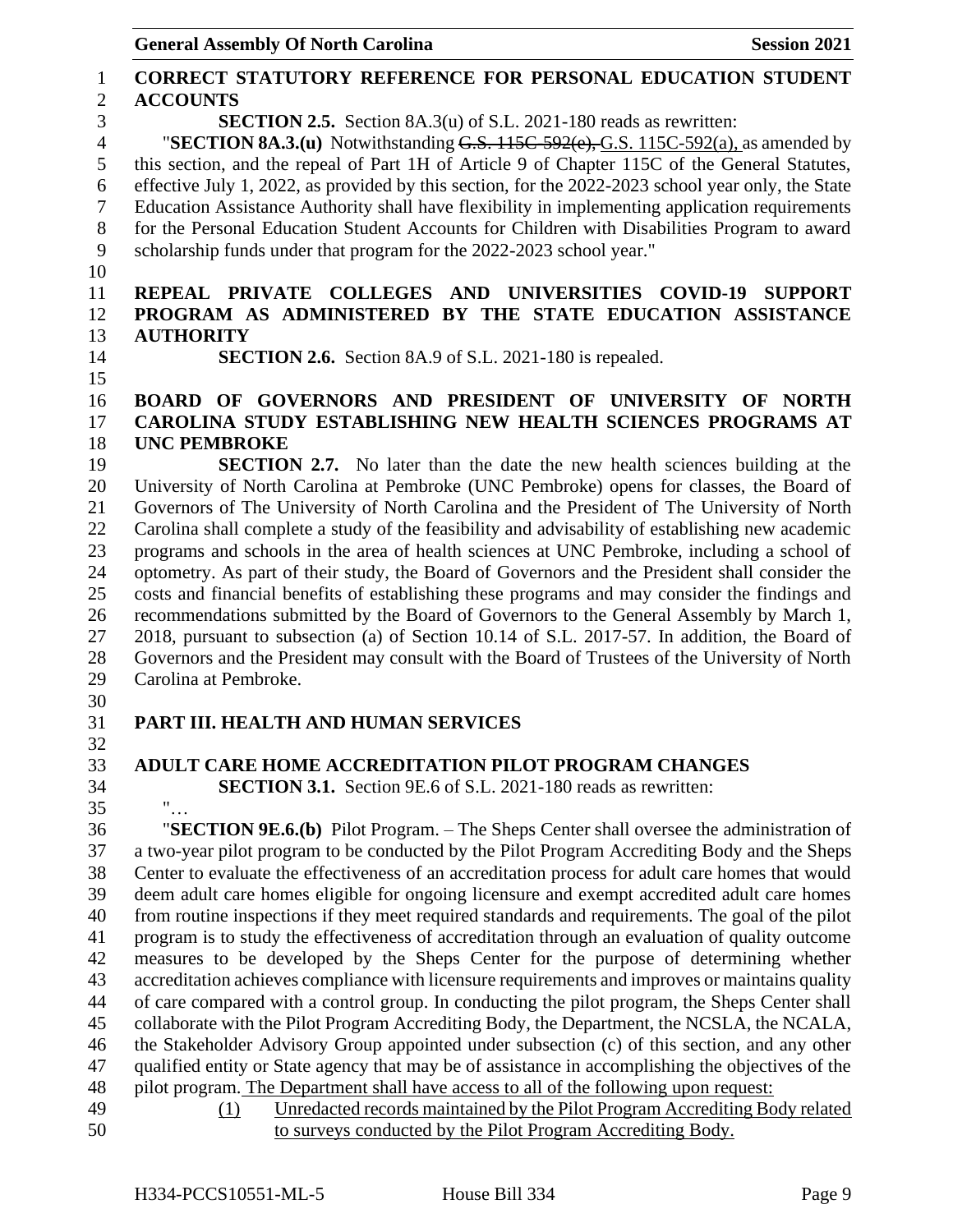|                 |                   | <b>General Assembly Of North Carolina</b>                                                                                                                                                       | <b>Session 2021</b> |
|-----------------|-------------------|-------------------------------------------------------------------------------------------------------------------------------------------------------------------------------------------------|---------------------|
| $\mathbf{1}$    | (2)               | Deidentified data related to quality outcome measures collected or generated                                                                                                                    |                     |
| $\sqrt{2}$<br>3 |                   | by the Sheps Center.<br>"SECTION 9E.6.(c) Stakeholder Advisory Group. - The Department shall appoint a                                                                                          |                     |
| $\overline{4}$  |                   | Stakeholder Advisory Group representing other interested parties not already involved in the                                                                                                    |                     |
| 5               |                   | pilot program authorized by subsection (b) of this section, which shall be composed of, at                                                                                                      |                     |
| 6               |                   | minimum, at least one member representing Friends of Residents in Long Term Care, the North                                                                                                     |                     |
| $\tau$          |                   | Carolina Ombudsman Association, AARP North Carolina, Disability Rights North Carolina,                                                                                                          |                     |
| $8\,$           |                   | directors of county departments of social services, and the Department. The Sheps Center shall                                                                                                  |                     |
| 9               |                   | keep the Stakeholder Advisory Group informed of the progress of study design and operation of                                                                                                   |                     |
| 10              |                   | the pilot program and shall offer the Stakeholder Advisory Group an opportunity to periodically                                                                                                 |                     |
| 11              |                   | offer recommendations on study design, pilot program operation, and ultimate implementation                                                                                                     |                     |
| 12              |                   | of the accreditation process for program participants.                                                                                                                                          |                     |
| 13<br>14        |                   | "SECTION 9E.6.(d) Pilot Accrediting Body Reporting. - As a condition of participating in<br>the pilot program authorized by this section, the Pilot Program Accrediting Body must agree to      |                     |
| 15              |                   | submit the following reports to the Sheps Center: reports:                                                                                                                                      |                     |
| 16              | (1)               | Monthly-The Pilot Program Accrediting Body shall provide to the Department                                                                                                                      |                     |
| 17              |                   | and to the Sheps Center monthly survey schedules which document the                                                                                                                             |                     |
| 18              |                   | surveys that were completed for the previous month and those scheduled for                                                                                                                      |                     |
| 19              |                   | the current month and the following month.                                                                                                                                                      |                     |
| 20              | (2)               | The Pilot Program Accrediting Body shall provide to the Sheps Center:                                                                                                                           |                     |
| 21              |                   | Documentation of surveys for the preceding month, including<br>a.                                                                                                                               |                     |
| 22              |                   | documentation of investigations, noncompliance, correction of                                                                                                                                   |                     |
| 23              |                   | noncompliance, and survey outcomes.                                                                                                                                                             |                     |
| 24              |                   | Facility notification letters for all accreditation program actions and<br>$\left(\frac{3}{2}\right)$ <sub>b</sub> .                                                                            |                     |
| 25              |                   | any follow-up communication associated with those                                                                                                                                               | facility            |
| 26              |                   | notification letters.                                                                                                                                                                           |                     |
| 27              |                   |                                                                                                                                                                                                 |                     |
| 28              |                   | "SECTION $9E.6(g)$ Pilot ACH Reports. $-$ No later than 150 days after the effective date of                                                                                                    |                     |
| 29              |                   | this section, the Sheps Center, NCSLA, and NCALA shall develop a standardized methodology                                                                                                       |                     |
| 30              |                   | for the collection of information from the program participants and control group members of                                                                                                    |                     |
| 31              |                   | the pilot program for the purpose of comparing and contrasting the quality of care and the                                                                                                      |                     |
| 32<br>33        |                   | outcomes in accredited and nonaccredited facilities. As a condition of participating in the pilot                                                                                               |                     |
| 34              |                   | program authorized by this section, the pilot ACHs must agree to follow this standardized<br>methodology for (i) collecting information about the residents and the facility and (ii) quarterly |                     |
| 35              |                   | reporting that information to the Sheps Center. The Sheps Center shall maintain the original data                                                                                               |                     |
| 36              |                   | provided by facilities for data verification purposes. The quarterly reports shall include, but not                                                                                             |                     |
| 37              |                   | be limited to, the following categories and types of information in the format prescribed by the                                                                                                |                     |
| 38              | Sheps Center:     |                                                                                                                                                                                                 |                     |
| 39              | $\leftrightarrow$ | Function, specifically falls with injury.                                                                                                                                                       |                     |
| 40              | (2)               | Health, specifically emergency department visits, hospitalization, and flu                                                                                                                      |                     |
| 41              |                   | immunization.                                                                                                                                                                                   |                     |
| 42              | $\left(3\right)$  | Cognition, specifically discharge due to behaviors.                                                                                                                                             |                     |
| 43              | (4)               | Quality of dying, specifically hospice use.                                                                                                                                                     |                     |
| 44              | $\left(5\right)$  | Quality of life, specifically resident satisfaction and family satisfaction                                                                                                                     |                     |
| 45              |                   | reported annually.                                                                                                                                                                              |                     |
| 46              | (6)               | Staffing, specifically turnover and satisfaction (satisfaction reported                                                                                                                         |                     |
| 47              |                   | annually).                                                                                                                                                                                      |                     |
| 48              | (1)               | Workforce, including staffing levels and staff turnover rates; consistent                                                                                                                       |                     |
| 49              |                   | assignment; quality of life (stress/burnout); and satisfaction.                                                                                                                                 |                     |
| 50              | (2)               | Resident outcomes, including physical function (falls with injury) and                                                                                                                          |                     |
| 51              |                   | psychosocial well-being and satisfaction.                                                                                                                                                       |                     |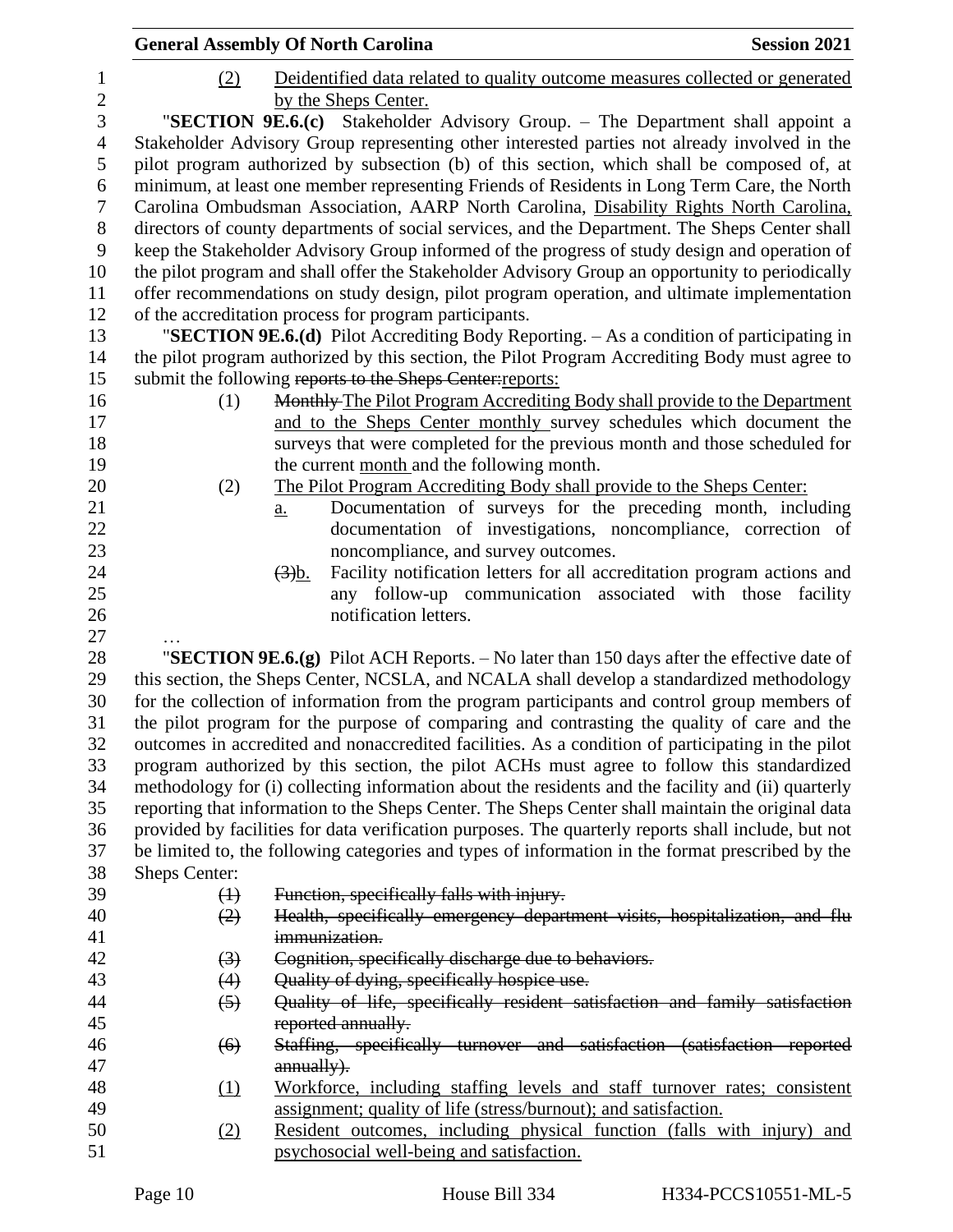| <b>General Assembly Of North Carolina</b> |                   |                                                                                                     | <b>Session 2021</b> |
|-------------------------------------------|-------------------|-----------------------------------------------------------------------------------------------------|---------------------|
| (3)                                       |                   | Care coordination and transitions, including resident/family preferences and                        |                     |
|                                           |                   | resident/family understanding, advance directives, discharge due to behaviors,                      |                     |
|                                           |                   | emergency department visits, and hospitalization.                                                   |                     |
| (4)                                       |                   | Medication management, including performing medication reviews and                                  |                     |
|                                           |                   | reducing medication errors.                                                                         |                     |
| (5)                                       |                   | Person-centered care, including well-being and belonging, individualized care                       |                     |
|                                           |                   | and services, social connectedness, and home-like atmosphere.                                       |                     |
|                                           |                   |                                                                                                     |                     |
|                                           |                   | "SECTION 9E.6.(k) Of the funds appropriated in this act to the Department of Health and             |                     |
|                                           |                   | Human Services, one million five hundred thousand dollars (\$1,500,000) in nonrecurring funds       |                     |
|                                           |                   | for the 2021-2022 fiscal year shall be transferred to the Board of Governors of The University of   |                     |
|                                           |                   | North Carolina System to be allocated to the University of North Carolina at Chapel Hill for the    |                     |
|                                           |                   | Program on Aging, Disability, and Long-Term Care within the Cecil G. Sheps Center for Health        |                     |
|                                           |                   | Services Research to cover the cost of participation in the pilot program authorized by subsection  |                     |
|                                           |                   |                                                                                                     |                     |
|                                           |                   | (b) of this section. These funds shall be expended over the period beginning with the effective     |                     |
|                                           |                   | date of the pilot program and ending with the submission to the Joint Legislative Oversight         |                     |
|                                           |                   | Committee on Health and Human Services and the Department of an evaluation of the                   |                     |
|                                           |                   | effectiveness of this pilot program for a licensure accreditation process for adult care homes that |                     |
|                                           |                   | could inform future changes to the licensure process and requirements. The Sheps Center shall       |                     |
| use these funds to do the following:      |                   |                                                                                                     |                     |
| (1)                                       |                   | To develop a recommended list of criteria, data collection, and methodology                         |                     |
|                                           |                   | necessary for measuring care and resident outcomes in adult care homes.                             |                     |
|                                           |                   | These criteria shall relate to, at a minimum, the following:                                        |                     |
|                                           | a.                | Function, specifically falls with injury.                                                           |                     |
|                                           | b.                | Health, specifically emergency department visits, hospitalization, and                              |                     |
|                                           |                   | flu-immunization.                                                                                   |                     |
|                                           | $e_{\cdot}$       | Cognition, specifically discharge due to behaviors.                                                 |                     |
|                                           | $\mathbf{d}$ .    | Quality of dying, specifically hospice use.                                                         |                     |
|                                           | $e_{i}$           | Quality of life, specifically resident satisfaction and family satisfaction                         |                     |
|                                           |                   | reported annually.                                                                                  |                     |
|                                           | £.                | Staffing, specifically turnover and satisfaction (satisfaction reported                             |                     |
|                                           |                   | annually).                                                                                          |                     |
|                                           | a.                | Workforce, including staffing levels and staff turnover rates;                                      |                     |
|                                           |                   | consistent assignment; quality of life (stress/burnout); and satisfaction.                          |                     |
|                                           | <u>b.</u>         | Resident outcomes, including physical function (falls with injury) and                              |                     |
|                                           |                   | psychosocial well-being and satisfaction.                                                           |                     |
|                                           | $\underline{c}$ . | Care coordination and transitions, including resident/family                                        |                     |
|                                           |                   | preferences and resident/family understanding, advance directives,                                  |                     |
|                                           |                   | discharge due to behaviors, emergency department visits, and                                        |                     |
|                                           |                   | hospitalization.                                                                                    |                     |
|                                           | <u>d.</u>         | Medication management, including performing medication reviews                                      |                     |
|                                           |                   | and reducing medication errors.                                                                     |                     |
|                                           | <u>e.</u>         | Person-centered care, including well-being and belonging,                                           |                     |
|                                           |                   | individualized care and services, social connectedness, and home-like                               |                     |
|                                           |                   | atmosphere.                                                                                         |                     |
| (2)                                       |                   | To solicit the program participants, obtain the relevant data, validate select                      |                     |
|                                           |                   | data, enter and clean the data, and generate reports.                                               |                     |
| (3)                                       |                   | To ensure pilot ACHs compile the information related to quality outcome                             |                     |
|                                           |                   | measures in a standardized manner, obtain that information, and compare the                         |                     |
|                                           |                   | quality outcome measures prescribed by the Sheps Center in program                                  |                     |
|                                           |                   | participants and control group members. The methodology used in                                     |                     |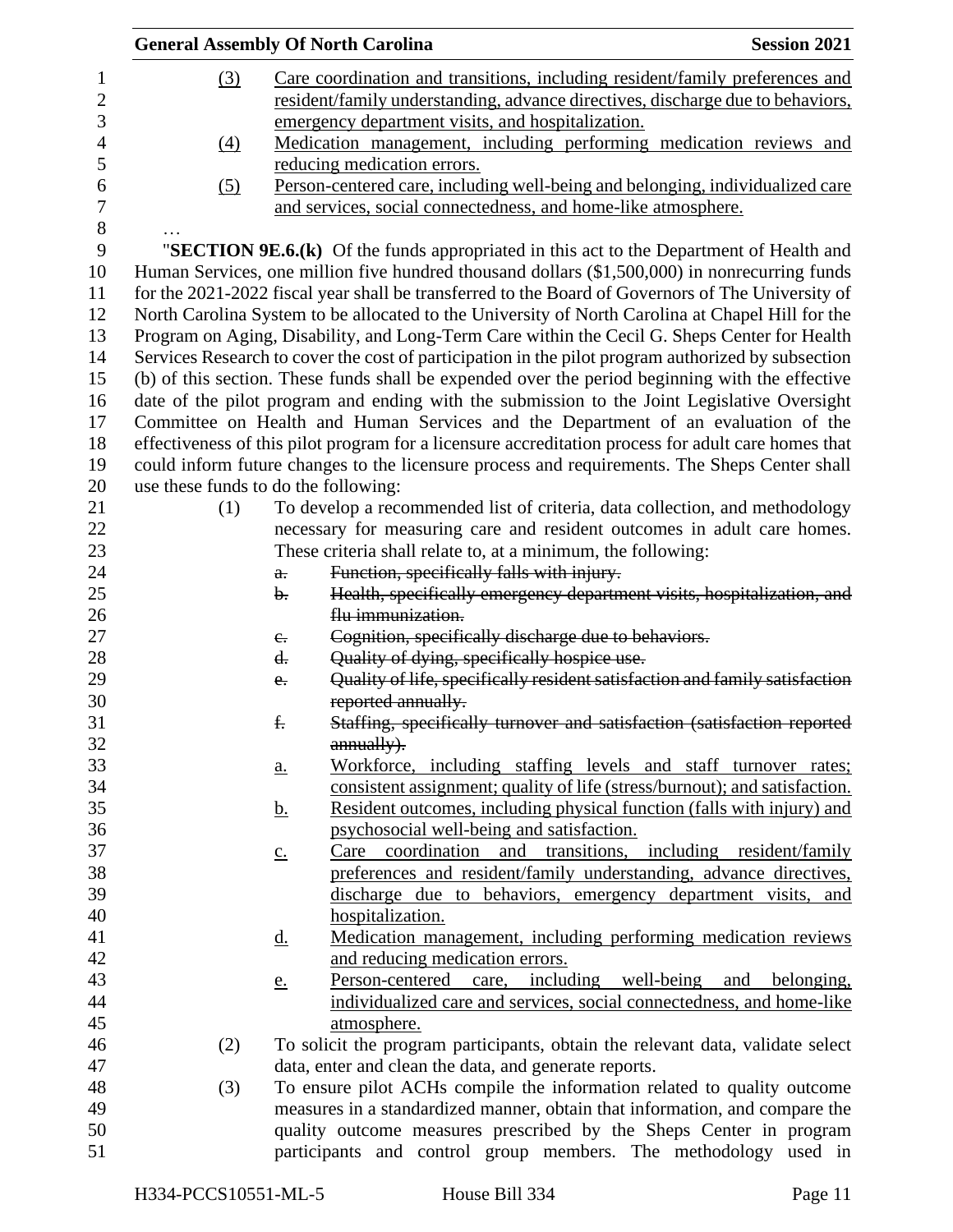|                       |     |               | <b>General Assembly Of North Carolina</b>                                                                                                                                                                                                                                                                                                                                        | <b>Session 2021</b> |
|-----------------------|-----|---------------|----------------------------------------------------------------------------------------------------------------------------------------------------------------------------------------------------------------------------------------------------------------------------------------------------------------------------------------------------------------------------------|---------------------|
|                       | (4) |               | comparison of quality outcome measures shall be substantially similar to the<br>methodology used in the Centers for Medicare and Medicaid Services'<br>Nursing Home Compare Quality Measures Technical Specifications,<br>specifically utilizing comparisons based upon per 1,000 resident days.<br>To prepare the reports required by subsections (h) and (i) of this section." |                     |
|                       |     |               | MODIFIED ADULT CARE HOME INFECTION PREVENTION REQUIREMENTS                                                                                                                                                                                                                                                                                                                       |                     |
|                       |     |               | <b>SECTION 3.2.(a)</b> G.S. 131D-4.4A, as amended by Section 9E.7 of S.L. 2021-180,                                                                                                                                                                                                                                                                                              |                     |
| reads as rewritten:   |     |               |                                                                                                                                                                                                                                                                                                                                                                                  |                     |
|                       |     |               | "§ 131D-4.4A. Adult care home infection prevention requirements.                                                                                                                                                                                                                                                                                                                 |                     |
| (a)                   |     |               | As used in this section, "adult care home staff" means any employee of an adult care                                                                                                                                                                                                                                                                                             |                     |
|                       |     |               | home involved in direct resident care.home.                                                                                                                                                                                                                                                                                                                                      |                     |
| (b)                   |     |               | In order to prevent transmission of infectious diseases, each adult care home shall do                                                                                                                                                                                                                                                                                           |                     |
| all of the following: |     |               |                                                                                                                                                                                                                                                                                                                                                                                  |                     |
|                       | (1) |               | Implement a written infection prevention and control policy consistent with<br>policies and procedures that are based on accepted national standards                                                                                                                                                                                                                             |                     |
|                       |     |               | consistent with the federal Centers for Disease Control and Prevention                                                                                                                                                                                                                                                                                                           |                     |
|                       |     |               | guidelines on infection control, which shall be maintained in the facility and                                                                                                                                                                                                                                                                                                   |                     |
|                       |     |               | accessible to adult care home staff working at the facility. The policy-policies                                                                                                                                                                                                                                                                                                 |                     |
|                       |     |               | and procedures shall address at least all of the following:                                                                                                                                                                                                                                                                                                                      |                     |
|                       |     | a.            | Proper disposal of single-use equipment used to puncture skin, mucous                                                                                                                                                                                                                                                                                                            |                     |
|                       |     |               | membranes, and other tissues, and proper disinfection of reusable                                                                                                                                                                                                                                                                                                                |                     |
|                       |     |               | resident care items that are used for multiple residents.                                                                                                                                                                                                                                                                                                                        |                     |
|                       |     | $\mathbf b$ . | Sanitation of rooms and equipment, including cleaning procedures,                                                                                                                                                                                                                                                                                                                |                     |
|                       |     |               | agents, and schedules.                                                                                                                                                                                                                                                                                                                                                           |                     |
|                       |     | $C_{\bullet}$ | Accessibility of infection control devices and supplies.                                                                                                                                                                                                                                                                                                                         |                     |
|                       |     | d.            | Blood and bodily fluid precautions.                                                                                                                                                                                                                                                                                                                                              |                     |
|                       |     | e.            | Procedures to be followed when adult care home staff is exposed to                                                                                                                                                                                                                                                                                                               |                     |
|                       |     |               | blood or other body fluids of another person in a manner that poses a                                                                                                                                                                                                                                                                                                            |                     |
|                       |     |               | significant risk of transmission of HIV, hepatitis B, hepatitis C, or                                                                                                                                                                                                                                                                                                            |                     |
|                       |     |               | other bloodborne pathogens.                                                                                                                                                                                                                                                                                                                                                      |                     |
|                       |     | f.            | Procedures to prohibit adult care home staff with exudative lesions or                                                                                                                                                                                                                                                                                                           |                     |
|                       |     |               | weeping dermatitis from engaging in direct resident care that involves                                                                                                                                                                                                                                                                                                           |                     |
|                       |     |               | the potential for contact between the resident, equipment, or devices                                                                                                                                                                                                                                                                                                            |                     |
|                       |     |               | and the lesion or dermatitis until the condition resolves.                                                                                                                                                                                                                                                                                                                       |                     |
|                       |     | g.            | Standard and transmission-based precautions, including the following:                                                                                                                                                                                                                                                                                                            |                     |
|                       |     |               | Respiratory hygiene and cough etiquette.<br>1.                                                                                                                                                                                                                                                                                                                                   |                     |
|                       |     |               | 2.<br>Environmental cleaning and disinfection.<br>3.                                                                                                                                                                                                                                                                                                                             |                     |
|                       |     |               | Reprocessing and disinfection of reusable resident devices.<br>4.<br>Hand hygiene.                                                                                                                                                                                                                                                                                               |                     |
|                       |     |               | Accessibility and proper use of personal protective equipment.<br>5.                                                                                                                                                                                                                                                                                                             |                     |
|                       |     |               | Types of transmission-based precautions and when each type<br>6.                                                                                                                                                                                                                                                                                                                 |                     |
|                       |     |               | including contact precautions,<br>indicated,<br>is                                                                                                                                                                                                                                                                                                                               | droplet             |
|                       |     |               | precautions, and airborne precautions.                                                                                                                                                                                                                                                                                                                                           |                     |
|                       |     | h.            | When-In accordance with the public health laws of North Carolina,                                                                                                                                                                                                                                                                                                                |                     |
|                       |     |               | when and how to report to the local health department a suspected or                                                                                                                                                                                                                                                                                                             |                     |
|                       |     |               | confirmed, reportable communicable disease case or condition, or a                                                                                                                                                                                                                                                                                                               |                     |
|                       |     |               | communicable disease outbreak.                                                                                                                                                                                                                                                                                                                                                   |                     |
|                       |     | i.            | Procedures for ensuring that residents, representatives of residents,                                                                                                                                                                                                                                                                                                            |                     |
|                       |     |               | and adult care home staff are informed of the following without                                                                                                                                                                                                                                                                                                                  |                     |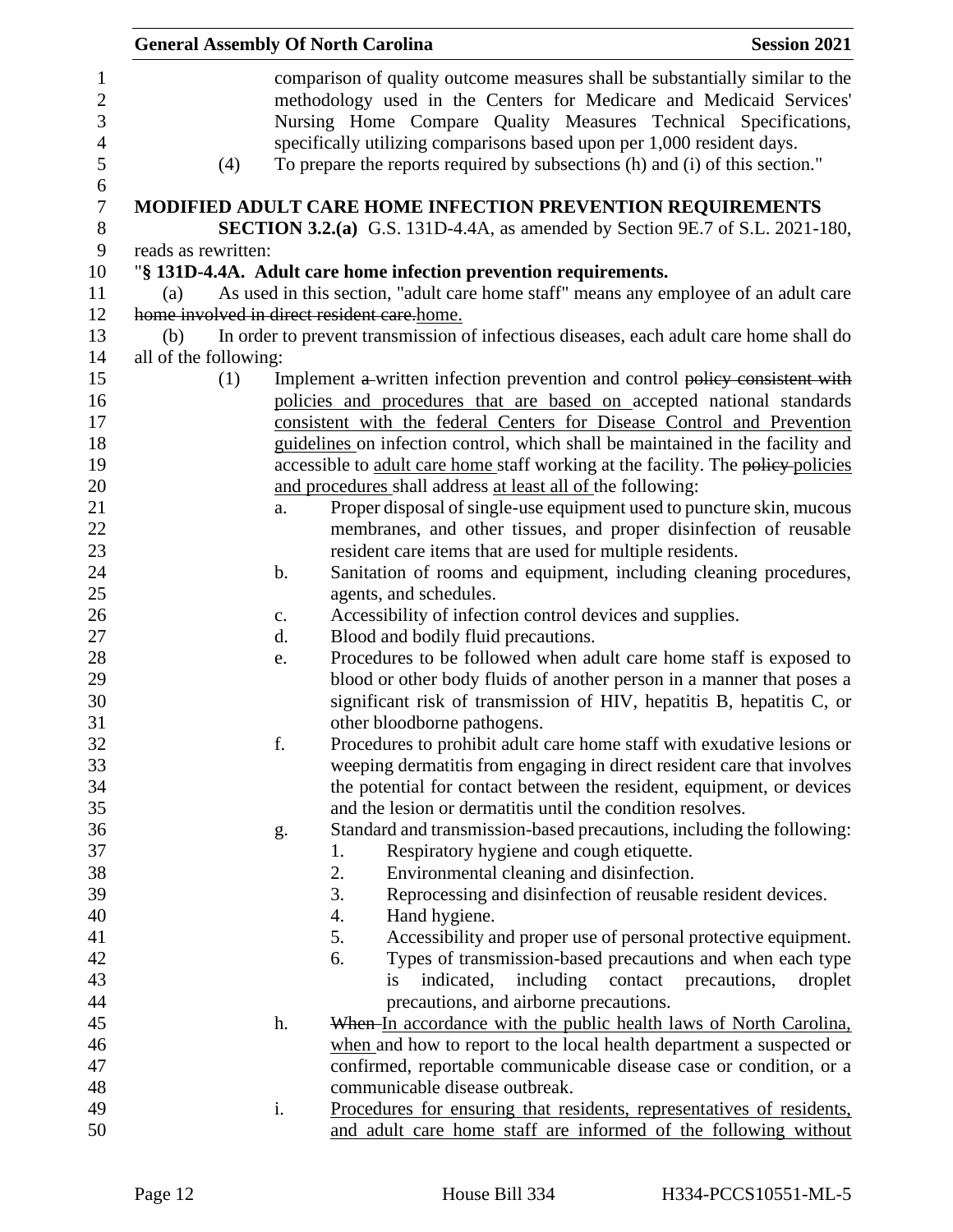| <b>General Assembly Of North Carolina</b> |             |               |                                                                                                                                                           | <b>Session 2021</b> |
|-------------------------------------------|-------------|---------------|-----------------------------------------------------------------------------------------------------------------------------------------------------------|---------------------|
|                                           |             |               | disclosing any personally identifiable information of the facility's                                                                                      |                     |
|                                           |             |               | residents or staff:                                                                                                                                       |                     |
|                                           |             | <u>1.</u>     | The existence of a communicable disease outbreak within 24                                                                                                |                     |
|                                           |             |               | hours following confirmation of the outbreak by the local                                                                                                 |                     |
|                                           |             |               | health department.                                                                                                                                        |                     |
|                                           |             |               | When the communicable disease outbreak has resolved.                                                                                                      |                     |
|                                           |             | $\frac{2}{3}$ | <u>Any changes to facility operations during the communicable</u>                                                                                         |                     |
|                                           |             |               | disease outbreak, such as visitation policy changes.                                                                                                      |                     |
|                                           | <u>i.</u>   |               | Measures the facility should consider for specific types of                                                                                               |                     |
|                                           |             |               | communicable disease outbreaks in order to prevent the spread of                                                                                          |                     |
|                                           |             |               | illness, such as:                                                                                                                                         |                     |
|                                           |             | 1.            | Isolating infected residents.                                                                                                                             |                     |
|                                           |             | 2.            | Limiting or stopping group activities and communal dining.                                                                                                |                     |
|                                           |             | 3.            | Limiting or restricting outside visitation to the facility.                                                                                               |                     |
|                                           |             | 4.            | Screening staff, residents, and visitors for signs of illness.                                                                                            |                     |
|                                           |             | 5.            | Using source control as tolerated by the residents.                                                                                                       |                     |
|                                           | <u>j.k.</u> |               | Strategies for addressing potential staffing issues and ensuring                                                                                          |                     |
|                                           |             |               | adequate staffing is available to meet the needs of the residents during                                                                                  |                     |
|                                           |             |               | a communicable disease outbreak.                                                                                                                          |                     |
| (2)                                       |             |               | Require and monitor compliance with the facility's infection prevention and                                                                               |                     |
|                                           |             |               | control policy-policies and procedures.                                                                                                                   |                     |
| (3)                                       |             |               | Update the infection prevention and control policy policies and procedures as                                                                             |                     |
|                                           |             |               | necessary to maintain consistency with the guidelines included in the course                                                                              |                     |
|                                           |             |               | developed by the Department pursuant to G.S. 131D 4.5C accepted national                                                                                  |                     |
|                                           |             |               | standards in infection prevention and control.                                                                                                            |                     |
| (4)                                       |             |               | Designate one on-site staff member for each noncontiguous facility who is                                                                                 |                     |
|                                           |             |               | knowledgeable about the federal Centers for Disease Control and Prevention                                                                                |                     |
|                                           |             |               | guidelines on infection control to direct the facility's infection control                                                                                |                     |
|                                           |             |               | activities and ensure that all adult care home staff is trained in the facility's                                                                         |                     |
|                                           |             |               | written infection prevention and control policy policies and procedures                                                                                   |                     |
|                                           |             |               | developed pursuant to subdivision $(b)(1)$ of this section within 30 days after                                                                           |                     |
|                                           |             |               | hire and annually thereafter. Any nonsupervisory staff member designated to                                                                               |                     |
|                                           |             |               | direct the facility's infection control activities shall complete the infection                                                                           |                     |
|                                           |             |               | control course developed by the Department pursuant to G.S. 131D-4.5C.                                                                                    |                     |
| (5)                                       |             |               | When a communicable disease outbreak has been identified at a facility or                                                                                 |                     |
|                                           |             |               | there is an emerging infectious disease threat, the facility shall ensure                                                                                 |                     |
|                                           |             |               | implementation of the facility's infection control and prevention policy                                                                                  |                     |
|                                           |             |               | policies and procedures developed pursuant to subdivision $(b)(1)$ of this                                                                                |                     |
|                                           |             |               | section and related policies and procedures; section; provided, however, that<br>if guidance or directives specific to a communicable disease outbreak or |                     |
|                                           |             |               | emerging infectious disease threat have been issued in writing by the                                                                                     |                     |
|                                           |             |               |                                                                                                                                                           |                     |
|                                           |             |               | Department or local health department, the Department's or local health                                                                                   |                     |
|                                           |             |               | department's specific guidance or directives shall be implemented by the                                                                                  |                     |
|                                           | facility."  |               | <b>SECTION 3.2.(b)</b> G.S. 131D-4.5C reads as rewritten:                                                                                                 |                     |
|                                           |             |               | "§ 131D-4.5C. Adult care home supervisors; infection control training requirements.                                                                       |                     |
| (a)                                       |             |               | The Department shall develop, in consultation with associations representing adult                                                                        |                     |
|                                           |             |               | care home providers, model infection prevention and control policies and procedures that are                                                              |                     |
|                                           |             |               | consistent with accepted national standards and address the factors identified in                                                                         |                     |
|                                           |             |               | $G.S. 131D-4.4A(b)(1)$ . The Department shall make these model infection prevention and control                                                           |                     |
|                                           |             |               | policies and procedures available to adult care homes on the Department's internet website.                                                               |                     |
|                                           |             |               |                                                                                                                                                           |                     |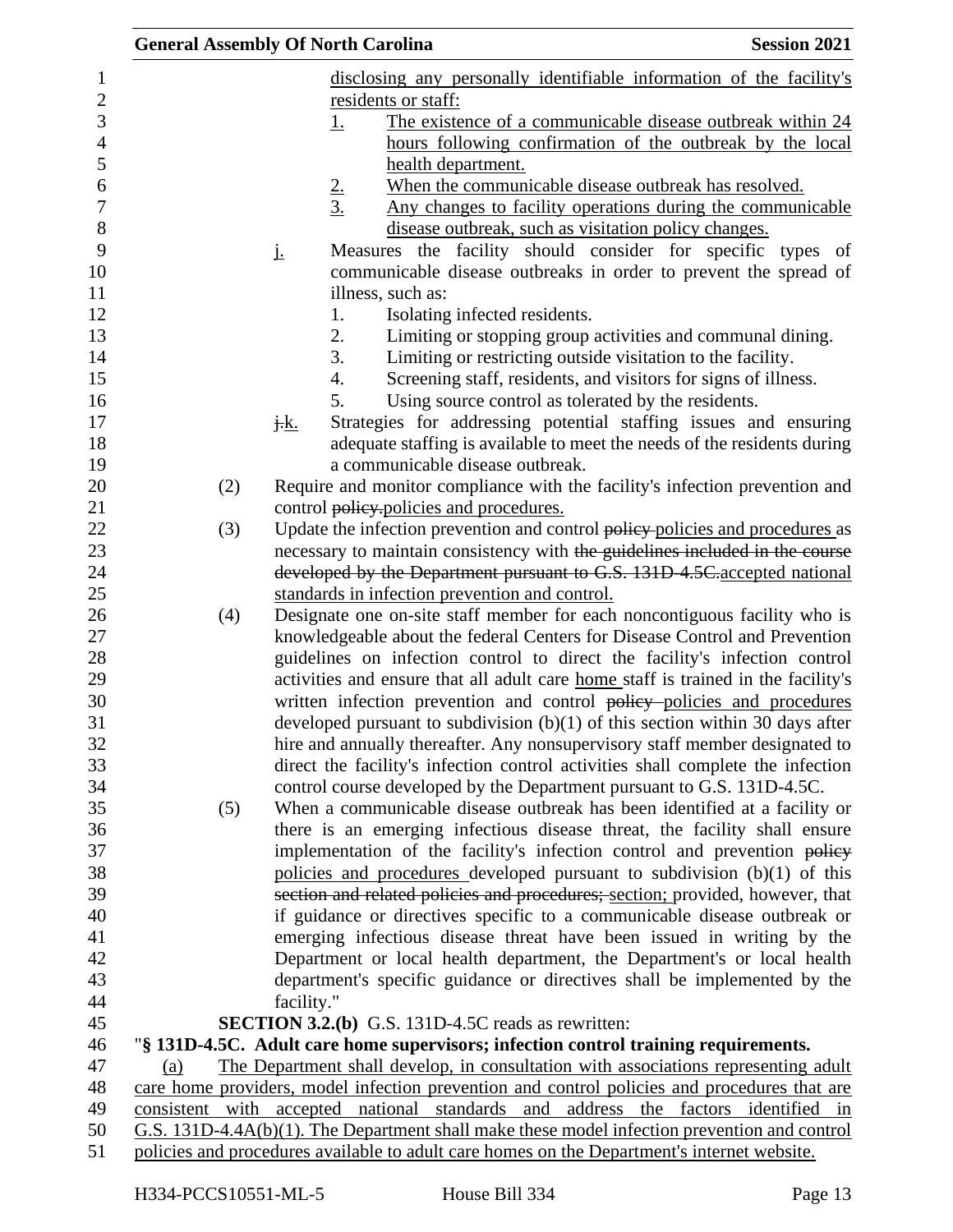| <b>General Assembly Of North Carolina</b>                                                                                                                                                                                                                                                                                                                                                        |           | <b>Session 2021</b> |
|--------------------------------------------------------------------------------------------------------------------------------------------------------------------------------------------------------------------------------------------------------------------------------------------------------------------------------------------------------------------------------------------------|-----------|---------------------|
| By December 1, 2011, the The Department shall develop a mandatory, annual course<br>(b)<br>for adult care home supervisors on federal Centers for Disease Control and Prevention guidelines<br>on infection control. implementation of the model infection prevention and control policies and<br>procedures developed by the Department in accordance with subsection (a) of this section. Each |           |                     |
| supervisor that successfully completes the mandatory infection control course shall receive                                                                                                                                                                                                                                                                                                      |           |                     |
| credit, in an amount determined by the Department, toward the continuing education<br>requirements for adult care home supervisors established by the Commission pursuant to                                                                                                                                                                                                                     |           |                     |
| G.S. 131D-4.5."                                                                                                                                                                                                                                                                                                                                                                                  |           |                     |
| <b>SECTION 3.2.(c)</b> By January 1, 2022, the Department of Health and Human<br>Services shall do the following:                                                                                                                                                                                                                                                                                |           |                     |
| Develop and post to its internet website the model infection prevention and<br>(1)                                                                                                                                                                                                                                                                                                               |           |                     |
| control policies and procedures required by G.S. 131D-4.5C(a), as enacted by<br>subsection (b) of this section.                                                                                                                                                                                                                                                                                  |           |                     |
| Develop the mandatory, annual course for adult care home supervisors<br>(2)                                                                                                                                                                                                                                                                                                                      |           |                     |
| required by G.S. 131D-4.5C(b), as enacted by subsection (b) of this section.                                                                                                                                                                                                                                                                                                                     |           |                     |
| <b>SECTION 3.2.(d)</b> Subsection (c) of this section is effective when it becomes law.                                                                                                                                                                                                                                                                                                          |           |                     |
| The remainder of this section becomes effective January 1, 2022.                                                                                                                                                                                                                                                                                                                                 |           |                     |
|                                                                                                                                                                                                                                                                                                                                                                                                  |           |                     |
| <b>CAROLINA PREGNANCY CARE FELLOWSHIP GRANTS CORRECTIONS</b>                                                                                                                                                                                                                                                                                                                                     |           |                     |
| <b>SECTION 3.3.(a)</b> Section 9G.4(b) of S.L. 2021-180 reads as rewritten:                                                                                                                                                                                                                                                                                                                      |           |                     |
| "SECTION 9G.4.(b) At least once during the 2021-2023 fiscal biennium, the CPCF shall                                                                                                                                                                                                                                                                                                             |           |                     |
| contact every pregnancy center located in this State that is (i) part of the CPCF network or (ii) an                                                                                                                                                                                                                                                                                             |           |                     |
| affiliate of CareNet, Inc., Care Net, a nonprofit corporation, national network of independent                                                                                                                                                                                                                                                                                                   |           |                     |
| pregnancy centers, to provide information about the availability of these grant funds and the grant                                                                                                                                                                                                                                                                                              |           |                     |
| application process."                                                                                                                                                                                                                                                                                                                                                                            |           |                     |
| <b>SECTION 3.3.(b)</b> Section 9G.4A(b) of S.L. 2021-180 reads as rewritten:                                                                                                                                                                                                                                                                                                                     |           |                     |
| "SECTION 9G.4A.(b) At least once during the 2021-2023 fiscal biennium, the CPCF shall                                                                                                                                                                                                                                                                                                            |           |                     |
| contact every pregnancy center located in this State that is (i) part of the CPCF network or (ii) an                                                                                                                                                                                                                                                                                             |           |                     |
| affiliate of CareNet, Inc., Care Net, a nonprofit corporation, national network of independent                                                                                                                                                                                                                                                                                                   |           |                     |
| pregnancy centers, to provide information about the availability of these grant funds and the grant<br>application process."                                                                                                                                                                                                                                                                     |           |                     |
| <b>CERTAIN DHHS FEDERAL BLOCK GRANT TECHNICAL CORRECTIONS</b>                                                                                                                                                                                                                                                                                                                                    |           |                     |
| <b>SECTION 3.4.(a)</b> Section 9L.1(a) of S.L. 2021-180 reads as rewritten:                                                                                                                                                                                                                                                                                                                      |           |                     |
| "SECTION 9L.1.(a) Except as otherwise provided, appropriations from federal Block Grant                                                                                                                                                                                                                                                                                                          |           |                     |
| funds are made for each year of the fiscal biennium ending June 30, 2023, according to the                                                                                                                                                                                                                                                                                                       |           |                     |
| following schedule:                                                                                                                                                                                                                                                                                                                                                                              |           |                     |
| $\cdots$                                                                                                                                                                                                                                                                                                                                                                                         |           |                     |
|                                                                                                                                                                                                                                                                                                                                                                                                  |           |                     |
| <b>CHILD CARE AND DEVELOPMENT FUND BLOCK GRANT</b>                                                                                                                                                                                                                                                                                                                                               |           |                     |
|                                                                                                                                                                                                                                                                                                                                                                                                  |           |                     |
| <b>DHHS Administration</b>                                                                                                                                                                                                                                                                                                                                                                       |           |                     |
| <b>Division of Child Development and Early Education</b>                                                                                                                                                                                                                                                                                                                                         |           |                     |
| 05. DCDEE Administrative Expenses                                                                                                                                                                                                                                                                                                                                                                | 9,710,886 | 9,710,886           |
| 06. Direct Deposit for Child Care Payments                                                                                                                                                                                                                                                                                                                                                       | 5,000     | <del>5,000</del>    |
| <b>Division of Social Services</b>                                                                                                                                                                                                                                                                                                                                                               |           |                     |
|                                                                                                                                                                                                                                                                                                                                                                                                  |           |                     |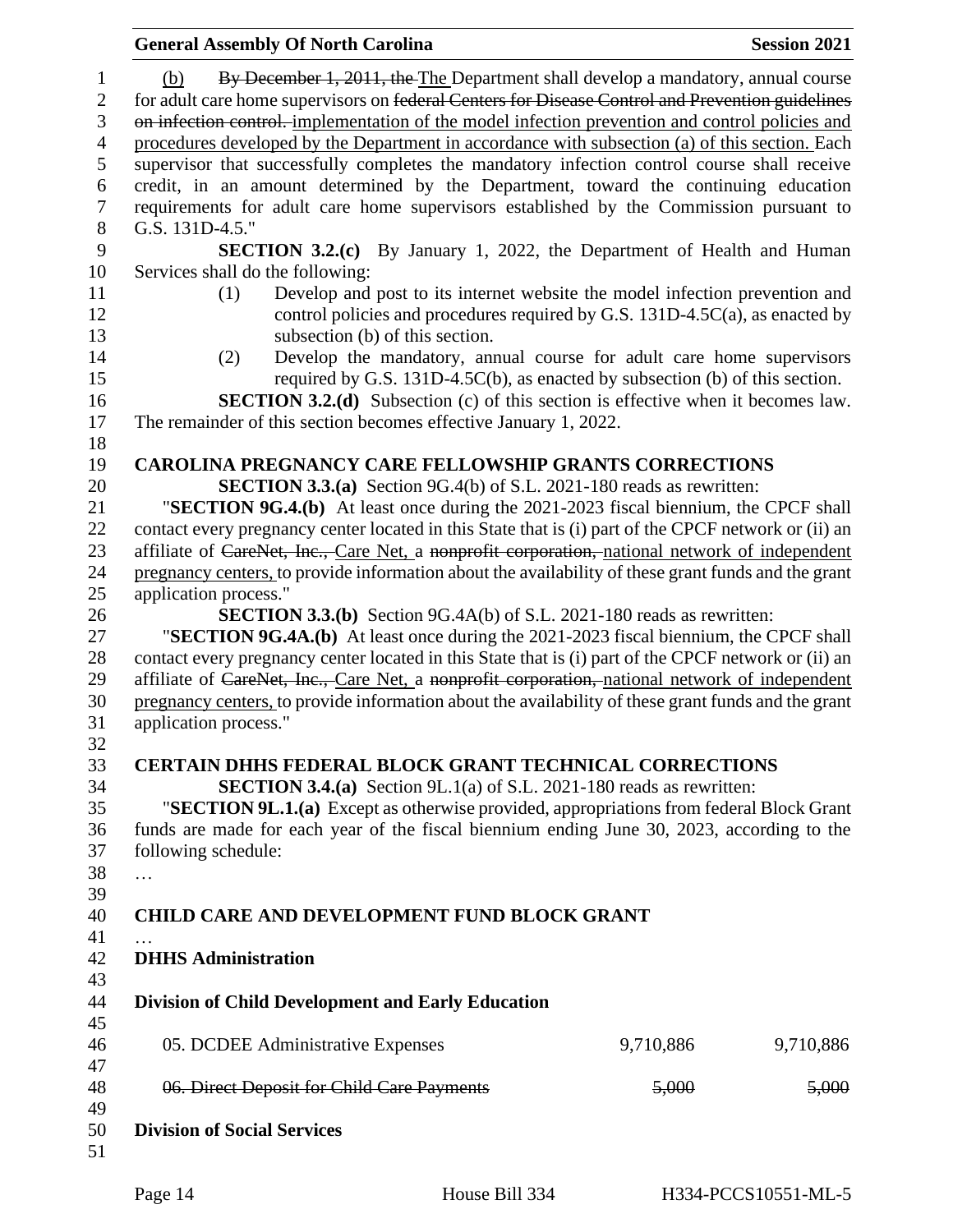|                    | <b>General Assembly Of North Carolina</b>                                                                                                                    |                          | <b>Session 2021</b> |
|--------------------|--------------------------------------------------------------------------------------------------------------------------------------------------------------|--------------------------|---------------------|
|                    | 06. Direct Deposit for Child Care Payments                                                                                                                   | 5,000                    | 5,000               |
|                    | 07. Local Subsidized Child Care                                                                                                                              |                          |                     |
|                    | <b>Services Support</b>                                                                                                                                      | 18,780,355               | 18,780,355          |
| .                  |                                                                                                                                                              |                          |                     |
|                    | <b>COMMUNITY SERVICES BLOCK GRANT</b>                                                                                                                        |                          |                     |
|                    | 01. Community Action Agencies                                                                                                                                | \$20,916,673\$22,158,403 |                     |
| \$20,916,673       |                                                                                                                                                              |                          |                     |
| .                  |                                                                                                                                                              |                          |                     |
|                    | <b>TOTAL COMMUNITY SERVICES</b>                                                                                                                              |                          |                     |
| <b>BLOCK GRANT</b> |                                                                                                                                                              | \$22,925,759\$24,167,489 |                     |
| \$22,925,759       |                                                                                                                                                              |                          |                     |
| . "                |                                                                                                                                                              |                          |                     |
|                    | <b>SECTION 3.4.(b)</b> Section 9L.1(w) of S.L. 2021-180 reads as written:<br>"SECTION 9L.1.(w) The Department of Health and Human Services shall develop and |                          |                     |
|                    | implement a centralized system to collect, track, analyze, monitor, and disseminate performance,                                                             |                          |                     |
|                    | outputs, and outcome data for the Community Services Block Grant Program and the Department                                                                  |                          |                     |
|                    | of Environmental Quality (DEQ) Weatherization Assistance Program to replace the current                                                                      |                          |                     |
|                    | software solution, Accountable Results for Community Action (AR4CA). The project shall not                                                                   |                          |                     |
|                    | proceed until the business case has been approved by the Office of State Budget and Management                                                               |                          |                     |
|                    | and the State Chief Information Officer in the Enterprise Project Management Office's                                                                        |                          |                     |
|                    | Touchdown System. Upon approval, amounts-an amount not to exceed fifty thousand dollars                                                                      |                          |                     |
|                    | (\$50,000) in Low Income Energy Assistance funds may be budgeted for transfer to Budget Code                                                                 |                          |                     |
|                    | 24410 for information technology projects for the 2021-2022 fiscal year-year and an amount not                                                               |                          |                     |
|                    | to exceed one hundred sixty-six thousand seven hundred fifty dollars (\$166,750) for those                                                                   |                          |                     |
|                    | projects for the 2022-2023 fiscal year."                                                                                                                     |                          |                     |
|                    |                                                                                                                                                              |                          |                     |
|                    | PART IV. AGRICULTURE AND NATURAL AND ECONOMIC RESOURCES                                                                                                      |                          |                     |
|                    |                                                                                                                                                              |                          |                     |
|                    | EDPNC MARKETING CLARIFICATION                                                                                                                                |                          |                     |
|                    | <b>SECTION 4.1.</b> Section 11.11 of S.L. 2021-180 reads as rewritten:                                                                                       |                          |                     |
|                    | "SECTION 11.11. Of the funds appropriated in this act to the Department of Commerce for                                                                      |                          |                     |
|                    | the nonprofit corporation with which the Department contracts pursuant to G.S. 143B-431.01(b),                                                               |                          |                     |
|                    | the sum of sixty million dollars (\$60,000,000) shall be used for the following purposes in the                                                              |                          |                     |
| following amounts: |                                                                                                                                                              |                          |                     |
| (1)                | Thirty million dollars (\$30,000,000) for travel and tourism marketing $\frac{1}{2}$ the                                                                     |                          |                     |
|                    | State.                                                                                                                                                       |                          |                     |
| (2)                | Thirty million dollars $(\$30,000,000)$ for business marketing in of the State.                                                                              |                          |                     |
|                    | Of the funds allocated in subdivisions $(1)$ and $(2)$ of this section, the nonprofit corporation                                                            |                          |                     |
|                    | shall use no more than ten million dollars $(\$10,000,000)$ for each purpose in each of the next                                                             |                          |                     |
|                    | three fiscal years. The nonprofit corporation may use up to three percent $(3%)$ of the total funds                                                          |                          |                     |
|                    | allocated in this section for administrative costs."                                                                                                         |                          |                     |
|                    | RURAL TOURISM PILOT PROGRAM DATE CHANGES                                                                                                                     |                          |                     |
|                    | <b>SECTION 4.2.</b> Section 11.11A of S.L. 2021-180 reads as rewritten:                                                                                      |                          |                     |
|                    |                                                                                                                                                              |                          |                     |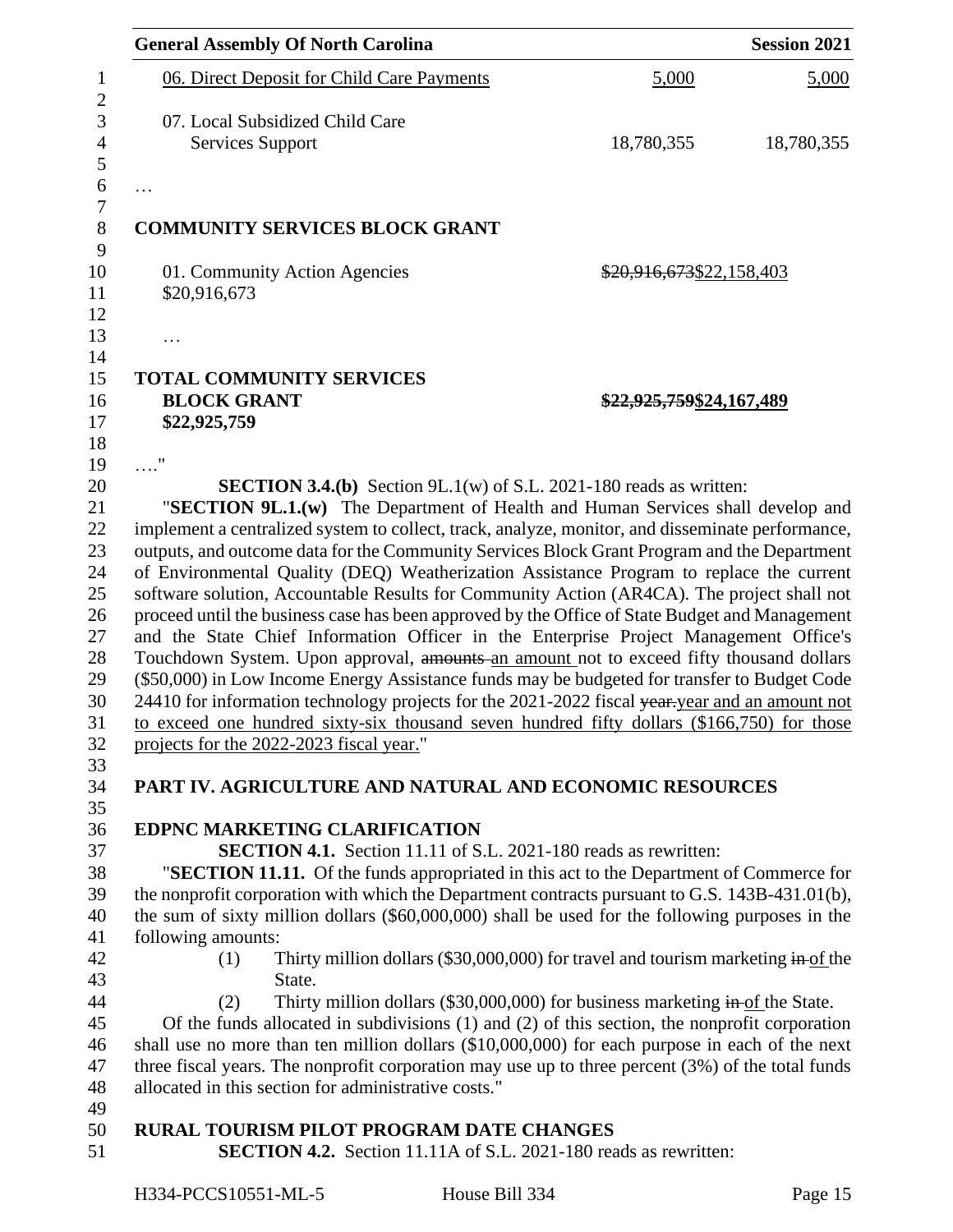| <b>General Assembly Of North Carolina</b> |  |  |
|-------------------------------------------|--|--|
|-------------------------------------------|--|--|

| $\mathbf{1}$     | $\frac{0}{\sqrt{1+\epsilon}}$                                                                                             |
|------------------|---------------------------------------------------------------------------------------------------------------------------|
| $\overline{c}$   | "SECTION 11.11A.(b) Program. – The North Carolina Rural Tourism Recovery Pilot                                            |
| 3                | Program (Program) is established. The Program shall initially be conducted and administered in                            |
| $\overline{4}$   | the following counties: Chowan, Edgecombe, Gates, Graham, Halifax, Haywood, Hertford,                                     |
| 5                | Madison, Martin, Mitchell, Perquimans, Tyrrell, Vance, Warren, Washington, and Yancey. The                                |
| $\boldsymbol{6}$ | Program shall begin in those counties on January 15, 2022, March 1, 2022, and terminate on                                |
| $\overline{7}$   | December 30, 2023.                                                                                                        |
| $8\,$            |                                                                                                                           |
| $\mathbf{9}$     | "SECTION 11.11A.(d) Reports. - The Department, in coordination with the nonprofit                                         |
| 10               | corporation and Visit NC, shall provide a report no later than March 1, 2022, April 1, 2022, to                           |
| 11               | the chairs of the Joint Legislative Economic Development and Global Engagement Oversight                                  |
| 12               | Committee and the Fiscal Research Division on the implementation of the Program and                                       |
| 13               | information reported by participating counties, Tourism Development Authorities, destination                              |
| 14               | marketing organizations, and local businesses. The report shall include, at a minimum, all of the                         |
| 15               | following:                                                                                                                |
| 16               | (1)<br>Recommendations on expansion of the Program to other counties in the State.                                        |
| 17               | Recommendations regarding legislative proposals or additional funding<br>(2)                                              |
| 18               | needed to execute or expand the Program and whether the Program should be                                                 |
| 19               | expanded.                                                                                                                 |
| 20               | The Department, in coordination with the nonprofit corporation and Visit NC, shall submit a                               |
| 21               | report no later than May 1, 2023, to the chairs of the House Appropriations Committee, the chairs                         |
| 22               | of the Senate Appropriations/Base Budget Committee, and the Fiscal Research Division                                      |
| 23               | containing, at a minimum, all of the following:                                                                           |
| 24               | Data on outcomes related to the implementation of the Program.<br>(1)                                                     |
| 25               | The expenditure of funds provided for in this section.<br>(2)                                                             |
| 26               | Recommendations on modification or expansion of the Program, including<br>(3)                                             |
| 27               | the need for continued support with State funds."                                                                         |
| 28               |                                                                                                                           |
| 29               | <b>ESPORTS PROGRAM MODIFICATIONS</b>                                                                                      |
| 30               | <b>SECTION 4.3.</b> G.S. 143B-437.02B, as enacted by Section 11.13(a) of S.L.                                             |
| 31               | 2021-180, reads as rewritten:                                                                                             |
| 32               | "§ 143B-437.02B. The Esports Industry Grant Fund.                                                                         |
| 33               | (a) Creation and Purpose of Fund. – There is created in the Department of Commerce a                                      |
| 34               | special, nonreverting account to be known as the Esports Industry Grant Fund to provide funds                             |
| 35               | to encourage esports events to be held within the State. The Department of Commerce shall adopt                           |
| 36<br>37         | guidelines providing for the administration of the program. The guidelines may provide for the                            |
| 38               | Secretary to award the grant proceeds over a period of time, not to exceed three years. The                               |
| 39               | guidelines shall include the following provisions, which shall apply to each grant from the<br>account:                   |
| 40               | The funds are reserved for a production for which a production company has<br>(1)                                         |
| 41               | qualifying expenses of at least two one hundred fifty thousand dollars                                                    |
| 42               | $(*250,000)$ $(*150,000)$ with respect to a single production.                                                            |
| 43               |                                                                                                                           |
| 44               | Administrative Expenses. $-$ The Department may use three percent $(3\%)$ of the funds<br>(h)                             |
| 45               | appropriated to the Grant Fund each fiscal year for administrative costs associated with                                  |
| 46               | administration of the Fund. These funds may be used for up to two full-time equivalent positions                          |
| 47               | or to contract with a third party to administer the program."                                                             |
| 48               |                                                                                                                           |
| 49               | <b>CLARIFY</b><br><b>MOTORSPORTS</b><br><b>ELIGIBILITY</b><br><b>AND</b><br><b>ALIGN</b><br><b>FUNDING</b><br><b>WITH</b> |
| 50               | <b>ADMINISTERING AGENCY</b>                                                                                               |
|                  |                                                                                                                           |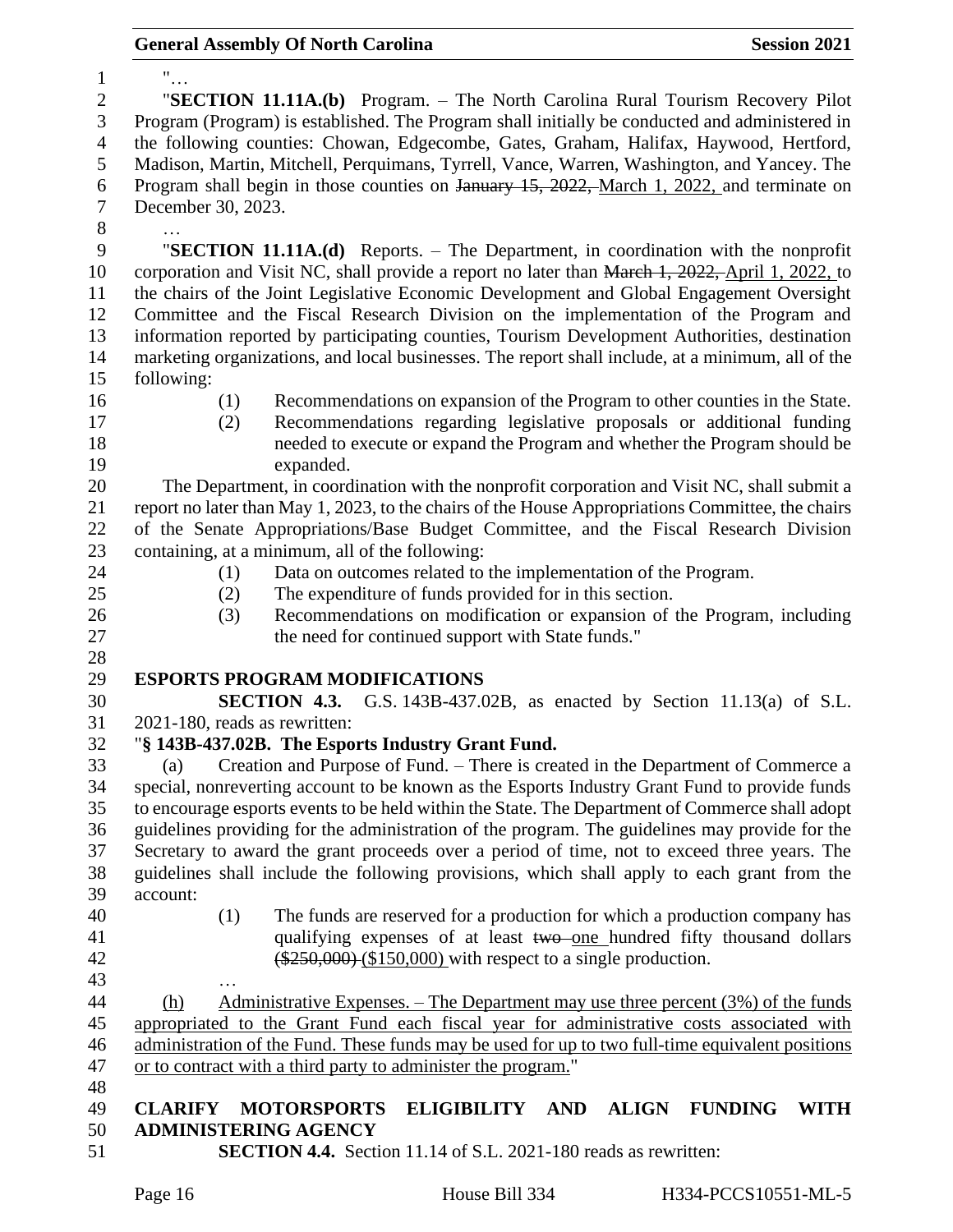"**SECTION 11.14.(a)** Of the funds appropriated in this act from the State Fiscal Recovery 2 Fund to the Office of State Budget and Management, Department of Commerce, the sum of forty million dollars (\$40,000,000) in nonrecurring funds for the 2021-2022 fiscal year shall be allocated as follows:

 … "**SECTION 11.14.(b)** Of the funds appropriated in this act from the State Fiscal Recovery Fund to the Office of State Budget and Management, Department of Commerce, the sum of five 8 million dollars (\$5,000,000) shall be allocated to the Department of Commerce to be provided, used to provide, in collaboration with the North Carolina Motorsports Association, a nonprofit organization, in the form of grants to local governments to enhance amenities and increase opportunities for events at motorsport venues in recognition of the impact those events have on local tourism, travel, and hospitality industries. To be eligible for a grant under this subsection, 13 a motorsport venue must be located in this State and must be either (i) presently-have been 14 sanctioned at any time on or after January 1, 2010, by the National Association for Stock Car Auto Racing, LLC (NASCAR), the National Hot Rod Association, or the International Hot Rod Association or (ii) have hosted a NASCAR Cup Series race on or after September 29, 1996. An eligible sanctioned motorsport venue must apply to the Department of Commerce for grant funds under this subsection before January 31, 2022, to be eligible. Funds received pursuant to this subsection shall be used to offset negative economic impacts of the COVID-19 pandemic, support safe reopening, and aid planned expansions or upgrades delayed due to the COVID-19 pandemic. The local government unit shall select a qualifying use approved by the motorsport venue. Local governments receiving funds under this subsection shall ensure that uses for the funds comporting with this subsection are expeditiously undertaken. The Department of Commerce shall disburse funds in equal amounts among the eligible applicants. The Department of Commerce may use up to three percent (3%) of funds allocated in this subsection for administration of the motorsports grant program described in this subsection.

 "**SECTION 11.14.(c)** Small Venue Support. – Of the funds appropriated in this act from the 28 State Fiscal Recovery Fund to the Office of State Budget and Management, Department of 29 Commerce, the sum of one million dollars (\$1,000,000) shall be allocated to the Department of Commerce to be provided, used to provide, in collaboration with applicant small motorsports venues, in the form of grants to local governments for such venues. The following shall apply to grants awarded under this subsection: …."

## **ECONOMIC DEVELOPMENT PROJECT APPROPRIATION**

 **SECTION 4.4A.** S.L. 2021-180 is amended by inserting the following new section to read:

### "**ADDITIONAL ECONOMIC DEVELOPMENT PROJECT APPROPRIATION**

 "**SECTION 11.20.** Provided the Economic Investment Committee awards a Job Development Investment Grant (JDIG) for a high-yield project for an airplane manufacturer in Guilford County and for which the average annual wage is at least sixty thousand dollars (\$60,000), of the funds appropriated to the Department of Commerce (Department) for the 2021-2022 fiscal year the sum of one hundred six million seven hundred fifty thousand dollars (\$106,750,000) shall be used for improvements at the Piedmont Triad International Airport (Airport) as follows: (1) Fifteen million dollars (\$15,000,000) to the Airport for site work needed at the Airport for the project. The Department may allocate amounts not needed to complete the site work authorized by this subdivision for work authorized by subdivision (2) of this section if the cost of that work exceeds the amount allocated in that subdivision.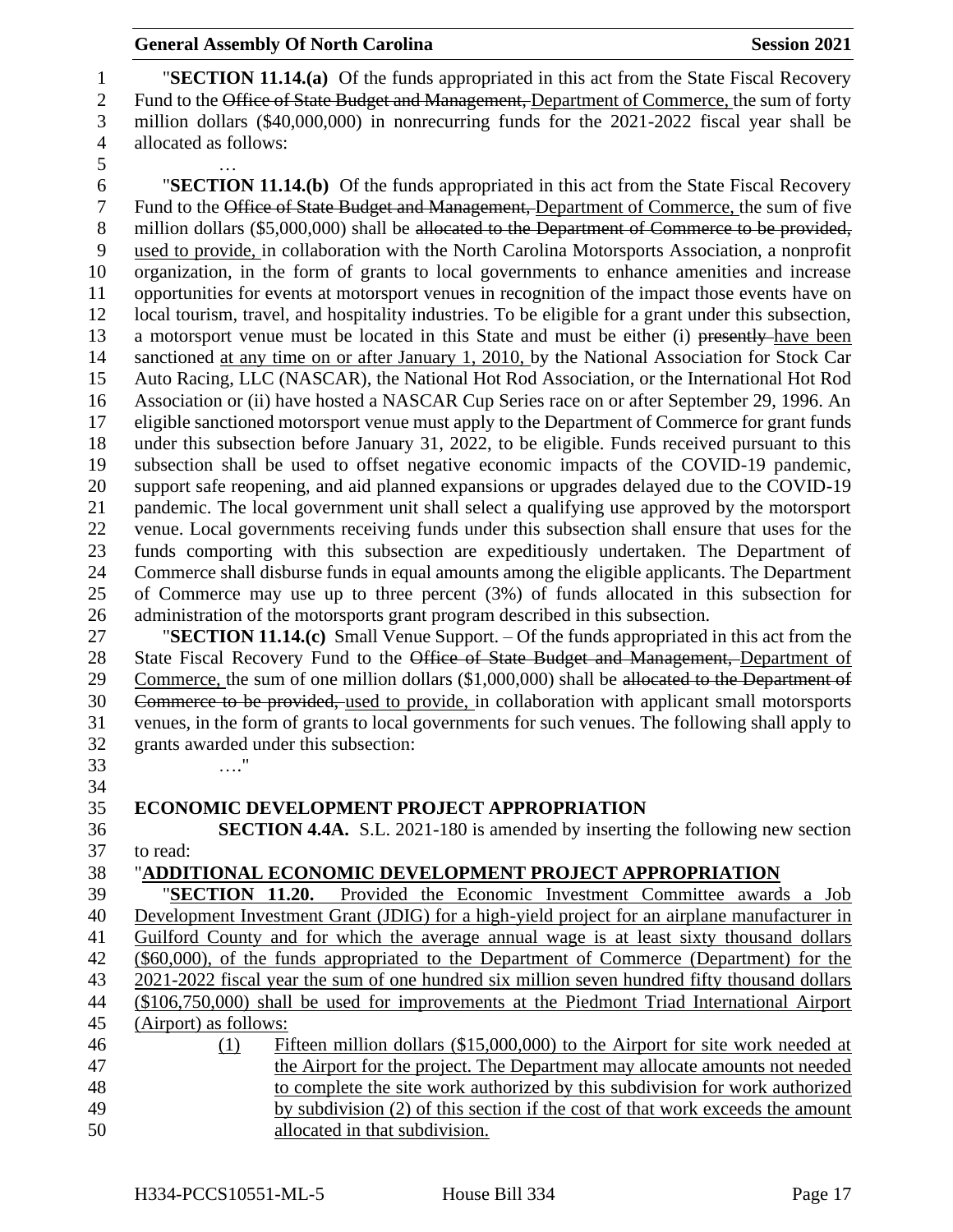|                         |                      | <b>General Assembly Of North Carolina</b>                                                         | <b>Session 2021</b>       |
|-------------------------|----------------------|---------------------------------------------------------------------------------------------------|---------------------------|
|                         | (2)                  | Thirty-five million dollars (\$35,000,000) for roadwork needed at the airport                     |                           |
|                         |                      | for the project. Amounts for roadwork improvements shall be transferred to                        |                           |
|                         |                      | the Department of Transportation. The Department may allocate amounts not                         |                           |
|                         |                      | needed by the Department of Transportation to complete the roadwork                               |                           |
|                         |                      |                                                                                                   |                           |
|                         |                      | authorized by this subdivision for work authorized by subdivision (1) of this                     |                           |
|                         |                      | section if the cost of that work exceeds the amount allocated in that                             |                           |
|                         |                      | subdivision.                                                                                      |                           |
|                         | (3)                  | Fifty-six million seven hundred fifty thousand dollars $(\$56,750,000)$ to be                     |                           |
|                         |                      | allocated to the Airport for the construction of one or more new hangars at the                   |                           |
|                         |                      | Airport for the project."                                                                         |                           |
|                         |                      | STORMWATER INFRASTRUCTURE CLARIFICATIONS                                                          |                           |
|                         |                      |                                                                                                   |                           |
|                         |                      | <b>SECTION 4.5.</b> Section 12.14(b) of S.L. 2021-180 reads as rewritten:                         |                           |
|                         |                      | "SECTION 12.14. $(b)$ Directed Projects. – Of the funds allocated by this section, the            |                           |
|                         |                      | following sums shall be granted to the indicated local governments and public entities for        |                           |
|                         | stormwater projects: |                                                                                                   |                           |
|                         | (5)                  | Nine million eight hundred Ten million five hundred fifty thousand dollars                        |                           |
|                         |                      | $(\$9,800,000)$ (\$10,550,000)<br>the<br>to                                                       | Fayetteville Public Works |
|                         |                      | Commission. City of Fayetteville.                                                                 |                           |
|                         |                      | One million five hundred thousand dollars (\$1,500,000) to the Town of Four                       |                           |
|                         | (6)                  | Oaks.                                                                                             |                           |
|                         |                      |                                                                                                   |                           |
|                         | (7)                  | One million three Six hundred fifty thousand dollars (\$1,350,000) (\$600,000)                    |                           |
|                         | $\ldots$ "           | to the City of Hope Mills.                                                                        |                           |
|                         |                      |                                                                                                   |                           |
|                         |                      | DARE COUNTY DREDGING FUNDS FLEXIBILITY                                                            |                           |
|                         |                      | <b>SECTION 4.6.</b> Unexpended and unencumbered funds allocated from the Shallow                  |                           |
|                         |                      |                                                                                                   |                           |
|                         |                      | Draft Navigation Channel Dredging and Aquatic Weed Fund to Dare County by Section 13.7 of         |                           |
|                         |                      | S.L. 2018-5 may, notwithstanding any provision of that section to the contrary, be used by the    |                           |
|                         |                      | County for purchase of a survey vessel. The County shall include in the reports required by       |                           |
|                         |                      | subsection 13.7(h) of S.L. 2018-5 detailed information about the expenditure of funds authorized  |                           |
| by this section.        |                      |                                                                                                   |                           |
|                         |                      |                                                                                                   |                           |
|                         |                      | <b>CITATION CORRECTION</b>                                                                        |                           |
|                         |                      | <b>SECTION 4.7.</b> G.S. 143-214.7(b3), as amended by Section 1 of S.L. 2021-164,                 |                           |
|                         | reads as rewritten:  |                                                                                                   |                           |
|                         |                      | "(b3) Stormwater runoff rules and programs shall not require private property owners to           |                           |
|                         |                      | install new or increased stormwater controls for (i) preexisting development or (ii)              |                           |
|                         |                      | redevelopment activities that do not remove or decrease existing stormwater controls. When a      |                           |
|                         |                      | preexisting development is redeveloped, either in whole or in part, increased stormwater controls |                           |
|                         |                      | shall only be required for the amount of impervious surface being created that exceeds the amount |                           |
|                         |                      | of impervious surface that existed before the redevelopment. Provided, however, a property        |                           |
|                         |                      | owner may voluntarily elect to treat all stormwater from preexisting development or               |                           |
|                         |                      | redevelopment activities described herein for the purpose of exceeding allowable density under    |                           |
|                         |                      | the applicable water supply watershed rules as provided in G.S. 214.5(d3). G.S. 143-214.5(d3).    |                           |
|                         |                      | This subsection applies to all local governments regardless of the source of their regulatory     |                           |
|                         |                      | authority. Local governments shall include the requirements of this subsection in their           |                           |
| stormwater ordinances." |                      |                                                                                                   |                           |
|                         |                      |                                                                                                   |                           |
|                         |                      |                                                                                                   |                           |

# **PART V. JUSTICE AND PUBLIC SAFETY**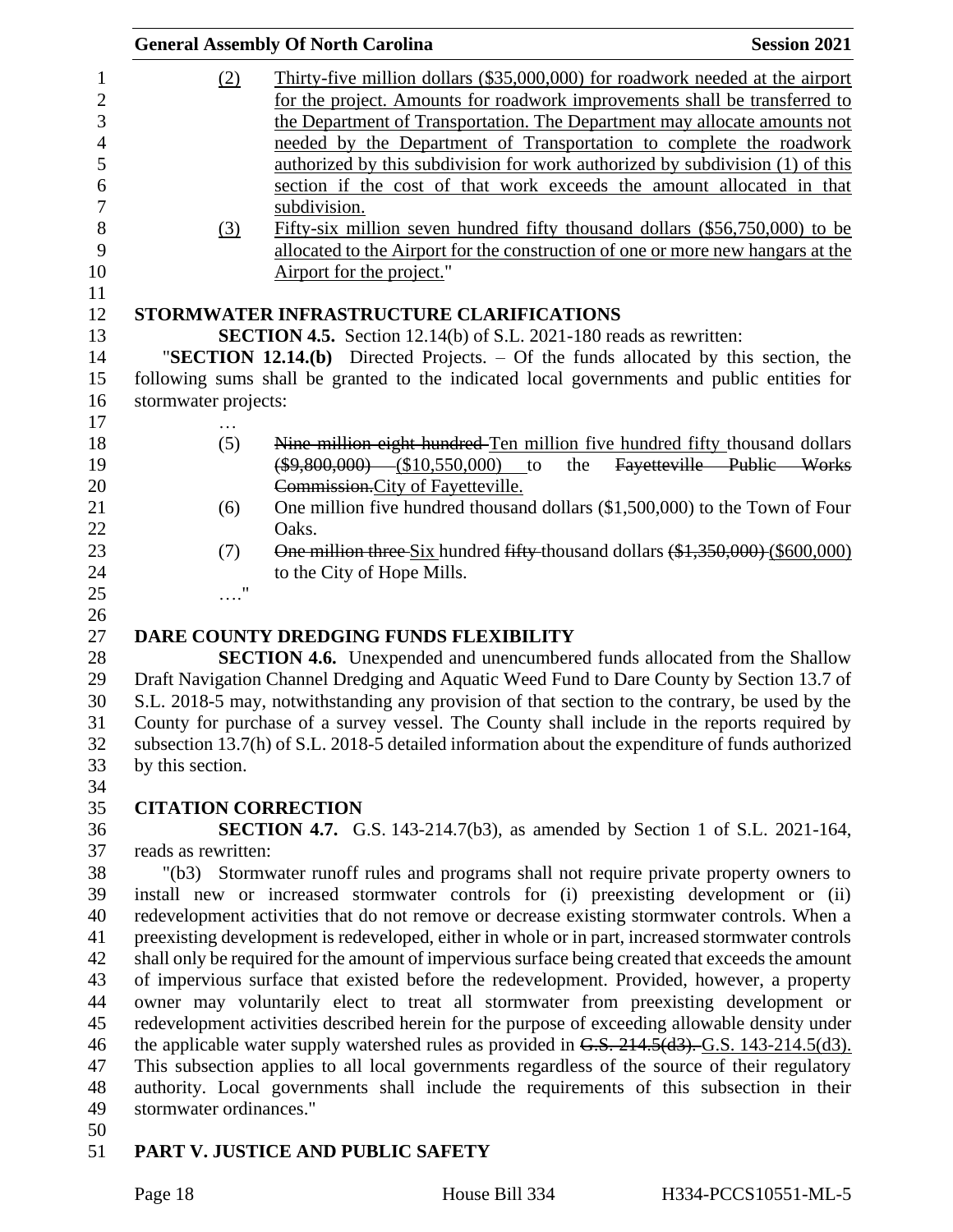| 1              |                                                                                                                                                                                                     |
|----------------|-----------------------------------------------------------------------------------------------------------------------------------------------------------------------------------------------------|
| $\mathbf{2}$   | MULTIPLE TECHNICAL CORRECTIONS FOR PROVISIONS RELATED TO THE                                                                                                                                        |
| 3              | CREATION OF THE DEPARTMENT OF ADULT CORRECTION AND OTHER                                                                                                                                            |
| $\overline{4}$ | <b>CONFORMING CHANGES</b>                                                                                                                                                                           |
| 5              | <b>SECTION 5.1.(a)</b> G.S. 15A-1343(b), as amended by Section 19C.9(ww) of S.L.                                                                                                                    |
| 6              | 2021-180, reads as rewritten:                                                                                                                                                                       |
| $\tau$         | Regular Conditions. - As regular conditions of probation, a defendant must:<br>" $(b)$                                                                                                              |
| 8              |                                                                                                                                                                                                     |
| 9              | In addition to these regular conditions of probation, a defendant required to serve an active                                                                                                       |
| 10             | term of imprisonment as a condition of special probation pursuant to G.S. 15A-1344(e) or                                                                                                            |
| 11             | G.S. 15A-1351(a) shall, as additional regular conditions of probation, obey the rules and                                                                                                           |
| 12             | regulations of the Division of Prisons of the Department of Adult Correction and, if applicable,                                                                                                    |
| 13             | the Division of Juvenile Justice of the Department of Public Safety, governing the conduct of                                                                                                       |
| 14             | inmates while imprisoned and report to a probation officer in the State of North Carolina within                                                                                                    |
| 15             | 72 hours of his discharge from the active term of imprisonment."                                                                                                                                    |
| 16             | <b>SECTION 5.1.(b)</b> G.S. 15A-1344(e), as amended by Section 19C.9(yy) of S.L.                                                                                                                    |
| 17             | 2021-180, reads as rewritten:                                                                                                                                                                       |
| 18             | Special Probation in Response to Violation. - When a defendant has violated a<br>"(e)                                                                                                               |
| 19             | condition of probation, the court may modify the probation to place the defendant on special                                                                                                        |
| 20             | probation as provided in this subsection. In placing the defendant on special probation, the court                                                                                                  |
| 21             | may continue or modify the conditions of probation and in addition require that the defendant                                                                                                       |
| 22             | submit to a period or periods of imprisonment, either continuous or noncontinuous, at whatever                                                                                                      |
| 23             | time or intervals within the period of probation the court determines. In addition to any other                                                                                                     |
| 24             | conditions of probation which the court may impose, the court shall impose, when imposing a                                                                                                         |
| 25             | period or periods of imprisonment as a condition of special probation, the condition that the                                                                                                       |
| 26             | defendant obey the rules and regulations of the Division of Prisons of the Department of Adult                                                                                                      |
| 27             | Correction and, if applicable, the Division of Juvenile Justice of the Department of Public Safety,                                                                                                 |
| 28             | governing conduct of inmates, and this condition shall apply to the defendant whether or not the<br>court imposes it as a part of the written order. If imprisonment is for continuous periods, the |
| 29<br>30       | confinement may be in either the custody of the Division of Community Supervision and Reentry                                                                                                       |
| 31             | of the Department of Adult Correction or a local confinement facility. Noncontinuous periods of                                                                                                     |
| 32             | imprisonment under special probation may only be served in a designated local confinement or                                                                                                        |
| 33             | treatment facility. If the person being ordered to a period or periods of imprisonment, either                                                                                                      |
| 34             | continuous or noncontinuous, is under the age of 18, that person must be imprisoned in a                                                                                                            |
| 35             | detention facility approved by the Division of Juvenile Justice to provide secure confinement and                                                                                                   |
| 36             | care for juveniles or to a holdover facility as defined in G.S. 7B-1501(11). If the person being                                                                                                    |
| 37             | ordered to a period or periods of imprisonment reaches the age of 18 years while imprisoned, the                                                                                                    |
| 38             | person may be transported by personnel of the Division of Juvenile Justice, or personnel                                                                                                            |
| 39             | approved by the Division of Juvenile Justice, to the custody of the sheriff of the applicable local                                                                                                 |
| 40             | confinement facility."                                                                                                                                                                              |
| 41             | <b>SECTION 5.1.(c)</b> G.S. 15A-1351(a), as amended by Section 19C.9(zz) of S.L.                                                                                                                    |
| 42             | 2021-180, reads as rewritten:                                                                                                                                                                       |
| 43             | The judge may sentence to special probation a defendant convicted of a criminal<br>" $(a)$                                                                                                          |
| 44             | offense other than impaired driving under G.S. 20-138.1, if based on the defendant's prior record                                                                                                   |
| 45             | or conviction level as found pursuant to Article 81B of this Chapter, an intermediate punishment                                                                                                    |
| 46             | is authorized for the class of offense of which the defendant has been convicted. A defendant                                                                                                       |
| 47             | convicted of impaired driving under G.S. 20-138.1 may also be sentenced to special probation.                                                                                                       |
| 48             | Under a sentence of special probation, the court may suspend the term of imprisonment and place                                                                                                     |
| 49             | the defendant on probation as provided in Article 82, Probation, and in addition require that the                                                                                                   |
| 50             | defendant submit to a period or periods of imprisonment in the custody of the Division of                                                                                                           |
| 51             | Community Supervision and Reentry of the Department of Adult Correction or a designated local                                                                                                       |
|                |                                                                                                                                                                                                     |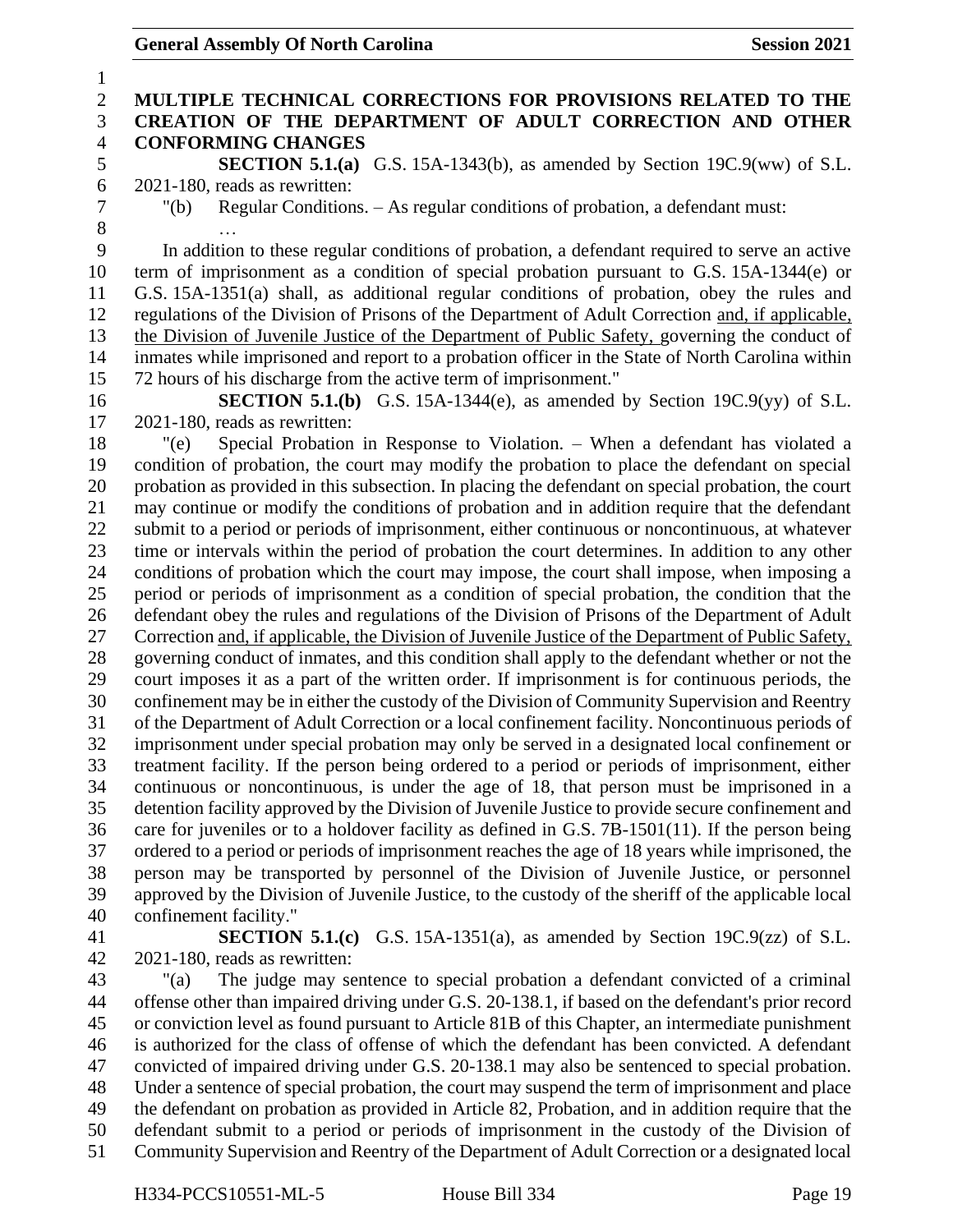confinement or treatment facility at whatever time or intervals within the period of probation, consecutive or nonconsecutive, the court determines, as provided in this subsection. For probationary sentences for misdemeanors, including impaired driving under G.S. 20-138.1, all imprisonment under this subsection shall be in a designated local confinement or treatment facility. If the person being ordered to a period or periods of imprisonment is under the age of 18, that person must be imprisoned in a detention facility approved by the Division of Juvenile Justice to provide secure confinement and care for juveniles or to a holdover facility as defined in G.S. 7B-1501(11). If the person being ordered to a period or periods of imprisonment reaches the age of 18 years while imprisoned, the person may be transported by personnel of the Division of Juvenile Justice, or personnel approved by the Division of Juvenile Justice, to the custody of the sheriff of the applicable local confinement facility. In addition to any other conditions of probation which the court may impose, the court shall impose, when imposing a period or periods of imprisonment as a condition of special probation, the condition that the defendant obey the 14 Rules and Regulations of the Division of Prisons of the Department of Adult Correction and, if applicable, the Division of Juvenile Justice of the Department of Public Safety, governing conduct of inmates, and this condition shall apply to the defendant whether or not the court imposes it as a part of the written order. Except for probationary sentences for misdemeanors, including impaired driving under G.S. 20-138.1, if imprisonment is for continuous periods, the confinement may be in the custody of either the Division of Community Supervision and Reentry of the Department of Adult Correction or a local confinement facility. Noncontinuous periods of imprisonment under special probation may only be served in a designated local confinement or treatment facility. If the person being ordered continuous or noncontinuous periods of imprisonment is under the age of 18, that person must be imprisoned in a detention facility approved by the Division of Juvenile Justice to provide secure confinement and care for juveniles or to a holdover facility as defined in G.S. 7B-1501(11). If the person being ordered to a period or periods of imprisonment reaches the age of 18 years while imprisoned, the person may be transported by personnel of the Division of Juvenile Justice, or personnel approved by the Juvenile Justice Division, to the custody of the sheriff of the applicable local confinement facility. Except for probationary sentences of impaired driving under G.S. 20-138.1, the total of all periods of confinement imposed as an incident of special probation, but not including an activated suspended sentence, may not exceed one-fourth the maximum sentence of imprisonment imposed for the offense, and no confinement other than an activated suspended sentence may be required beyond two years of conviction. For probationary sentences for impaired driving under G.S. 20-138.1, the total of all periods of confinement imposed as an incident of special probation, but not including an activated suspended sentence, shall not exceed one-fourth the maximum penalty allowed by law. In imposing a sentence of special probation, the judge may credit any time spent committed or confined, as a result of the charge, to either the suspended sentence or to the imprisonment required for special probation. The original period of probation, including the period of imprisonment required for special probation, shall be as specified in G.S. 15A-1343.2(d), but may not exceed a maximum of five years, except as provided by G.S. 15A-1342(a). The court may revoke, modify, or terminate special probation as otherwise provided for probationary sentences."

 **SECTION 5.1.(d)** G.S. 143-166.1, as amended by Section 19C.9.(uuu) of S.L. 2021-180, reads as rewritten:

#### "**§ 143-166.1. Purpose.**

 In consideration of hazardous public service rendered to the people of this State, there is 47 hereby provided a system of benefits for dependents of law-enforcement officers, firefighters, rescue squad workers, and senior Civil Air Patrol members killed in the discharge of their official 49 duties, and for dependents of noncustodial employees of the Department of Adult Correction killed by an individual or individuals in the custody of the Department of Adult Correction.public safety employees who are covered persons."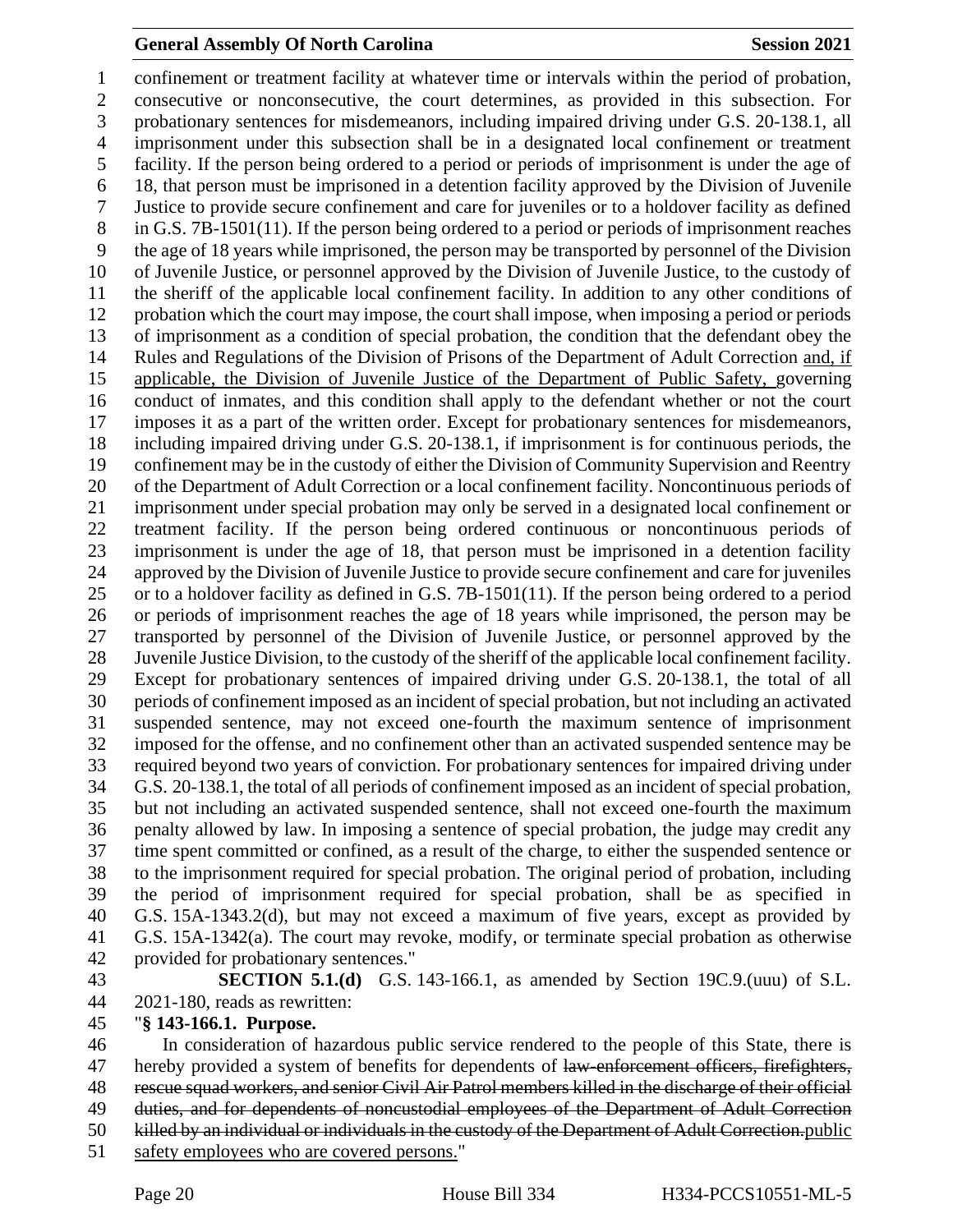| <b>General Assembly Of North Carolina</b>                                                          | <b>Session 2021</b> |
|----------------------------------------------------------------------------------------------------|---------------------|
| <b>SECTION 5.1.(e)</b> G.S. 143-166.2(1)c., as amended by Section 19C.9(vvv) of S.L.               |                     |
| 2021-180, reads as rewritten:                                                                      |                     |
| "c.<br>employees<br>of the<br>Noncustodial<br>Department                                           | Adult<br>of         |
| Correction. Correction or the Division of Juvenile Justice of the                                  |                     |
| Department of Public Safety."                                                                      |                     |
| <b>SECTION 5.1.(f)</b> G.S. 143-166.2(2), as amended by 19C.9(vvv) of S.L. 2021-180,               |                     |
| reads as rewritten:                                                                                |                     |
| Custodial employee. – An employee of the Department of Adult Correction<br>"(2)                    |                     |
| and or the Division of Juvenile Justice of the Department of Public Safety and                     |                     |
| who is a detention officer or a correctional officer or who otherwise has direct                   |                     |
| care and control over individuals in the custody of the Department of Adult                        |                     |
| Correction or the Division of Juvenile Justice of the Department of Public                         |                     |
| Safety."                                                                                           |                     |
| <b>SECTION 5.1.(g)</b> G.S. 143-166.2(6)c., as amended by Section 19C.9(vvv) of S.L.               |                     |
| 2021-180 reads as rewritten:                                                                       |                     |
| "c.<br>The death of a noncustodial employee who, while performing his or                           |                     |
| her official duties, is killed in a manner reasonably determined by the                            |                     |
| Industrial Commission to be directly caused by an individual or                                    |                     |
| individuals in the custody of the Division of Prisons or the Division of                           |                     |
| Community Supervision and Reentry of the Department of Adult                                       |                     |
| Correction, Correction or the Division of Juvenile Justice of the                                  |                     |
| Department of Public Safety."                                                                      |                     |
| <b>SECTION 5.1.(h)</b> Article 16 of Chapter 143B, as amended by Section 19C.9 of S.L.             |                     |
| 2021-180, is amended by adding a new Part to read:                                                 |                     |
| "Part 2A. General Provisions for Division of Health Services.                                      |                     |
| "§ 143B-1465. Creation of Division of Health Services; powers.                                     |                     |
| There is hereby created and established a division to be known as the Division of Health           |                     |
| Services of the Department of Adult Correction. The Division shall have the powers and duties      |                     |
| as are set forth in this Chapter and are prescribed by the Secretary of the Department of Adult    |                     |
| Correction."                                                                                       |                     |
| <b>SECTION 5.1.(i)</b> G.S. 143B-1472(c), as amended by Section 19C.9(m) in S.L.                   |                     |
| 2021-180, reads as rewritten:                                                                      |                     |
| The Department shall also establish disciplinary actions for staff who are found to be<br>" $(c)$  |                     |
| responsible for inmate medication losses during transfer. The Health Services Section-Division     |                     |
| shall be responsible for addressing disciplinary actions for Health Services prison staff who are  |                     |
| found to be responsible for medications lost during inmate transfers and shall refer incidents     |                     |
| involving custody staff to the appropriate unit for action."                                       |                     |
| SECTION 5.1.(j) Section 19C.9(aaaaa) of S.L. 2021-180 reads as rewritten:                          |                     |
| "SECTION 19C.9.(aaaaa) This subsection and subsections $(www)$ , $(www)$ , $(xxxx)$ ,              |                     |
| (yyyy), and (zzzz) of this section are effective when this act becomes law. The remainder of this  |                     |
| section becomes effective January 1, 2023. On and after that date, any references or directives in |                     |
| this act to the Division of Adult Correction and Juvenile Justice, the Section of Adult Correction |                     |
| in the Division of Adult Correction and Juvenile Justice, the Section of Juvenile Justice of the   |                     |
| Division of Adult Correction and Juvenile Justice, or the Section of Community Corrections of      |                     |
| the Division of Adult Correction and Juvenile Justice shall be construed to apply to the           |                     |
| appropriate division of either the Department of Public Safety or the Department of Adult          |                     |
| Correction pursuant to the departmental changes enacted by this section."                          |                     |
| <b>SECTION 5.1.(k)</b> This subsection and subsection (j) of this section are effective            |                     |
| when this act becomes law. The remainder of this section becomes effective January 1, 2023.        |                     |
|                                                                                                    |                     |
| <b>MODIFY REPORTING DATE</b>                                                                       |                     |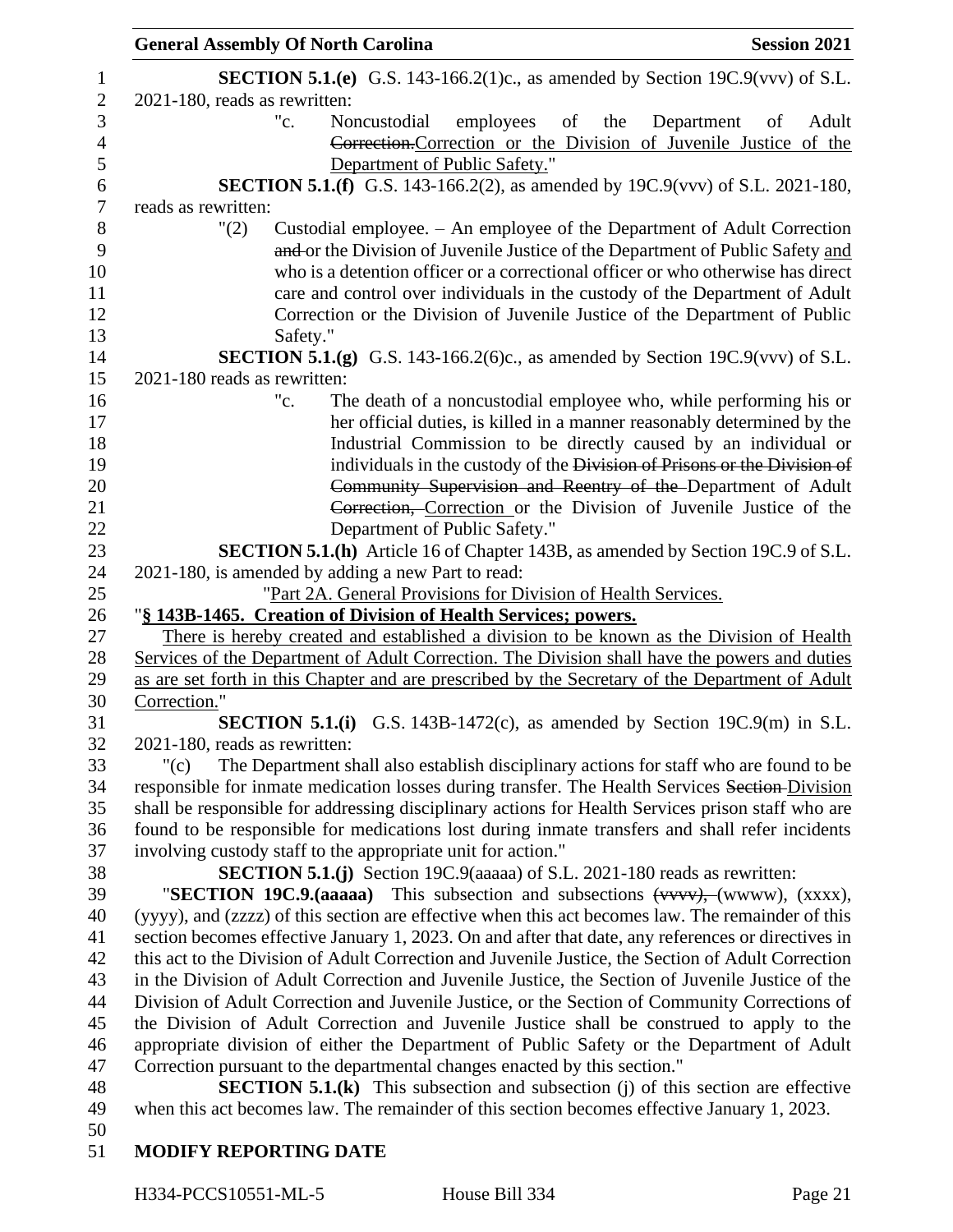|                     | <b>General Assembly Of North Carolina</b><br><b>Session 2021</b>                                                                                                                                        |  |  |
|---------------------|---------------------------------------------------------------------------------------------------------------------------------------------------------------------------------------------------------|--|--|
| 1                   | <b>SECTION 5.2.</b> Section 19A.4(c) of S.L. 2021-180 reads as rewritten:                                                                                                                               |  |  |
| $\boldsymbol{2}$    | "SECTION 19A.4.(c) The North Carolina Sheriffs' Association shall submit the following                                                                                                                  |  |  |
| 3                   | reports to the chairs of the Joint Legislative Oversight Committee on Justice and Public Safety,                                                                                                        |  |  |
| $\overline{4}$<br>5 | to the chairs of the House and Senate Appropriations Committees on Justice and Public Safety,<br>and to the Fiscal Research Division:                                                                   |  |  |
| 6                   | No later than February April 1, 2022, a report on the guidelines and procedures<br>(1)                                                                                                                  |  |  |
| $\tau$              | that will govern distribution and administration of grant funds distributed                                                                                                                             |  |  |
| $8\,$               | pursuant to this section.                                                                                                                                                                               |  |  |
| 9                   | 11                                                                                                                                                                                                      |  |  |
| 10                  |                                                                                                                                                                                                         |  |  |
| 11                  | "STATEWIDE"<br><b>FROM</b><br><b>REMOVE</b><br><b>PROVISION</b><br><b>REGARDING</b><br><b>DOMESTIC</b>                                                                                                  |  |  |
| 12                  | <b>VIOLENCE VICTIM NOTIFICATION PROGRAM</b>                                                                                                                                                             |  |  |
| 13                  | <b>SECTION 5.3.</b> Section 19A.7B of S.L. 2021-180 reads as rewritten:                                                                                                                                 |  |  |
| 14<br>15            | "REQUEST FOR PROPOSALS FOR STATEWIDE DOMESTIC VIOLENCE VICTIM<br><b>NOTIFICATION PROGRAM</b>                                                                                                            |  |  |
| 16                  |                                                                                                                                                                                                         |  |  |
| 17                  | "SECTION 19A.7B.(b) Fund Creation. – There is established the Alternatives to Pre-trial                                                                                                                 |  |  |
| 18                  | Detention Fund within the Department of Public Safety as a special revenue fund to be used to                                                                                                           |  |  |
| 19                  | create a statewide-domestic violence notification system (Program) in accordance with the                                                                                                               |  |  |
| $20\,$              | product and service requirements established in subsections (c) and (d) of Section 4.2C of Session                                                                                                      |  |  |
| 21                  | Law 2020-80.                                                                                                                                                                                            |  |  |
| 22                  | $\ldots$ "                                                                                                                                                                                              |  |  |
| 23                  |                                                                                                                                                                                                         |  |  |
| 24                  | <b>CLARIFY REFERENCE TO DEPARTMENT OF PUBLIC SAFETY</b>                                                                                                                                                 |  |  |
| 25                  | <b>SECTION 5.4.</b> Section 19C.12 of S.L. 2021-180 reads as rewritten:                                                                                                                                 |  |  |
| 26                  | "SECTION 19C.12.(a) It is the intent of the General Assembly for the State of North                                                                                                                     |  |  |
| 27                  | Carolina to convey to the Northampton County Board of Commissioners (Northampton County)                                                                                                                |  |  |
| 28                  | for the consideration of one dollar (\$1.00) all of its right, title, and interest in the property used                                                                                                 |  |  |
| 29                  | for the former Odom Correctional Institution which is currently allocated to the Department of                                                                                                          |  |  |
| 30                  | Public Safety, Division of Adult Correction and Juvenile Justice (DPI). (DPS). In order to                                                                                                              |  |  |
| 31                  | accomplish this conveyance, <b>DPI-DPS</b> and Northampton County shall mutually develop the                                                                                                            |  |  |
| 32                  | boundaries of the property to be conveyed based upon the following directions and limitations:                                                                                                          |  |  |
| 33                  |                                                                                                                                                                                                         |  |  |
| 34                  | "SECTION 19C.12.(b) Upon completion of developing the boundaries described in                                                                                                                           |  |  |
| 35<br>36            | subsection (a) of this section, DPI DPS and Northampton County shall submit a metes and bounds                                                                                                          |  |  |
| 37                  | description of the property to be conveyed to the State Property Office. The State Property Office                                                                                                      |  |  |
| 38                  | shall prepare a deed conveying all of the State's right, title, and interest in the described property<br>to the Northampton County Board of Commissioners for the consideration of one dollar (\$1.00) |  |  |
| 39                  | and subject to the following limitations and instructions:                                                                                                                                              |  |  |
| 40                  | $\ldots$ "                                                                                                                                                                                              |  |  |
| 41                  |                                                                                                                                                                                                         |  |  |
| 42                  | <b>MODIFY JUSTICE AND PUBLIC SAFETY BUDGET COMMITTEE REPORT</b>                                                                                                                                         |  |  |
| 43                  | <b>SECTION 5.5.</b> S.L. 2021-180 is amended by adding a new section to read:                                                                                                                           |  |  |
| 44                  | "STATE HIGHWAY PATROL EQUIPMENT                                                                                                                                                                         |  |  |
| 45                  | "SECTION 19B.11. Notwithstanding any other provision of law or a provision of the                                                                                                                       |  |  |
| 46                  | Committee Report described in Section 43.2 of this act to the contrary, the sum of eighteen                                                                                                             |  |  |
| 47                  | million dollars (\$18,000,000) in nonrecurring funds for fiscal year 2021-2022 appropriated to the                                                                                                      |  |  |
| 48                  | Department of Public Safety to be used to provide funding to equip troopers to respond to                                                                                                               |  |  |
| 49                  | excessive civil disturbances and related events may, among other listed uses in the Committee                                                                                                           |  |  |
| 50                  | Report, be used to purchase automatic external defibrillators."                                                                                                                                         |  |  |
| 51                  |                                                                                                                                                                                                         |  |  |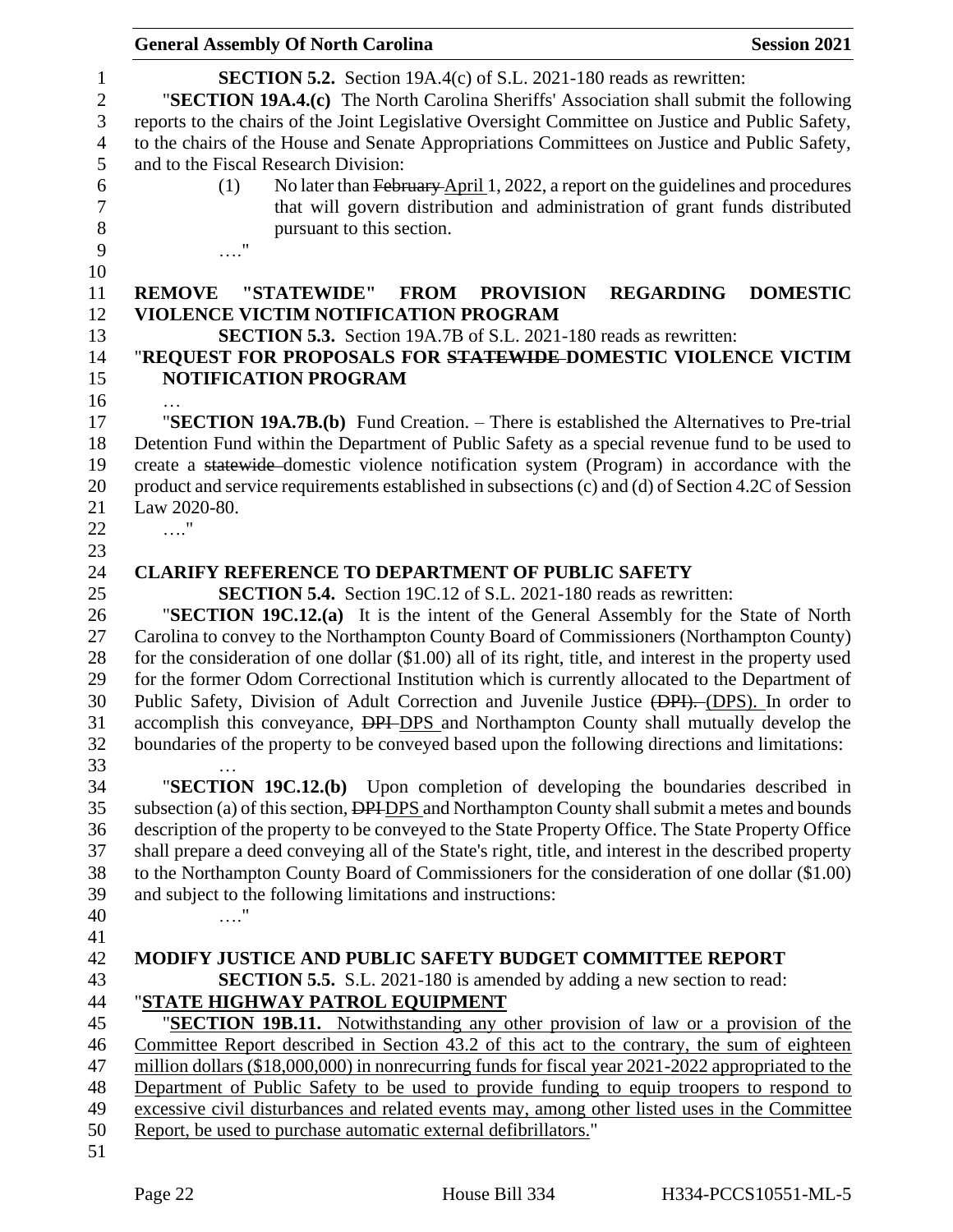|                     | <b>General Assembly Of North Carolina</b>              |                                                                                  | <b>Session 2021</b>                                                                                                                                                                    |
|---------------------|--------------------------------------------------------|----------------------------------------------------------------------------------|----------------------------------------------------------------------------------------------------------------------------------------------------------------------------------------|
|                     |                                                        | <b>MODIFY NUMBER OF SUPERIOR COURT JUDGES IN CERTAIN DISTRICTS</b>               |                                                                                                                                                                                        |
|                     |                                                        |                                                                                  | <b>SECTION 5.6.(a)</b> G.S. 7A-41(a), as amended by Section 16.7A of S.L. 2021-180,                                                                                                    |
| reads as rewritten: |                                                        |                                                                                  |                                                                                                                                                                                        |
| $"$ (a)             |                                                        |                                                                                  | The counties of the State are organized into judicial divisions and superior court<br>districts, and each superior court district has the counties, and the number of regular resident |
|                     |                                                        |                                                                                  | superior court judges set forth in the following table, and for districts of less than a whole county,                                                                                 |
|                     | as set out in subsection (b) of this section:          |                                                                                  |                                                                                                                                                                                        |
|                     | Superior                                               |                                                                                  |                                                                                                                                                                                        |
| Judicial            | Court                                                  |                                                                                  | No. of Resident                                                                                                                                                                        |
| Division            | District                                               | Counties                                                                         | Judges                                                                                                                                                                                 |
|                     |                                                        |                                                                                  |                                                                                                                                                                                        |
| $\cdots$            |                                                        |                                                                                  |                                                                                                                                                                                        |
| Fourth              | 21A                                                    | (part of Forsyth,                                                                | $+2$                                                                                                                                                                                   |
| Fourth              | 21B                                                    | see subsection (b))<br>(part of Forsyth,                                         |                                                                                                                                                                                        |
|                     |                                                        | see subsection (b))                                                              | 21                                                                                                                                                                                     |
| $\ldots$ "          |                                                        |                                                                                  |                                                                                                                                                                                        |
|                     |                                                        | <b>SECTION 5.6.(b)</b> S.L. 2021-180 is amended by adding a new section to read: |                                                                                                                                                                                        |
|                     | "SUPERIOR COURT JUDGE FUNDING                          |                                                                                  |                                                                                                                                                                                        |
|                     |                                                        |                                                                                  | "SECTION 16.7C.(a) Notwithstanding any other provision of law or a provision of the                                                                                                    |
|                     |                                                        |                                                                                  | Committee Report described in Section 43.2 of this act to the contrary, the sum of four hundred                                                                                        |
|                     |                                                        |                                                                                  | eighty-four thousand one hundred eighty-two dollars (\$484,182) in recurring funds and thirteen                                                                                        |
|                     |                                                        |                                                                                  | thousand seven hundred thirty dollars (\$13,730) in nonrecurring funds for the 2022-2023 fiscal                                                                                        |
|                     |                                                        |                                                                                  | year appropriated to the Administrative Office of the Courts to be used to provide funding for                                                                                         |
|                     |                                                        |                                                                                  | superior court judges in Superior Court District 11B and Superior Court District 21B shall instead                                                                                     |
|                     |                                                        |                                                                                  | provide funding for superior court judges in Superior Court District 11B and Superior Court                                                                                            |
| District 21A.       |                                                        |                                                                                  |                                                                                                                                                                                        |
|                     |                                                        | " <b>SECTION 16.7C.(b)</b> This section becomes effective July 1, 2022."         |                                                                                                                                                                                        |
|                     |                                                        |                                                                                  | <b>SECTION 5.6.(c)</b> This subsection is effective when it becomes law. Subsection (b)                                                                                                |
|                     |                                                        |                                                                                  | of this section becomes effective July 1, 2022. Subsection (a) of this section becomes effective                                                                                       |
|                     |                                                        | January 1, 2023, and elections conducted in 2022 shall be held accordingly.      |                                                                                                                                                                                        |
|                     |                                                        |                                                                                  |                                                                                                                                                                                        |
|                     | <b>MODIFY PUBLICATION OF STATE BAR RULES</b>           |                                                                                  |                                                                                                                                                                                        |
|                     |                                                        | <b>SECTION 5.7.</b> G.S. 84-21(b) reads as rewritten:                            |                                                                                                                                                                                        |
| " $(b)$             |                                                        |                                                                                  | The rules and regulations adopted by the Council under this Article may be amended                                                                                                     |
|                     |                                                        |                                                                                  | by the Council from time to time in any manner not inconsistent with this Article. Copies of all                                                                                       |
|                     |                                                        |                                                                                  | rules and regulations and of all amendments adopted by the Council shall be certified to the Chief                                                                                     |
|                     |                                                        |                                                                                  | Justice of the Supreme Court of North Carolina, entered by the North Carolina Supreme Court                                                                                            |
|                     |                                                        |                                                                                  | upon its minutes, and published in the next ensuing number of the North Carolina Reports and in                                                                                        |
|                     |                                                        |                                                                                  | the North Carolina Administrative Code: Provided, that the court may shall decline to have so                                                                                          |
|                     |                                                        |                                                                                  | entered upon its minutes any rules, regulations and amendments which in the opinion of the Chief                                                                                       |
|                     | Justice are inconsistent with this Article."           |                                                                                  |                                                                                                                                                                                        |
|                     |                                                        |                                                                                  |                                                                                                                                                                                        |
|                     | PART VI. GENERAL GOVERNMENT                            |                                                                                  |                                                                                                                                                                                        |
|                     |                                                        |                                                                                  |                                                                                                                                                                                        |
|                     |                                                        | NCPRO AUTHORITY TO OVERSEE AND COORDINATE ARPA FUNDS                             |                                                                                                                                                                                        |
|                     |                                                        |                                                                                  | <b>SECTION 6.1.</b> Section 4.3 of S.L. 2020-4, as amended by Section 3.5 of S.L. 2021-1                                                                                               |
|                     | and Section 23.2 of S.L. 2021-180, reads as rewritten: |                                                                                  |                                                                                                                                                                                        |
|                     |                                                        |                                                                                  | "SECTION 4.3.(a) OSBM shall establish a temporary North Carolina Pandemic Recovery                                                                                                     |
|                     |                                                        |                                                                                  | Office (Office) to oversee and coordinate funds made available under COVID-19 Recovery                                                                                                 |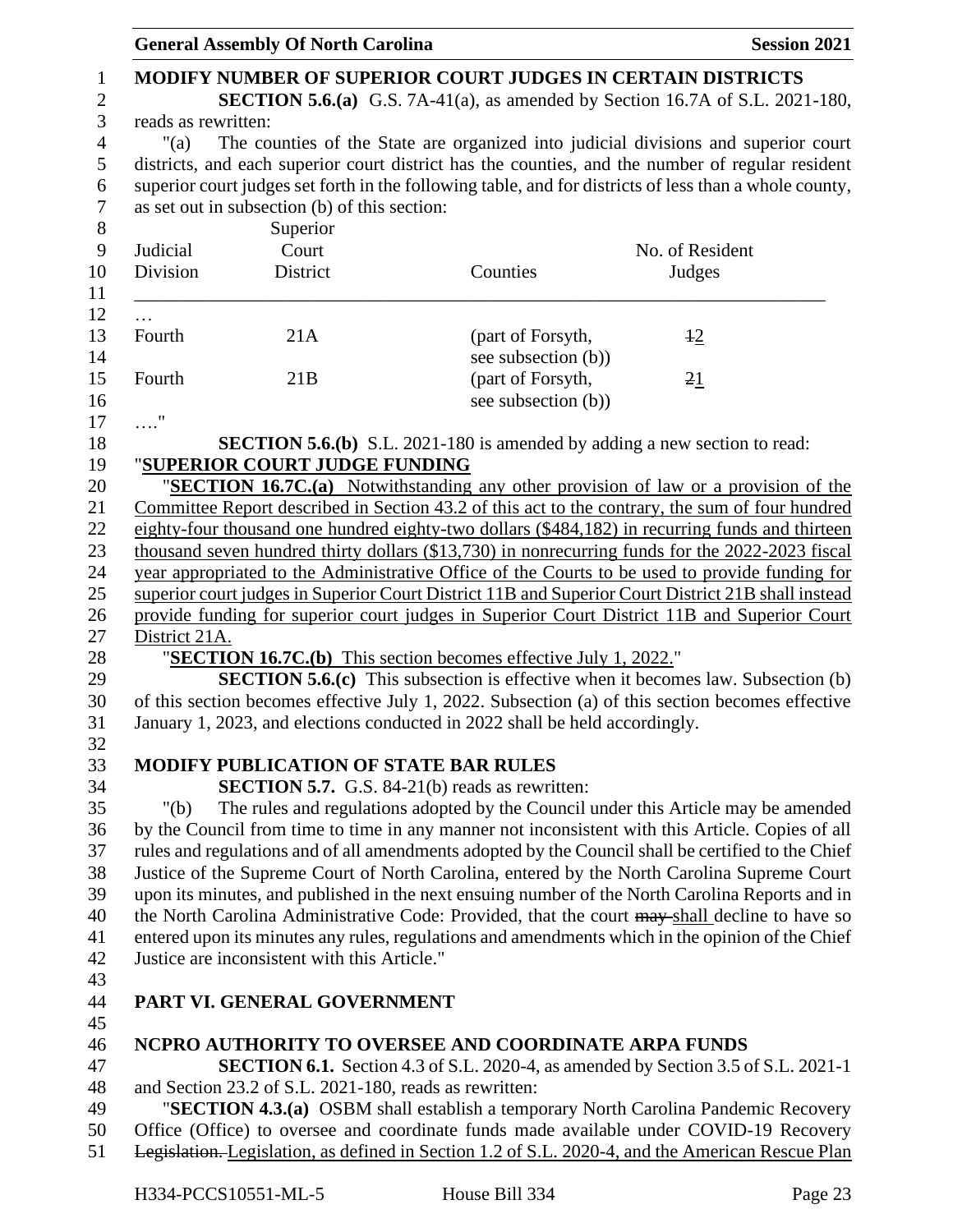|                   | <b>General Assembly Of North Carolina</b>                                                                                                                                                 | <b>Session 2021</b> |
|-------------------|-------------------------------------------------------------------------------------------------------------------------------------------------------------------------------------------|---------------------|
|                   | Act, as defined in Section 1.1 of S.L. 2021-25 and Section 4.9(b) of S.L. 2021-180. This Office                                                                                           |                     |
|                   | shall also provide technical assistance and ensure coordination of federal funds received by State                                                                                        |                     |
|                   | agencies and local governments and ensure proper reporting and accounting of all funds. The                                                                                               |                     |
|                   | authorization set forth in this section expires on June 30, 2023, and the Office shall cease to                                                                                           |                     |
|                   | operate upon expiration of the authorization.                                                                                                                                             |                     |
| $\ldots$ "        |                                                                                                                                                                                           |                     |
|                   |                                                                                                                                                                                           |                     |
|                   | <b>FUNDS FOR STATE INDIAN TRIBES</b>                                                                                                                                                      |                     |
|                   | <b>SECTION 6.2.</b> Section 23.4 of S.L. 2021-180 reads as rewritten:                                                                                                                     |                     |
|                   | "SECTION 23.4. Of the funds appropriated in this act from the State Fiscal Recovery Fund                                                                                                  |                     |
|                   | to the Office of State Budget and Management, Pandemic Recovery Office, the sum of ten                                                                                                    |                     |
|                   | million dollars (\$10,000,000) in nonrecurring funds for the 2021-2022 fiscal year shall be                                                                                               |                     |
|                   | allocated used to provide grants to the American Indian tribes named in Chapter 71A of the                                                                                                |                     |
|                   | General Statutes. The funds shall be allocated based on the number of members enrolled in the                                                                                             |                     |
|                   | tribes on July 1, 2021 distributed as follows:                                                                                                                                            |                     |
| (1)               | \$715,285 to each of the following seven tribes:                                                                                                                                          |                     |
|                   | Coharie.<br><u>a.</u>                                                                                                                                                                     |                     |
|                   | Haliwa-Saponi.                                                                                                                                                                            |                     |
|                   | Lumbee.                                                                                                                                                                                   |                     |
|                   | Meherrin.                                                                                                                                                                                 |                     |
|                   | <u>b.</u><br>c.<br><u>d.</u><br><u>e.</u><br>Occaneechi Band of the Saponi Nation.                                                                                                        |                     |
|                   | Sappony.                                                                                                                                                                                  |                     |
|                   | Waccamaw-Siouan.<br>$g_{\cdot}$                                                                                                                                                           |                     |
| (2)               | $$4,000,000$ to the seven tribes listed in subdivision (1) of this section on a per                                                                                                       |                     |
|                   | capita basis.                                                                                                                                                                             |                     |
| (3)               | \$250,000 to each of the following organizations:                                                                                                                                         |                     |
|                   | <b>Cumberland County Association for Indian People.</b><br>$\underline{\mathbf{a}}$ .                                                                                                     |                     |
|                   | <b>Guilford Native American Association.</b><br><u>b.</u>                                                                                                                                 |                     |
|                   | Metrolina Native American Association.<br>$\underline{c}$ .                                                                                                                               |                     |
|                   | d.<br><b>Triangle Native American Society."</b>                                                                                                                                           |                     |
|                   |                                                                                                                                                                                           |                     |
|                   | <b>TRUCK DRIVER SHORTAGE</b>                                                                                                                                                              |                     |
|                   | <b>SECTION 6.3.</b> Section 24.1B(a) of S.L. 2021-180 reads as rewritten:                                                                                                                 |                     |
|                   | "SECTION 24.1B.(a) Of the funds appropriated in this act from the State Fiscal Recovery                                                                                                   |                     |
|                   | Fund to the Office of State Budget and Management, the sum of five million dollars (\$5,000,000)                                                                                          |                     |
|                   | in nonrecurring funds for the 2021-2022 fiscal year shall be provided to the North Carolina                                                                                               |                     |
|                   | Trucking Association Foundation (Foundation), a nonprofit corporation, to address the truck                                                                                               |                     |
|                   | driver shortage in the State. In partnership with the CAGC Foundation, Inc., a nonprofit                                                                                                  |                     |
|                   | corporation, and the North Carolina Community College System, the Foundation shall use these                                                                                              |                     |
| funds as follows: |                                                                                                                                                                                           |                     |
| .                 |                                                                                                                                                                                           |                     |
| (2a)              | To purchase a mobile learning vehicle.                                                                                                                                                    |                     |
|                   |                                                                                                                                                                                           |                     |
|                   | <b>WORKFORCE HOUSING LOAN PROGRAM</b>                                                                                                                                                     |                     |
|                   | <b>SECTION 6.4.</b> Section 29.4(d) of S.L. 2021-180 reads as rewritten:                                                                                                                  |                     |
|                   |                                                                                                                                                                                           |                     |
|                   | "SECTION 29.4.(d) Funds appropriated in this act from the State Fiscal Recovery Fund to<br>the North Carolina Housing Finance Agency for the 2021-2022 fiscal year shall be used first to |                     |
|                   | address funding gaps in previously awarded deals for eligible projects under G.S. 122A-5.15                                                                                               |                     |
|                   | resulting from the COVID-19 pandemic, including any cost increases, as determined by the                                                                                                  |                     |
|                   | Agency. Any funds remaining after the funding gaps have been addressed shall be used to make                                                                                              |                     |
|                   |                                                                                                                                                                                           |                     |
|                   |                                                                                                                                                                                           |                     |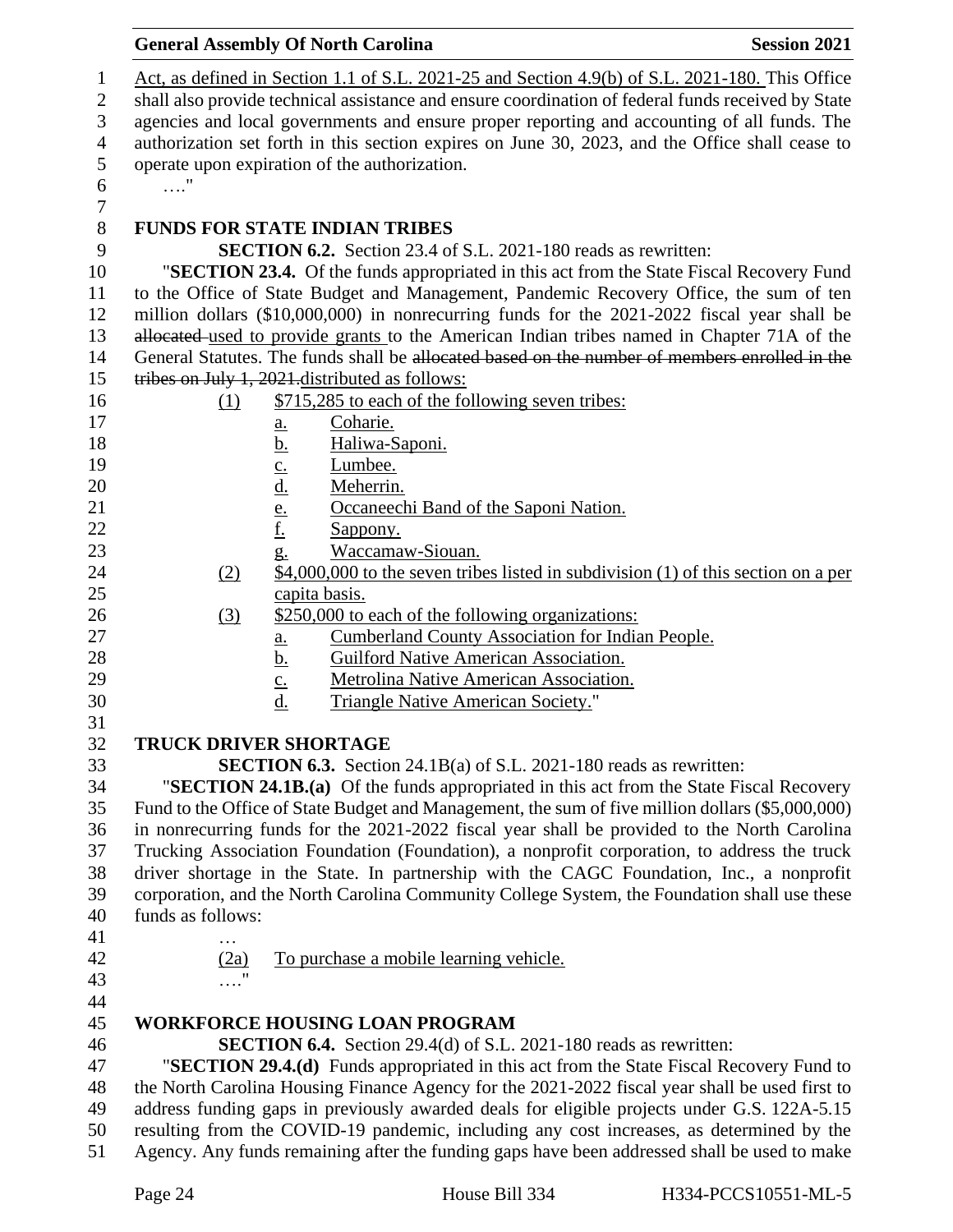|                          |                   | <b>General Assembly Of North Carolina</b>                                                                                                                        | <b>Session 2021</b>                                                                                                                                 |
|--------------------------|-------------------|------------------------------------------------------------------------------------------------------------------------------------------------------------------|-----------------------------------------------------------------------------------------------------------------------------------------------------|
|                          |                   | loans for new eligible projects under G.S. 122A-5.15. The cap on the amount of loans that may                                                                    |                                                                                                                                                     |
|                          |                   | be made under G.S. 122A-5.15(c) shall not apply to funds used to address funding gaps in                                                                         |                                                                                                                                                     |
|                          |                   | previously awarded deals for eligible projects."                                                                                                                 |                                                                                                                                                     |
|                          |                   |                                                                                                                                                                  |                                                                                                                                                     |
|                          |                   | <b>BUSINESS RECOVERY GRANT PROGRAM TECHNICAL CORRECTIONS</b>                                                                                                     |                                                                                                                                                     |
|                          |                   | <b>SECTION 6.5.(a)</b> Section 34.3A(h) of S.L. 2021-280 reads as rewritten:                                                                                     |                                                                                                                                                     |
|                          |                   | "SECTION 34.3A.(h) Definitions. – The following definitions apply in this section:                                                                               |                                                                                                                                                     |
|                          |                   |                                                                                                                                                                  |                                                                                                                                                     |
| (7)                      |                   | Gross receipts. – The sum of $(i)$ -the following:                                                                                                               |                                                                                                                                                     |
|                          | a.                |                                                                                                                                                                  | The North Carolina gross receipts listed on line 1 of Form E-500, Sales                                                                             |
|                          |                   |                                                                                                                                                                  | and Use Tax Return, for sales occurring during a specified time period                                                                              |
|                          |                   |                                                                                                                                                                  | and (ii) gross-period. If a taxpayer did not list gross receipts on line 1                                                                          |
|                          |                   |                                                                                                                                                                  | of Form E-500, it may substitute the sum of the receipts listed on lines                                                                            |
|                          |                   | line 1 of Form E-500.                                                                                                                                            | 4-8 of Form E-500 in place of North Carolina gross receipts listed on                                                                               |
|                          | <u>b.</u>         |                                                                                                                                                                  | Gross receipts not listed on Form E-500 but reported on line 1a of                                                                                  |
|                          |                   |                                                                                                                                                                  | Form 1065 for federal returns, if any, provided the gross receipts are                                                                              |
|                          |                   | for transactions apportionable apportioned to the State.                                                                                                         |                                                                                                                                                     |
| (8)                      |                   | NAICS. - The North American Industry Classification System adopted by the                                                                                        |                                                                                                                                                     |
|                          |                   | United States Office of Management and Budget as of December 31, 2020."                                                                                          |                                                                                                                                                     |
|                          |                   | <b>SECTION 6.5.(b)</b> This section is effective when it becomes law.                                                                                            |                                                                                                                                                     |
|                          |                   |                                                                                                                                                                  |                                                                                                                                                     |
|                          |                   | ARPA FUNDS TO OSBM INSTEAD OF THE STATE EDUCATION ASSISTANCE                                                                                                     |                                                                                                                                                     |
|                          |                   | <b>AUTHORITY FOR PRIVATE COLLEGES AND UNIVERSITIES COVID-19 SUPPORT</b>                                                                                          |                                                                                                                                                     |
| <b>PROGRAM</b>           |                   |                                                                                                                                                                  |                                                                                                                                                     |
|                          |                   | <b>SECTION 6.6.</b> S.L. 2021-180 is amended by adding a new section to read as follows:                                                                         |                                                                                                                                                     |
|                          |                   | "PRIVATE COLLEGES AND UNIVERSITIES/SUPPORT FOR RESPONSES TO THE                                                                                                  |                                                                                                                                                     |
| <b>COVID-19 PANDEMIC</b> |                   |                                                                                                                                                                  |                                                                                                                                                     |
|                          |                   | "SECTION 23.7.(a) Notwithstanding Section 8.9A of this act or any provision of the                                                                               |                                                                                                                                                     |
|                          |                   | Committee Report described in Section 43.2 of this act to the contrary, the funds appropriated in                                                                |                                                                                                                                                     |
|                          |                   | this act from the State Fiscal Recovery Fund to the State Education Assistance Authority to                                                                      |                                                                                                                                                     |
|                          |                   | provide funds to eligible private postsecondary institutions, as defined in G.S. 116-280(3), are                                                                 |                                                                                                                                                     |
|                          |                   | instead appropriated to the Office of State Budget and Management (OSBM) to provide funds to                                                                     |                                                                                                                                                     |
|                          |                   | those private postsecondary institutions as follows:<br>By distributing funds to each eligible private postsecondary institution on the                          |                                                                                                                                                     |
| (1)                      |                   | basis of one thousand two hundred fifty dollars $(\$1,250)$ per student who                                                                                      |                                                                                                                                                     |
|                          |                   | received a scholarship pursuant to Article 34 of Chapter 116 of the General                                                                                      |                                                                                                                                                     |
|                          |                   | Statutes in the 2019-2020 academic year, excluding the following:                                                                                                |                                                                                                                                                     |
|                          | $\underline{a}$ . |                                                                                                                                                                  | Institutions that had fewer than 10 students receive a scholarship                                                                                  |
|                          |                   |                                                                                                                                                                  | pursuant to Article 34 of Chapter 116 of the General Statutes in the                                                                                |
|                          |                   |                                                                                                                                                                  |                                                                                                                                                     |
|                          |                   |                                                                                                                                                                  |                                                                                                                                                     |
|                          |                   | 2019-2020 academic year.                                                                                                                                         |                                                                                                                                                     |
|                          | <u>b.</u>         |                                                                                                                                                                  |                                                                                                                                                     |
|                          |                   | degree-seeking undergraduate student                                                                                                                             | population                                                                                                                                          |
|                          |                   |                                                                                                                                                                  |                                                                                                                                                     |
|                          |                   | Statutes in the 2019-2020 academic year.                                                                                                                         |                                                                                                                                                     |
| (2)                      |                   | After complying with the provisions of subdivision (1) of this subsection, by<br>distributing any remaining funds to eligible private postsecondary institutions |                                                                                                                                                     |
|                          |                   | that qualified to receive federal funds pursuant to Section $314(a)(2)$ of the                                                                                   |                                                                                                                                                     |
|                          |                   | Coronavirus Response and Relief Supplemental Appropriations Act, 2021,                                                                                           |                                                                                                                                                     |
|                          |                   | P.L. 116-260, under one of the following programs:                                                                                                               | Four-year institutions that had less than ten percent (10%) of the<br>receive a<br>scholarship pursuant to Article 34 of Chapter 116 of the General |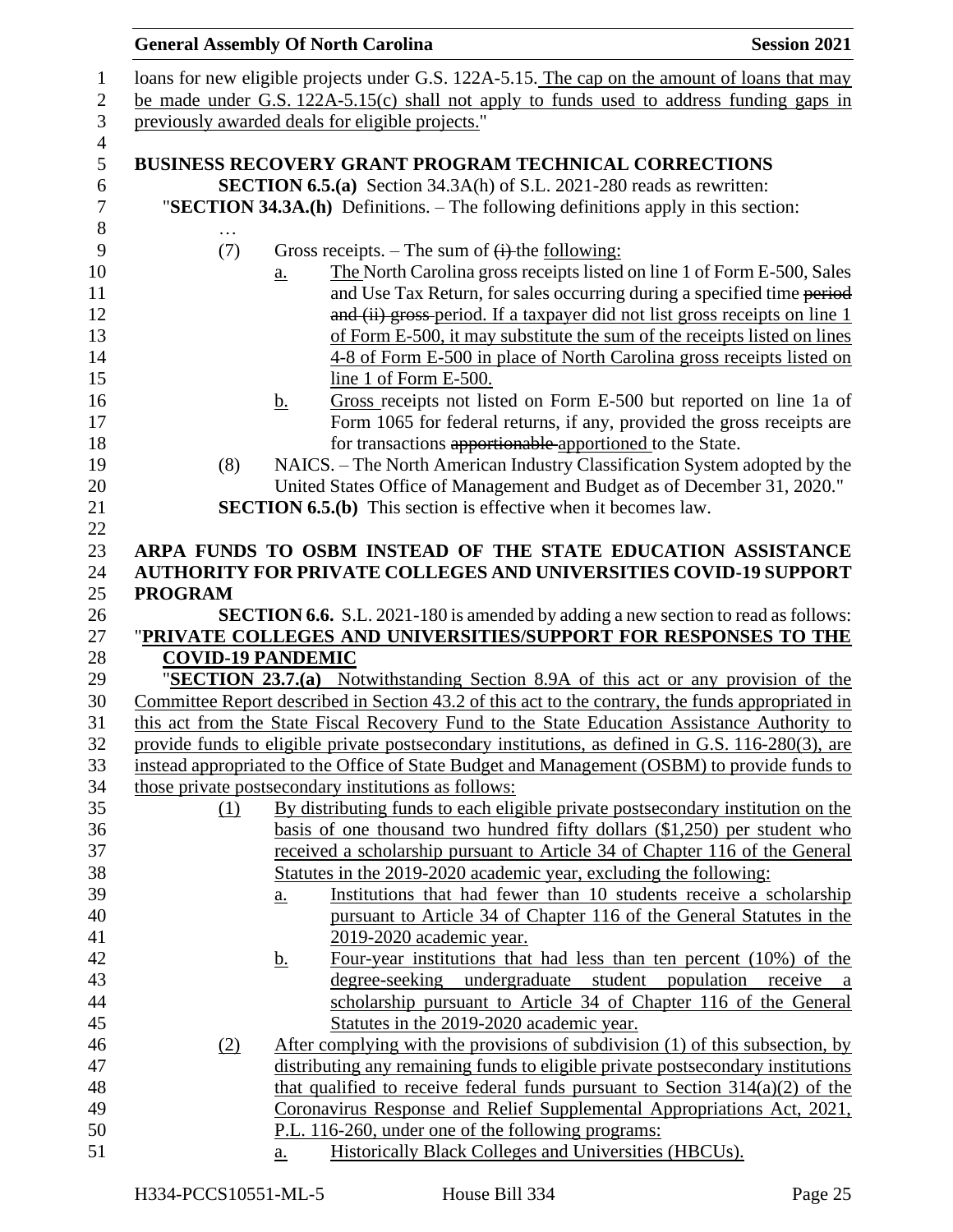| <b>General Assembly Of North Carolina</b>                                                        | <b>Session 2021</b>                                                             |
|--------------------------------------------------------------------------------------------------|---------------------------------------------------------------------------------|
| <b>Minority Serving Institutions (MSIs).</b><br>b.                                               |                                                                                 |
| Strengthening Institutions Program (SIPs).<br>$\underline{c}$ .                                  |                                                                                 |
|                                                                                                  | Funds under this subdivision shall be distributed to an eligible private        |
|                                                                                                  | postsecondary institution in an amount proportional to the amount of federal    |
|                                                                                                  | funds the institution qualified for under the programs listed in                |
|                                                                                                  | sub-subdivisions a. through c. of this subdivision relative to the total amount |
|                                                                                                  | of federal funds from the programs listed in sub-subdivisions a. through c. of  |
|                                                                                                  | this subdivision that were allocated to all of the qualifying eligible private  |
| postsecondary institutions.                                                                      |                                                                                 |
| "SECTION 23.7.(b) In applying the allocation methods set forth in subsection (a) of this         |                                                                                 |
| section, OSBM shall distribute a total amount of funds to eligible private postsecondary         |                                                                                 |
| institutions based on the estimated schedule set forth in this subsection, provided funds may be |                                                                                 |
| subject to adjustment as OSBM deems necessary. OSBM may, in its discretion, consult with the     |                                                                                 |
| State Education Assistance Authority in applying the allocation methods set forth in subsection  |                                                                                 |
| (a) of this section.                                                                             |                                                                                 |
| <b>Institution</b>                                                                               | <b>Amount of Funds</b>                                                          |
| <b>Barton College</b>                                                                            | \$774,908                                                                       |
| <b>Belmont Abbey College</b>                                                                     | \$571,250                                                                       |
| <b>Bennett College</b>                                                                           | \$1,589,942                                                                     |
| <b>Brevard College</b>                                                                           | \$417,061                                                                       |
| <b>Cabarrus College of Health Sciences</b>                                                       | \$248,750                                                                       |
| <b>Campbell University</b>                                                                       | \$1,788,750                                                                     |
| <b>Carolinas College of Health Sciences</b>                                                      |                                                                                 |
|                                                                                                  | \$53,750                                                                        |
| Catawba College                                                                                  | \$762,500                                                                       |
| <b>Chowan University</b>                                                                         | \$1,128,408                                                                     |
| Gardner-Webb University                                                                          | \$1,269,331                                                                     |
| Greensboro College                                                                               | \$613,040                                                                       |
| <b>Guilford College</b>                                                                          | \$964,118                                                                       |
| Johnson & Wales University-Charlotte                                                             | \$572,500                                                                       |
| Johnson C. Smith University                                                                      | \$7,543,584                                                                     |
| <b>Lees-McRae College</b>                                                                        | \$628,102                                                                       |
| Lenoir-Rhyne University                                                                          | \$1,314,510                                                                     |
| Livingstone College                                                                              | \$6,634,494                                                                     |
| <b>Louisburg College</b>                                                                         | \$689,768                                                                       |
| <b>Mars Hill University</b>                                                                      | \$899,059                                                                       |
| Meredith College                                                                                 | \$871,250                                                                       |
| <b>Methodist University</b>                                                                      | \$974,428                                                                       |
| Mid-Atlantic Christian University                                                                | \$128,984                                                                       |
| <b>Montreat College</b>                                                                          | \$434,448                                                                       |
| North Carolina Wesleyan College                                                                  | \$1,745,398                                                                     |
| <b>Pfeiffer University</b>                                                                       | \$860,215                                                                       |
| <b>Queens University of Charlotte</b>                                                            | \$590,000                                                                       |
| Salem College                                                                                    | \$484,246                                                                       |
| <b>Shaw University</b>                                                                           | \$6,251,815                                                                     |
| Southeastern Baptist Theological Seminary                                                        | \$165,000                                                                       |
| <b>St. Andrews University</b>                                                                    | \$251,250                                                                       |
| <b>St. Augustine's University</b>                                                                | \$4,273,138                                                                     |
| University of Mount Olive                                                                        | \$1,699,352                                                                     |
| Warren Wilson College                                                                            | \$252,500                                                                       |
| William Peace University                                                                         | \$661,799                                                                       |
| <b>Wingate University</b>                                                                        | \$1,892,352                                                                     |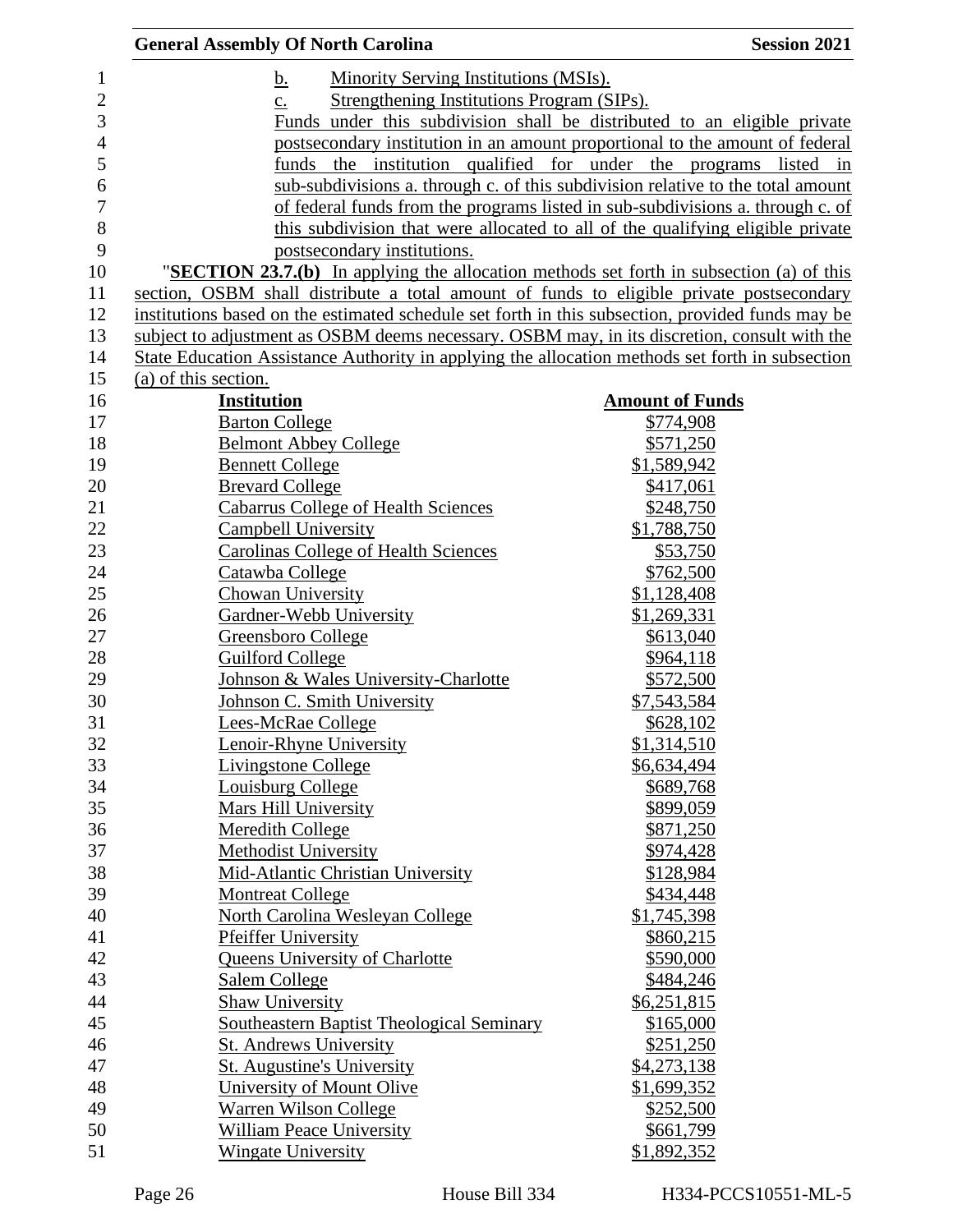| <b>General Assembly Of North Carolina</b>                                                                                                                                              | <b>Session 2021</b> |
|----------------------------------------------------------------------------------------------------------------------------------------------------------------------------------------|---------------------|
| "SECTION 23.7.(c) Funds distributed to eligible private postsecondary institutions as                                                                                                  |                     |
| authorized under this section shall be used to mitigate losses in revenue and to respond to the                                                                                        |                     |
| negative impacts of the COVID-19 pandemic for any permissible uses allowed under federal law                                                                                           |                     |
| and guidance, including, but not limited to, financial assistance for students, COVID-19 testing,                                                                                      |                     |
| cleaning costs, personal protective equipment and any other necessary equipment, and ventilation                                                                                       |                     |
| improvements for congregate settings.                                                                                                                                                  |                     |
| "SECTION 23.7.(d) Notwithstanding subsection (a) of this section, of the funds                                                                                                         |                     |
| appropriated in this act from the State Fiscal Recovery Fund to OSBM, the sum of one million                                                                                           |                     |
| dollars (\$1,000,000) shall be provided by OSBM to High Point University to be used as provided                                                                                        |                     |
| in subsection (c) of this section."                                                                                                                                                    |                     |
|                                                                                                                                                                                        |                     |
| <b>FUNDS FOR HOMELESS SHELTER/FAYETTEVILLE HOUSE TRUST FUND</b>                                                                                                                        |                     |
| <b>SECTION 6.7.</b> S.L. 2021-180 is amended by adding following new sections to read:                                                                                                 |                     |
| "FUNDING FOR HOMELESS SHELTERS                                                                                                                                                         |                     |
| "SECTION 24.8. Notwithstanding any other provision of law or a provision of the                                                                                                        |                     |
| Committee Report described in Section 43.2 of this act to the contrary, the sum of two hundred                                                                                         |                     |
| fifty thousand dollars $(\$250,000)$ in nonrecurring funds for the $2022-2023$ fiscal year                                                                                             |                     |
| appropriated to the Office of State Budget and Management to be used to provide a directed grant                                                                                       |                     |
| to Tabernacle of Faith Outreach Center shall instead be used to provide a directed grant to the                                                                                        |                     |
| River City Community Development Corporation for the operation of a homeless shelter."                                                                                                 |                     |
| "FUNDING FOR FAYETTEVILLE'S HOUSING TRUST FUND                                                                                                                                         |                     |
| "SECTION 24.9. Notwithstanding any other provision of law or a provision of the                                                                                                        |                     |
| Committee Report described in Section 43.2 of this act to the contrary, the sum of one million                                                                                         |                     |
| dollars $(\$1,000,000)$ in nonrecurring funds for the 2021-2022 fiscal year appropriated to the                                                                                        |                     |
| Office of State Budget and Management to be used to provide a directed grant to the Cumberland                                                                                         |                     |
| Community Foundation, Inc., for the Reduce Generational Poverty Fund shall instead be used to                                                                                          |                     |
| provide a directed grant to the City of Fayetteville to be used as seed money for the City's Housing                                                                                   |                     |
| Trust Fund."                                                                                                                                                                           |                     |
|                                                                                                                                                                                        |                     |
| <b>FUNDING FOR MILITARY INTERPRETERS</b>                                                                                                                                               |                     |
| <b>SECTION 6.8.</b> S.L. 2021-180 is amended by adding a new section to read:                                                                                                          |                     |
| "FUNDING TO SUPPORT FORMER MILITARY INTERPRETERS AND THEIR                                                                                                                             |                     |
| <b>FAMILIES</b>                                                                                                                                                                        |                     |
| "SECTION 33.9. Notwithstanding any other provision of law or a provision of the                                                                                                        |                     |
| Committee Report described in Section 43.2 of this act to the contrary, the sum two hundred fifty                                                                                      |                     |
| thousand dollars (\$250,000) in nonrecurring funds for each fiscal year of the 2021-2023 fiscal                                                                                        |                     |
| biennium appropriated to the Department of Military and Veterans Affairs to be used to provide                                                                                         |                     |
| a directed grant to Interpreting Freedom Foundation, Inc., shall instead be used to provide a                                                                                          |                     |
| directed grant to Save Our Allies to support former military interpreters and their families."                                                                                         |                     |
|                                                                                                                                                                                        |                     |
| <b>TREASURER VACANT POSITIONS</b>                                                                                                                                                      |                     |
| SECTION 6.9. S.L. 2021-180 is amended by adding a new section to read as follows:                                                                                                      |                     |
| "DEPARTMENT OF TREASURER/POSITION CHANGES                                                                                                                                              |                     |
| "SECTION 36.3. Notwithstanding any provision of S.L. 2021-180 or the Committee Report                                                                                                  |                     |
| described in Section 43.2 of S.L. 2021-180 to the contrary, the State Treasurer is authorized to                                                                                       |                     |
| establish new positions and eliminate vacant positions in the Office of the State Treasurer without                                                                                    |                     |
| regard to fund code during each fiscal year of the 2021-2023 biennium. Adjustments made<br>pursuant to this section shall not increase total requirements and shall not increase total |                     |
| requirements not authorized for future fiscal years."                                                                                                                                  |                     |
|                                                                                                                                                                                        |                     |
| <b>TD INTODADT LED</b>                                                                                                                                                                 |                     |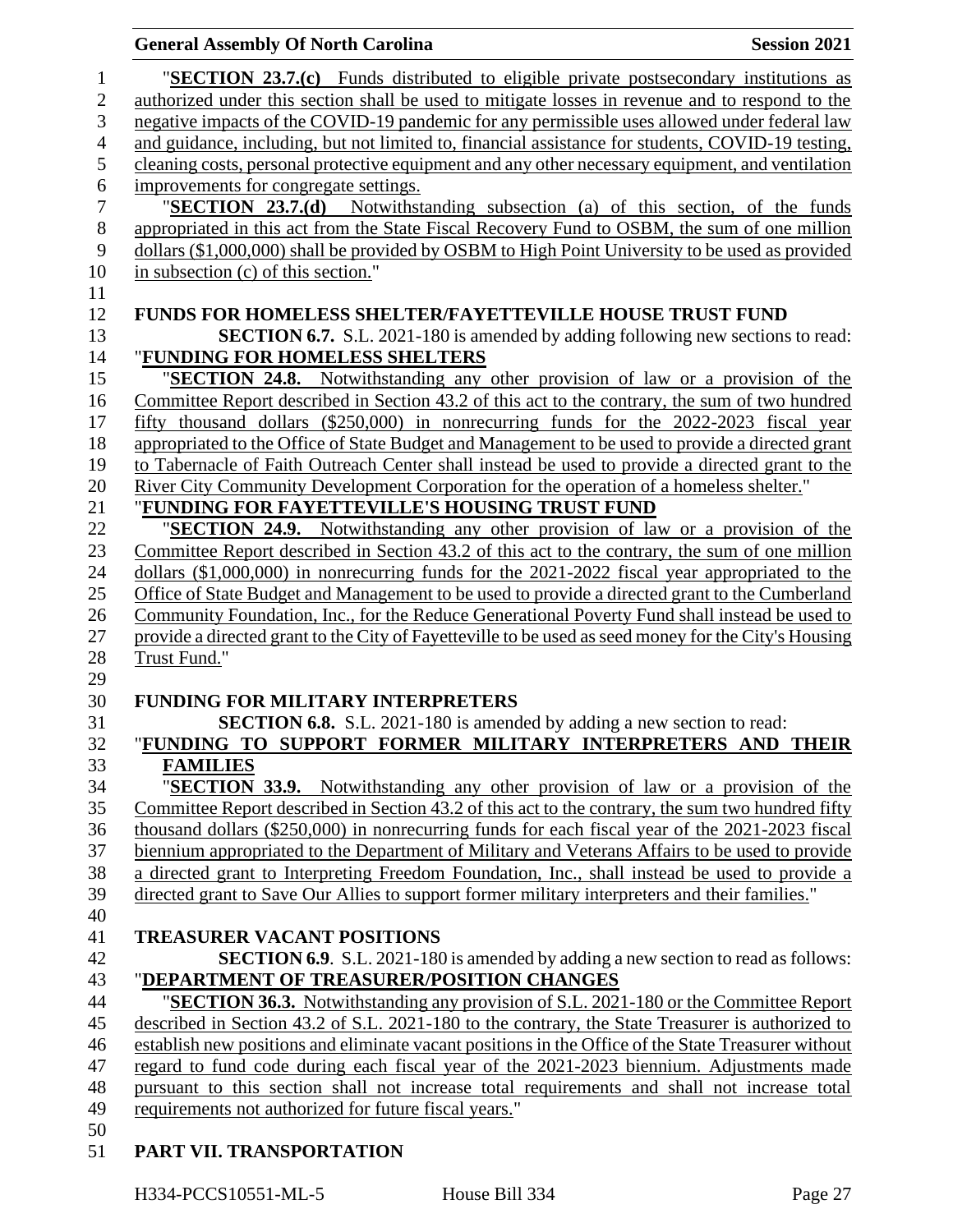| 1              |                                                                                                                                                                  |
|----------------|------------------------------------------------------------------------------------------------------------------------------------------------------------------|
| $\overline{2}$ | FACILITATE ISSUANCE OF 2021-2022 FISCAL YEAR BUILD NC BONDS                                                                                                      |
| 3              | <b>SECTION 7.1.</b> Section 41.3 of S.L. 2021-180 reads as rewritten:                                                                                            |
| $\overline{4}$ | "SECTION 41.3. Notwithstanding G.S. 142-97(2)a., for the 2021-2023 fiscal biennium, the                                                                          |
| 5              | Department of Transportation average month end cash balance for the first three months in the                                                                    |
| 6              | calendar year prior to the date of determination must be equal to or less than two billion dollars                                                               |
| 7              | $(*2,000,000,000)$ than two billion dollars $(*2,000,000,000)$ ; provided, however, that for any                                                                 |
| $8\,$          | issuance and sale of Build NC Bonds on or before June 30, 2022, the cash balance requirement                                                                     |
| 9              | under G.S. 142-97(2)a. shall not apply, and the consultation requirement under G.S. 142-97(2)c.                                                                  |
| 10             | shall be no later than two months prior to the expected issuance of the bonds."                                                                                  |
| 11             |                                                                                                                                                                  |
| 12             | REMOVE APPROPRIATION OF SERDRF FUNDS TO THE DEPARTMENT OF                                                                                                        |
| 13             | <b>TRANSPORTATION IN COMMITTEE REPORT</b>                                                                                                                        |
| 14             | <b>SECTION 7.2.(a)</b> S.L. 2021-180 is amended by adding a new section to read:                                                                                 |
| 15             | "REMOVE APPROPRIATION OF SERDRF FUNDS TO THE DEPARTMENT OF                                                                                                       |
| 16             | <b>TRANSPORTATION IN COMMITTEE REPORT</b>                                                                                                                        |
| 17             | "SECTION 41.61. Notwithstanding any provision of S.L. 2021-180 or the Committee                                                                                  |
| 18             | Report described in Section 43.2 of that act to the contrary, the sum of twenty-seven thousand                                                                   |
| 19             | five hundred dollars (\$27,500) in nonrecurring funds for the 2021-2022 fiscal year shall not be                                                                 |
| 20             | appropriated from the State Emergency Response and Disaster Relief Fund (SERDRF) to the                                                                          |
| 21             | Department of Transportation for the Rattlesnake Branch project in Duplin County."                                                                               |
| 22             | <b>SECTION 7.2.(b)</b> Section 2.2(j) of S.L. 2021-180 reads as rewritten:                                                                                       |
| 23             | "SECTION 2.2.(j) The State Controller shall transfer the sum of four hundred eleven million                                                                      |
| 24             | seven hundred sixty-nine-forty-two thousand five hundred dollars (\$411,769,500)                                                                                 |
| 25             | (\$411,742,000) in nonrecurring funds for the 2021-2022 fiscal year from funds available in the                                                                  |
| 26             | State Emergency Response and Disaster Relief Reserve, to be used in accordance with Sections                                                                     |
| 27             | 5.9 and 5.9A of this act, and the funds transferred are appropriated for the fiscal year in which                                                                |
| 28             | they are transferred."                                                                                                                                           |
| 29             | <b>SECTION 7.2.(c)</b> Section 5.9(a)(29) of S.L. 2021-180 is repealed.                                                                                          |
| 30             |                                                                                                                                                                  |
| 31             | <b>DEFINITION OF SIGN NOT CONFORMING TO STATE STANDARDS</b>                                                                                                      |
| 32             | <b>SECTION 7.3.</b> G.S. 136-128(5e), as enacted by Section 41.47 of S.L. 2021-180,                                                                              |
| 33             | reads as rewritten:                                                                                                                                              |
| 34             | "(5e)<br>"Sign not conforming to State standards" shall mean a sign which was legally                                                                            |
| 35             | erected but does not conform to the zoning, size, lighting, and spacing criteria                                                                                 |
| 36             | established in State law, or State-rules and regulations of the Department                                                                                       |
| 37<br>38       | authorized by this Article and promulgated at a later date, or a sign which was<br>legally erected but later fails to conform to the zoning, size, lighting, and |
| 39             |                                                                                                                                                                  |
| 40             | spacing criteria established in State law, or State rules and regulations of the<br>Department authorized by this Article."                                      |
| 41             |                                                                                                                                                                  |
| 42             | TABOR CITY PARTICIPATION IN RAILROAD REVITALIZATION PROGRAMS                                                                                                     |
| 43             | <b>SECTION 7.4.(a)</b> Tabor City is authorized to participate in State and federal railroad                                                                     |
| 44             | revitalization programs necessary to ensure continued or improved rail service to the city as are                                                                |
| 45             | authorized in Article 2D of Chapter 136 of the General Statutes. Tabor City is authorized to enter                                                               |
| 46             | into contracts with the North Carolina Department of Transportation to provide for the nonfederal                                                                |
| 47             | matching funds for railroad revitalization programs. Such funds may be comprised of State funds                                                                  |
| 48             | distributed under the provisions of G.S. 136-44.38 and of city funds.                                                                                            |
| 49             | <b>SECTION 7.4.(b)</b> This section applies only to Tabor City.                                                                                                  |
| 50             | <b>SECTION 7.4.(c)</b> This section is effective when it becomes law and expires                                                                                 |
| 51             | December 31, 2026.                                                                                                                                               |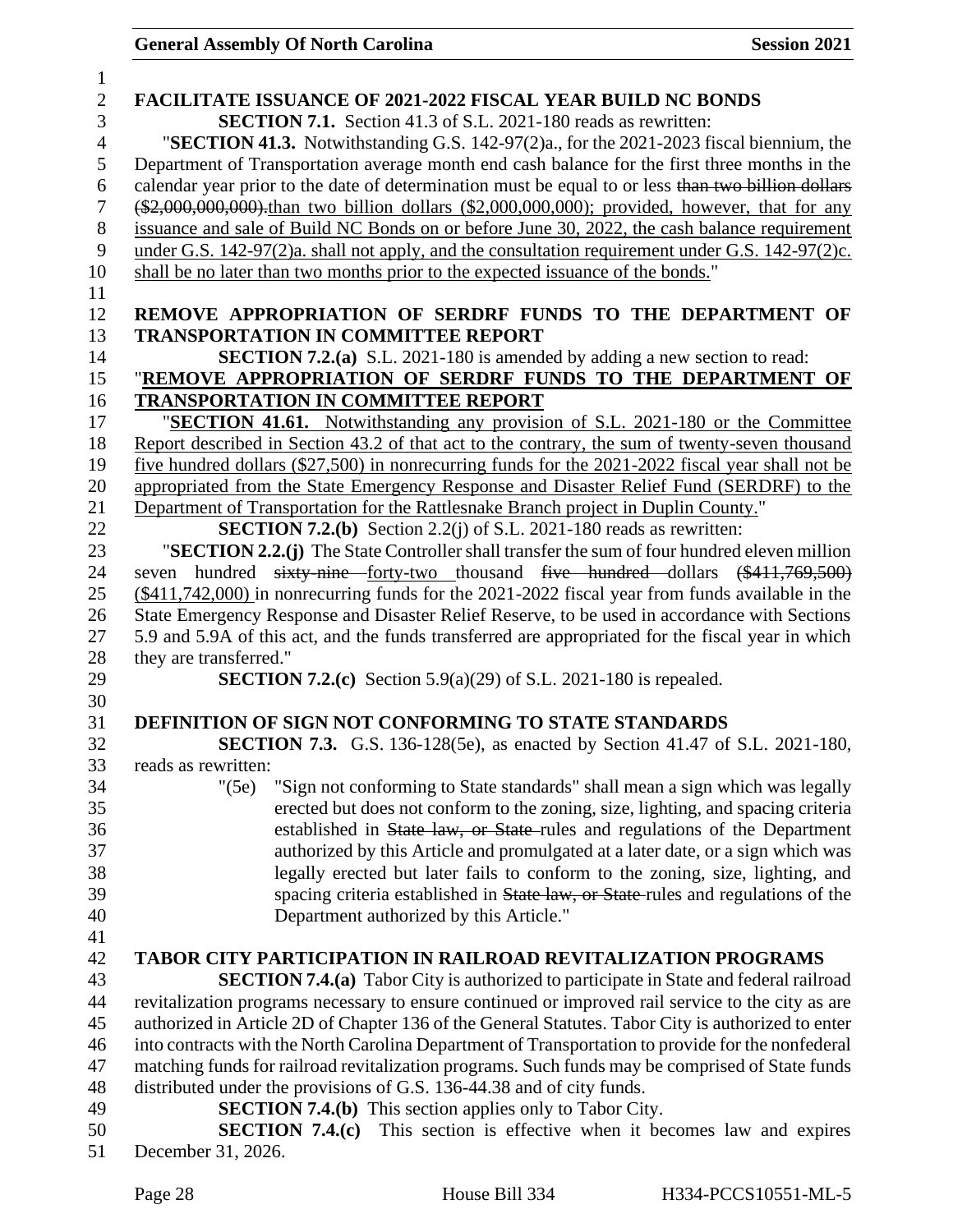| $\mathbf{1}$     |                                                                                                  |
|------------------|--------------------------------------------------------------------------------------------------|
| $\sqrt{2}$       | PART VIII. SALARIES AND BENEFITS                                                                 |
| 3                |                                                                                                  |
| $\overline{4}$   | <b>ALIGN BONUS ELIGIBILITY PROVISIONS FOR STATE EMPLOYEES</b>                                    |
| 5                | <b>SECTION 8.1.</b> Section 39.2(d) of S.L. 2021-180 reads as rewritten:                         |
| 6                | "SECTION 39.2.(d) By January 31, 2022, employers of State employees and local education          |
| $\boldsymbol{7}$ | employees shall provide an additional one-time, lump sum bonus of five hundred dollars           |
| $8\,$            | (\$500.00) to all permanent full-time State employees and local education employees who are      |
| $\boldsymbol{9}$ | employed as of January 1, 2022, December 1, 2021, and who meet at least one of the following     |
| 10               | eligibility criteria for the additional bonus:                                                   |
| 11               |                                                                                                  |
| 12               |                                                                                                  |
| 13               | INCREASE FLEXIBILITY FOR SALARY ADJUSTMENTS TO EFFECTUATE                                        |
| 14               | <b>LEGISLATED INCREASES</b>                                                                      |
| 15               | <b>SECTION 8.2.</b> Section 39.16 of S.L. 2021-180 reads as rewritten:                           |
| 16               | "SECTION 39.16. Unless otherwise expressly provided by this Part, the annual salaries in         |
| 17               | effect for the following persons on June 30, 2021, and June 30, 2022, shall be legislatively     |
| 18               | increased as provided by Section 39.1 of this act:                                               |
| 19               | Permanent, full-time State officials and persons whose salaries are set in<br>(1)                |
| 20               | accordance with the State Human Resources Act.                                                   |
| 21               | Permanent, full-time State officials and persons in positions exempt from the<br>(2)             |
| 22               | <b>State Human Resources Act.</b>                                                                |
| 23               | Permanent, part-time State employees.<br>(3)                                                     |
| 24               | Temporary and permanent hourly State employees."<br>(4)                                          |
|                  |                                                                                                  |
| 25               |                                                                                                  |
| 26               | <b>FOR</b><br><b>ALL</b><br><b>STATE-SUPPORTED</b><br>PERSONNEL/CLARIFICATION<br><b>FLEXIBLE</b> |
| 27               | ADMINISTRATION OF LEGISLATIVE SALARY INCREASES                                                   |
| 28               | <b>SECTION 8.3.</b> Section $39.17(a)(1)$ of S.L. 2021-180 reads as rewritten:                   |
| 29               | For the 2021-2022 fiscal year, shall be paid effective on January 1, 2022, and<br>"(1)           |
| 30               | do not apply to persons separated from service prior to December 31, 2021,                       |
| 31               | due to resignation, dismissal, reduction in force, death, or retirement or whose                 |
| 32               | last workday is prior to December 31, 2021. The amount of the legislative                        |
| 33               | salary increases authorized for the period from July 1 to December 31, 2021,                     |
| 34               | shall be paid in the form of a bonus equal to the authorized legislative salary                  |
| 35               | increase for one-half of the fiscal year and shall-may be applied to the                         |
| 36               | employee's base annual rate of pay. An employee who was not employed                             |
| 37               | continuously on a full-time basis since July 1 shall receive this bonus on a                     |
| 38               | prorated and equitable basis."                                                                   |
| 39               |                                                                                                  |
| 40               | PART IX. CAPITAL                                                                                 |
| 41               |                                                                                                  |
| 42               | <b>SCIF CHANGES</b>                                                                              |
| 43               | <b>SECTION 9.1.(a)</b> Section 40.1(b) of S.L. 2021-180 reads as rewritten:                      |
| 44               | "SECTION 40.1.(b) This subsection authorizes the following capital projects and allocates        |
| 45               | funding in the 2021-2023 fiscal biennium based upon projected cash flow needs for the            |
| 46               | authorized projects. The authorizations provided in this subsection represent the maximum        |
| 47               | amount of funding from the State Capital and Infrastructure Fund that may be expended on each    |
| 48               | project. An additional action by the General Assembly is required to increase the maximum        |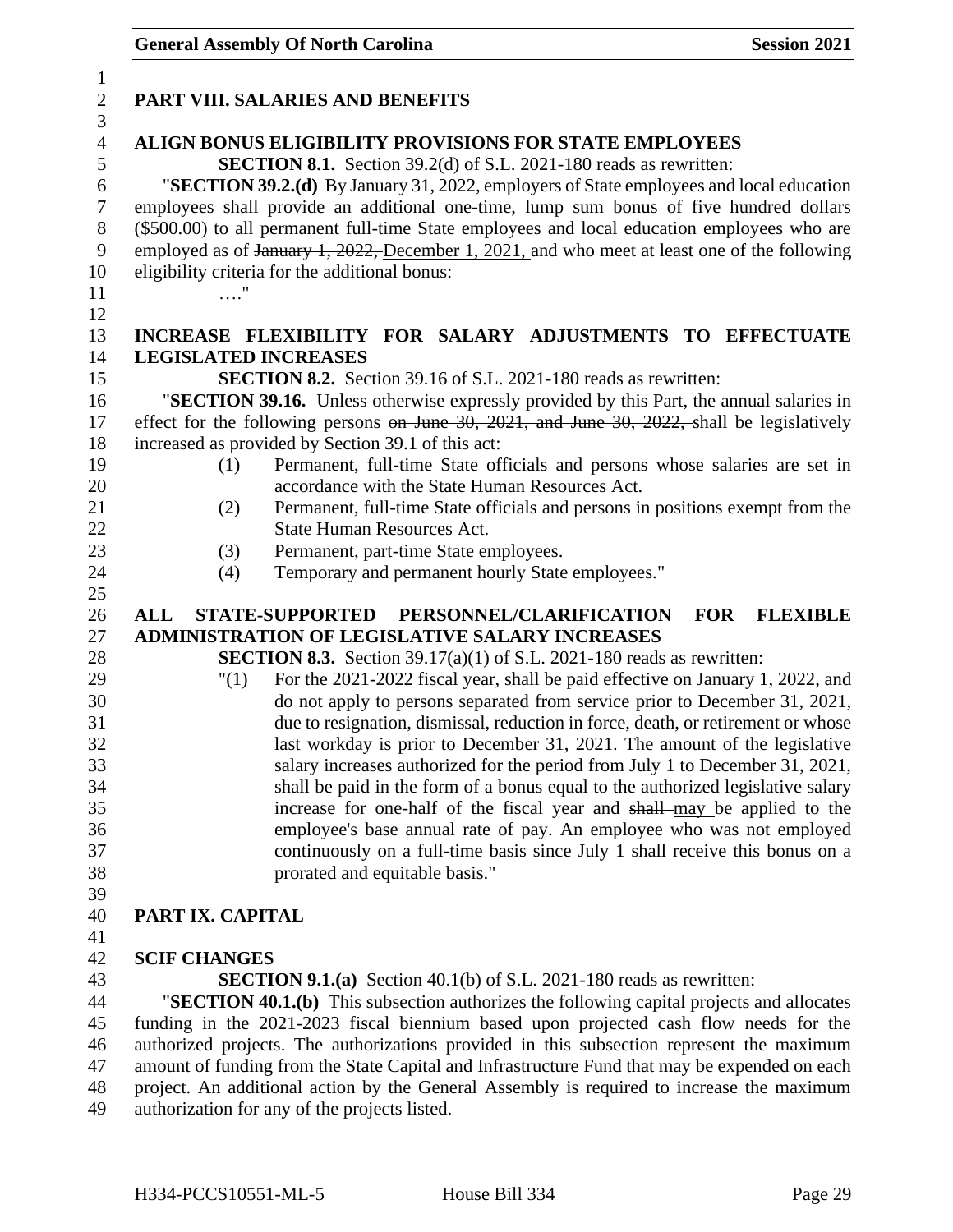| <b>General Assembly Of North Carolina</b> | <b>Session 2021</b> |
|-------------------------------------------|---------------------|
|-------------------------------------------|---------------------|

1 There is allocated from the State Capital and Infrastructure Fund to the Office of State<br>2 Budget and Management for the 2021-2023 fiscal biennium the following amounts for capital 2 Budget and Management for the 2021-2023 fiscal biennium the following amounts for capital<br>3 improvement project codes, as defined in subsection (a) of this section: improvement project codes, as defined in subsection (a) of this section:

**Capital Improvements–**

| 5        | <b>State Capital and</b>   | <b>Total</b>                 | <b>FY</b>             | <b>FY</b>    |  |
|----------|----------------------------|------------------------------|-----------------------|--------------|--|
| 6        | <b>Infrastructure Fund</b> | <b>Project Authorization</b> | 2021-2022             | 2022-2023    |  |
| 7        | $AOC21-1$                  | \$135,000                    | \$135,000             |              |  |
| $8\,$    | DACS21-1                   | 1,632,000                    | 1,632,000             |              |  |
| 9        | <b>DACS21-2</b>            | 3,518,000                    | 3,518,000             |              |  |
| 10       | DACS21-3                   | 4,000,000                    | 4,000,000             |              |  |
| 11       | DACS21-4                   | 4,000,0008,000,000           | 4,000,000             |              |  |
| 12       | <b>DACS21-5</b>            | 1,500,000                    | 1,500,000             |              |  |
| 13       | DACS21-6                   | 2,400,000                    | 2,400,000             |              |  |
| 14       | DOL21-1                    | 5,000,000                    | 5,000,000             |              |  |
| 15       | <b>DHHS21-1</b>            | 1,600,000                    | 1,600,000             |              |  |
| 16       | DEQ21-1                    | 55,000,000                   | 5,500,000             | 13,750,000   |  |
| 17       | DEQ-WRD21                  | N/A                          | 44,469,664            | 35,231,560   |  |
| 18       | DNCR21-1                   | 1,000,000                    | 1,000,000             |              |  |
| 19       | <b>DNCR21-2</b>            | 4,000,000                    | 4,000,000             |              |  |
| 20       | <b>DNCR21-3</b>            | 2,500,000                    | 2,500,000             |              |  |
| 21       | DNCR21-4                   | 8,000,00010,000,000          | 4,000,0005,000,000    | $-5,000,000$ |  |
| 22       | DNCR21-5                   | 10,000,000                   | 5,000,000             | 5,000,000    |  |
| 23       | <b>DNCR21-6</b>            | 75,000,000                   | 41,233,563            | 33,766,437   |  |
| 24       | <b>DNCR21-7</b>            | 5,000,000                    | 5,000,000             |              |  |
| 25       | DNCR21-8                   | 4,000,000                    | 4,000,000             |              |  |
| 26       | <b>DNCR21-9</b>            | 800,000                      | 800,000               |              |  |
| 27       | <b>DNCR21-10</b>           | 4,200,000                    | 4,200,000             |              |  |
| 28       | <b>DNCR21-12</b>           | 12,200,000                   | 9,000,000             | 3,200,000    |  |
| 29       | <b>DNCR21-13</b>           | 60,000,000                   | 8,000,000             | 15,000,000   |  |
| 30       | <b>DNCR21-14</b>           | 6,000,000                    | 6,000,000             |              |  |
| 31       | <b>DNCR21-15</b>           | 6,500,000                    | 6,500,000             |              |  |
| 32       | <b>DNCR21-16</b>           | 5,000,000                    | 5,000,000             |              |  |
| 33       | <b>DNCR21-17</b>           | 3,000,000                    | 3,000,000             |              |  |
| 34       | DOA21-1                    | 244,000,000                  | 50,000,000            | 60,500,000   |  |
| 35       | DOA21-2                    | 13,700,000                   | 13,700,000            |              |  |
| 36       | DOA21-3                    | 21,875,000                   | 10,286,748            | 11,588,252   |  |
| 37       | DOA21-4                    | 5,000,000                    | 5,000,000             |              |  |
| 38       | DOI21-1                    | 3,500,000                    | 3,500,000             |              |  |
| 39       | <b>DPI21-1</b>             | 23,416,952                   | 19,482,815            | 3,934,137    |  |
| 40       | <b>DPS21-1</b>             | 10,702,952                   | 10,702,952            |              |  |
| 41       | <b>DPS21-2</b>             | 1,831,000                    | 1,831,000             |              |  |
| 42       | DPS21-4                    | 475,000                      | 475,000               |              |  |
| 43       | <b>DPS21-5</b>             | 4,170,000                    | 4,170,000             |              |  |
| 44       | DPS21-6                    | 7,139,374                    | 7,139,374             |              |  |
| 45       | DPS21-7                    | 17,845,933                   | 8,922,967             | 8,922,967    |  |
| 46<br>47 | DPS21-9                    | 81,632,759<br>N/A            | 8,163,276             | 20,408,190   |  |
|          | NG21-1<br>NG21-2           |                              | 8,000,000             |              |  |
| 48<br>49 | NG21-3                     | 9,500,000                    | 500,000               | 9,000,000    |  |
| 50       | NG21-4                     | 3,250,000<br>15,700,000      | 150,000<br>15,700,000 | 3,100,000    |  |
| 51       |                            |                              |                       |              |  |
|          | NCGA21-1                   | 2,450,000                    | 2,450,000             |              |  |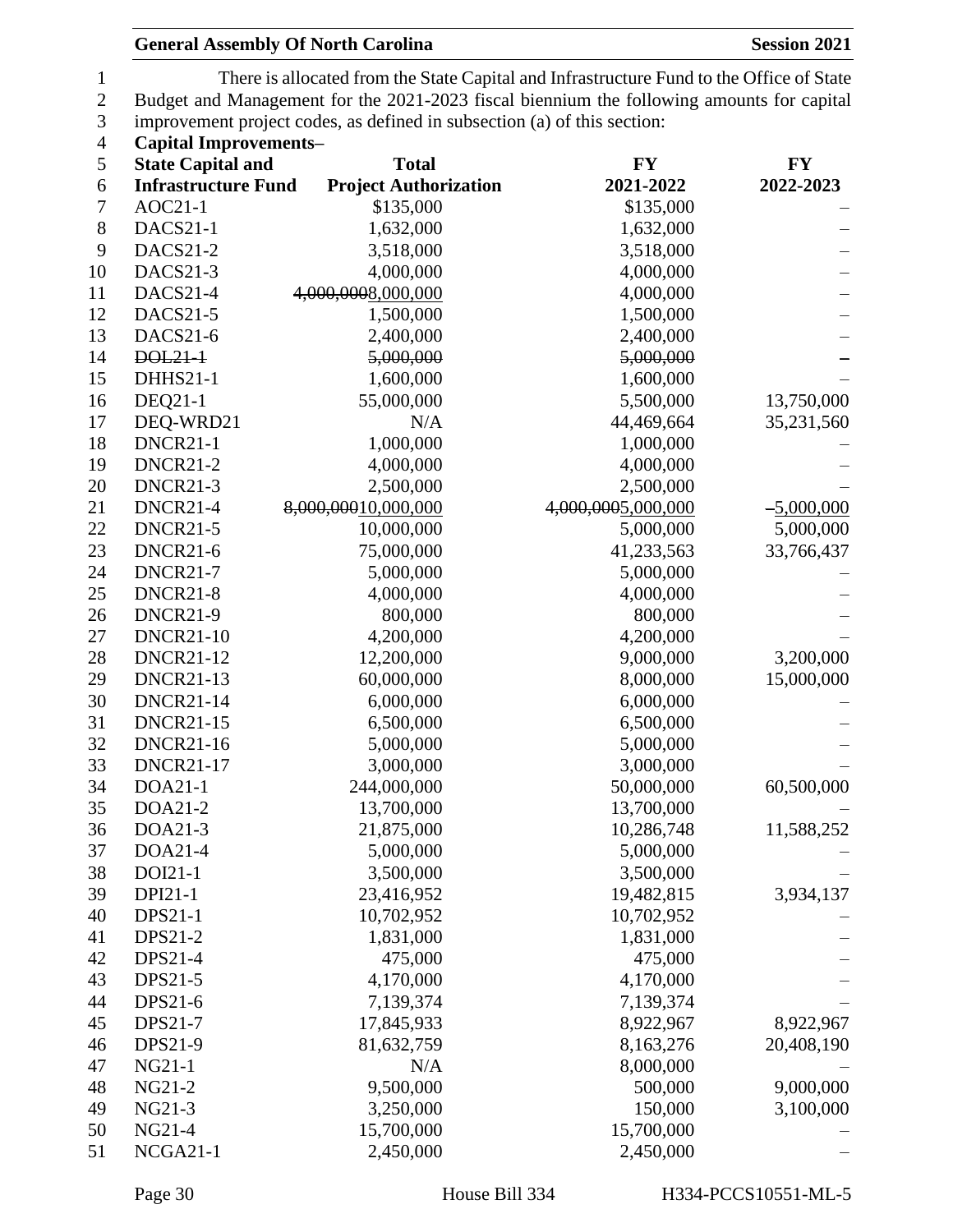|                |                                                                              | <b>General Assembly Of North Carolina</b>           |                                                                                        | <b>Session 2021</b> |  |
|----------------|------------------------------------------------------------------------------|-----------------------------------------------------|----------------------------------------------------------------------------------------|---------------------|--|
| 1              | NCGA21-2                                                                     | 1,800,000                                           | 1,800,000                                                                              |                     |  |
| $\overline{c}$ | NCGA21-3                                                                     | 100,391,316                                         |                                                                                        | 11,391,316          |  |
| 3              | NCGA21-4                                                                     | 6,300,000                                           | 300,000                                                                                | 6,000,000           |  |
| $\overline{4}$ | UNC/NCS21-1                                                                  | 4,000,000                                           | 4,000,000                                                                              |                     |  |
| 5              | UNC/NCS21-2                                                                  | 12,000,000                                          | 6,000,000                                                                              | 6,000,000           |  |
| 6              | UNC/NCS21-3                                                                  | 4,000,000                                           | 4,000,000                                                                              |                     |  |
| 7              | UNC/NCS20-1                                                                  | 160,000,000                                         | 18,250,000                                                                             | 36,500,000          |  |
| 8              | UNC/CH20-1                                                                   | 150,000,000                                         | 10,000,000                                                                             | 18,750,000          |  |
| 9              | UNC/CH20-2                                                                   | 60,000,000                                          | 21,250,000                                                                             | 25,500,000          |  |
| 10             | UNC/ECS21-1                                                                  | 40,000,000                                          | 10,000,000                                                                             | 30,000,000          |  |
| 11             | UNC/ECS21-2                                                                  | 2,500,000                                           | 2,500,000                                                                              |                     |  |
| 12             | UNC/ECS21-3                                                                  | 7,500,000                                           | 7,500,000                                                                              |                     |  |
| 13             | UNC/ECS21-4                                                                  | 34,000,000                                          | 4,000,000                                                                              | 10,000,000          |  |
| 14             | UNC/ASU21-1                                                                  | 25,000,000                                          | 12,500,000                                                                             | 12,500,000          |  |
| 15             | UNC/ASU21-2                                                                  | 54,000,000                                          | 54,000,000                                                                             |                     |  |
| 16             | UNC/SSM21-1                                                                  | 12,000,000                                          | 12,000,000                                                                             |                     |  |
| 17             | UNC/NCC21-1                                                                  | 3,011,000                                           | 3,011,000                                                                              |                     |  |
| 18             | UNC/ECU21-1                                                                  | 215,000,000                                         | 21,500,000                                                                             | 53,750,000          |  |
| 19             | UNC/PEM21-1                                                                  | 91,000,000                                          | 9,100,000                                                                              | 22,750,000          |  |
| 20             | UNC/FSU21-1                                                                  | 40,000,000                                          | 4,000,000                                                                              | 10,000,000          |  |
| 21             | UNC/FSU21-2                                                                  | 63,000,000                                          | 6,300,000                                                                              | 13,750,000          |  |
| 22             | UNC/FSU21-3                                                                  | 10,000,000                                          | 10,000,000                                                                             |                     |  |
| 23             | UNC/WCU21-1                                                                  | 9,200,000                                           | 9,200,000                                                                              |                     |  |
| 24             | UNC/WSS21-1                                                                  | 57,000,000                                          | 5,700,000                                                                              | 14,250,000          |  |
| 25             | UNC/BOG21-1                                                                  | 15,000,000                                          |                                                                                        | 3,750,000           |  |
| 26             | UNC/R&R21                                                                    | N/A                                                 | 250,000,000                                                                            | 250,000,000         |  |
| 27             | <b>R&amp;R21</b>                                                             | N/A                                                 | 200,000,000                                                                            | 200,000,000         |  |
| 28             | CC21                                                                         | 400,000,000                                         | 100,000,000                                                                            | 100,000,000         |  |
| 29             | CNC <sub>21</sub>                                                            | 258,000,000                                         | 182, 333, 333200, 000, 000                                                             |                     |  |
| 30             | 17,491,66758,000,000                                                         |                                                     |                                                                                        |                     |  |
| 31             | PERS21                                                                       | N/A                                                 | 2,000,000                                                                              | 2,000,000           |  |
| 32             | FLEX21                                                                       | 100,000,000                                         |                                                                                        | 25,000,000          |  |
| 33             | UNC/ENG21                                                                    | 90,000,000                                          | 45,000,000                                                                             | 45,000,000"         |  |
| 34             | <b>SECTION 9.1.(b)</b> Section 40.1(c1) of S.L. 2021-180 reads as rewritten: |                                                     |                                                                                        |                     |  |
| 35             |                                                                              |                                                     | "SECTION 40.1.(c1) Of the funds allocated for project code R&R21, the following sums   |                     |  |
| 36<br>37       |                                                                              | shall be allocated for the following projects:      |                                                                                        |                     |  |
| 38             | (5)                                                                          |                                                     | Two million dollars $(\$2,000,000)$ for the 2021-2022 fiscal year to the               |                     |  |
| 39             |                                                                              |                                                     | Department of Public Instruction for repairs and renovations of the historic           |                     |  |
| 40             |                                                                              |                                                     | Superintendent's House located on the campus of North Carolina School for              |                     |  |
| 41             |                                                                              |                                                     | the Deaf to preserve and enhance the existing structure and site for the               |                     |  |
| 42             |                                                                              |                                                     | preservation and display of artifacts and exhibits related to the history of           |                     |  |
| 43             |                                                                              |                                                     | <b>Broughton Hospitalthe North Carolina School for the Deaf and other historic</b>     |                     |  |
| 44             |                                                                              |                                                     | structures in the area, and for use as a multipurpose venue.                           |                     |  |
| 45             | "<br>.                                                                       |                                                     |                                                                                        |                     |  |
| 46             |                                                                              |                                                     |                                                                                        |                     |  |
| 47             |                                                                              |                                                     | <b>SECTION 9.1.(c)</b> Section 40.1(c2) of S.L. 2021-180 reads as rewritten:           |                     |  |
| 48             |                                                                              |                                                     | "SECTION 40.1. $(c2)$ Of the funds allocated for project code UNC/R&R21, the following |                     |  |
| 49             |                                                                              | sums shall be allocated for the following projects: |                                                                                        |                     |  |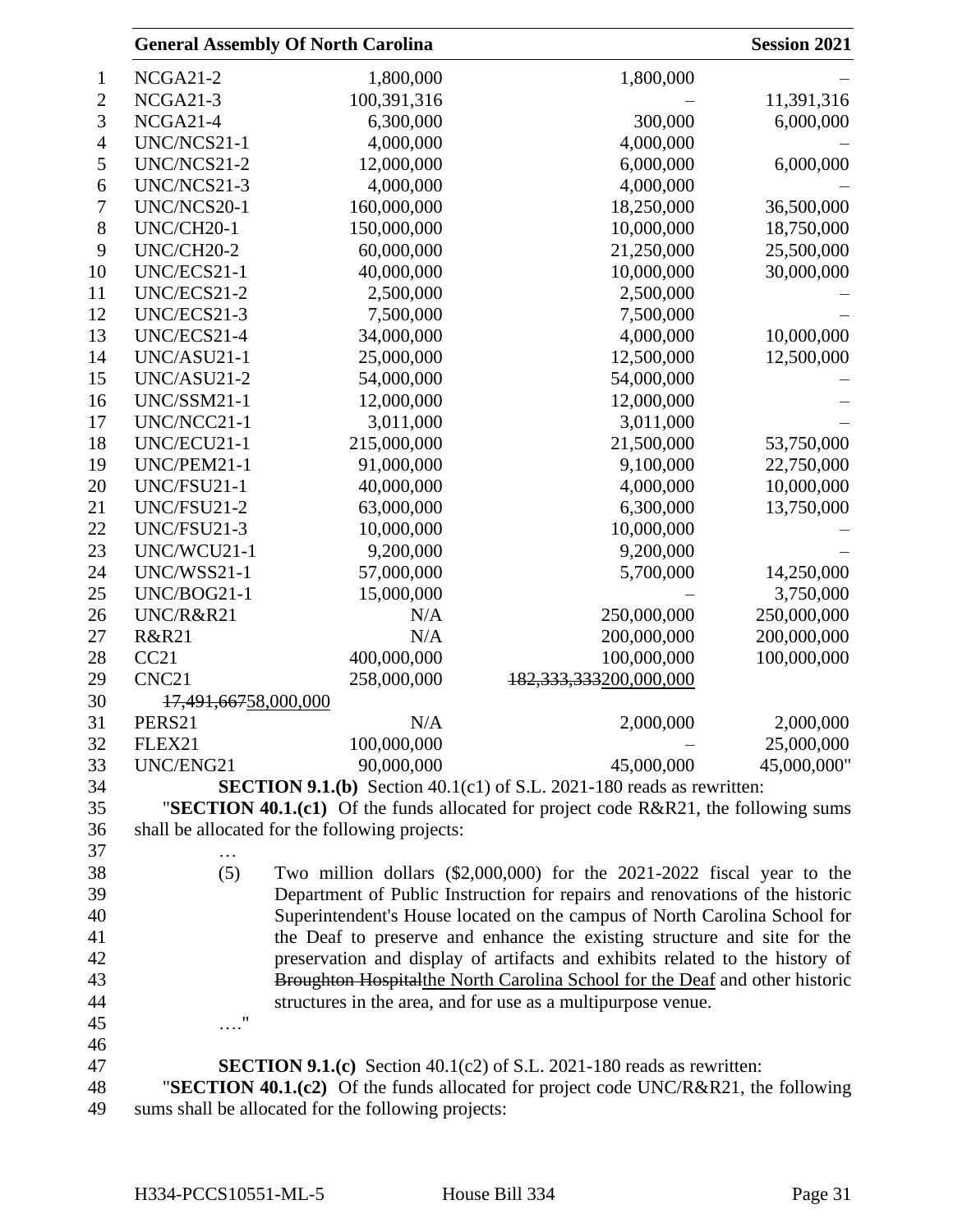|                       |             | <b>General Assembly Of North Carolina</b>                                                        | <b>Session 2021</b> |
|-----------------------|-------------|--------------------------------------------------------------------------------------------------|---------------------|
| (1)                   |             | Sixty-Thirty million dollars (\$60,000,000)(\$30,000,000) for each fiscal year                   |                     |
|                       |             | of the 2021-2023 fiscal biennium to North Carolina State University for                          |                     |
|                       |             | repairs and renovations to Dabney Hall.                                                          |                     |
| (2)                   |             | Ten million dollars (\$10,000,000) for the 2021-2022 fiscal year to North                        |                     |
|                       |             | Carolina State University for repairs and renovations to Polk Hall."                             |                     |
|                       |             | SECTION 9.1.(d) Part XL of S.L. 2021-180 is amended by adding the following                      |                     |
| new sections to read: |             |                                                                                                  |                     |
| "SCIF GRANT CHANGES   |             |                                                                                                  |                     |
|                       |             | "SECTION 40.17.(a) Notwithstanding any provision of law or the Committee Report                  |                     |
|                       |             | referenced in Section 43.2 of this act to the contrary, the following grants and funds allocated |                     |
|                       |             | from the State Capital and Infrastructure Fund are amended as follows:                           |                     |
|                       | (1)         | The grant to Carteret County in the sum of seven hundred eighty-three                            |                     |
|                       |             | thousand three hundred thirty-three dollars (\$783,333) for the 2021-2022                        |                     |
|                       |             | fiscal year shall be provided to Carteret County instead of Cabarrus County.                     |                     |
| (2)                   |             | The grant for the Graham County Courthouse in the sum of five million dollars                    |                     |
|                       |             | (\$5,000,000) for the 2021-2022 fiscal year may be used by Graham County                         |                     |
|                       |             | for construction of a new courthouse facility.                                                   |                     |
| (3)                   |             | The grant for the Cleveland County Courthouse in the sum of fifty-nine                           |                     |
|                       |             | million dollars $(\$59,000,000)$ for the 2021-2022 fiscal year is reduced by two                 |                     |
|                       |             | hundred fifty thousand dollars (\$250,000).                                                      |                     |
| (4)                   |             | The grant for the Tri-County Airport in the sum of four hundred thousand                         |                     |
|                       |             | dollars $(\$400,000)$ for the 2021-2022 fiscal year shall be provided to the                     |                     |
|                       |             | Tri-County Airport in Hertford County.                                                           |                     |
| (5)                   |             | The grant for the Boiling Springs Dam in the sum of fourteen million dollars                     |                     |
|                       |             | $($14,000,000)$ for the 2021-2022 fiscal year shall be provided to the City of                   |                     |
|                       |             | Boiling Spring Lakes for repairs to the Boiling Spring Lakes Dam.                                |                     |
| (6)                   |             | The grant for the Rhodes Pond Dam in the sum of eight million eight hundred                      |                     |
|                       |             | nineteen thousand three hundred fifty dollars (\$8,819,350) for the 2021-2022                    |                     |
|                       |             | fiscal year may also be used by the Wildlife Resources Commission to                             |                     |
|                       |             | relocate the depot on the property.                                                              |                     |
| (7)                   |             | The grant for Brandy Myers Memorial Park in the sum of one million dollars                       |                     |
|                       |             | $(\$1,000,000)$ for the 2021-2022 fiscal year shall be provided to the Town of                   |                     |
|                       |             | Carolina Beach for cultivation of an all-inclusive playground to be named                        |                     |
|                       |             | Brandy Myers Memorial Park.                                                                      |                     |
| (8)                   |             | The grant for Burke County Veterans Memorial in the sum of fifteen thousand                      |                     |
|                       |             | dollars (\$15,000) shall instead be provided to the City of Morganton for the                    |                     |
|                       |             | development of a trail near the Catawba River.                                                   |                     |
| (9)                   |             | The grant to the Caldwell County Animal Shelter in the sum of five million                       |                     |
|                       |             | dollars $(\$5,000,000)$ for the 2021-2022 fiscal year is reduced by one million                  |                     |
|                       |             | five hundred thousand dollars $(\$1,500,000)$ .                                                  |                     |
|                       | (10)        | The grant to the Carolina Land and Lakes Warehouse in the sum of one million                     |                     |
|                       |             | five hundred thousand dollars (\$1,500,000) for the 2021-2022 fiscal year shall                  |                     |
|                       |             | be allocated to Carolina Land and Lakes Resource Conservation and                                |                     |
|                       |             | Development for a new warehouse.                                                                 |                     |
|                       | <u>(11)</u> | The grant to City of Winston-Salem Senior Services Building in the sum of                        |                     |
|                       |             | five million dollars (\$5,000,000) for the 2021-2022 fiscal year shall instead                   |                     |
|                       |             | be provided to Senior Services, Incorporated, for the construction of a new                      |                     |
|                       |             | senior services building.                                                                        |                     |
|                       | (12)        | The grant to Cleveland County Student Center in the sum of eleven million                        |                     |
|                       |             | dollars (\$11,000,000) for the 2021-2022 fiscal year shall instead be provided                   |                     |
|                       |             | to Cleveland Community College for a new student center.                                         |                     |
|                       |             |                                                                                                  |                     |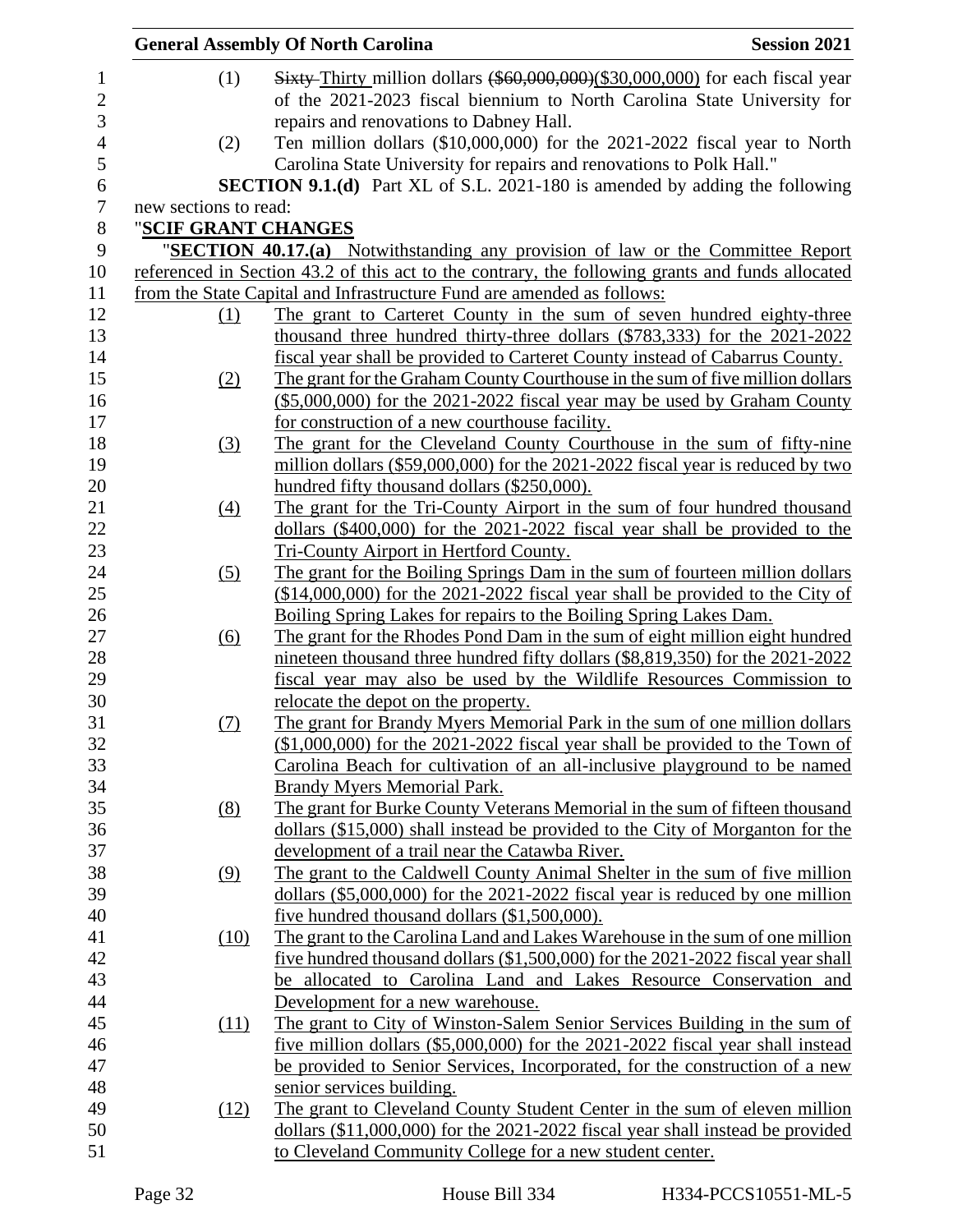|                             | <b>General Assembly Of North Carolina</b>                                                                                                                         | <b>Session 2021</b> |
|-----------------------------|-------------------------------------------------------------------------------------------------------------------------------------------------------------------|---------------------|
| (13)                        | The grant to Town of Catawba Bridge Restoration in the sum of four hundred                                                                                        |                     |
|                             | thousand dollars (\$400,000) for the 2021-2022 fiscal year shall instead be                                                                                       |                     |
|                             | provided to the Catawba County Historical Association, Inc. for the Bunker                                                                                        |                     |
|                             | Hill Bridge.                                                                                                                                                      |                     |
| (14)                        | The grant to Town of Louisburg Civic Center Renovation in the sum of seven                                                                                        |                     |
|                             | hundred fifty thousand dollars (\$750,000) for the 2021-2022 fiscal year is                                                                                       |                     |
|                             | reduced by fifty thousand dollars (\$50,000).                                                                                                                     |                     |
| (15)                        | The grant to Mable Smith Park in the sum of two million dollars (\$2,000,000)                                                                                     |                     |
|                             | for the 2021-2022 fiscal year shall be provided to the City of Fayetteville to                                                                                    |                     |
|                             | be used by Parks and Recreation to update the Mabel Smith Park, the Walker                                                                                        |                     |
|                             | Spivey Park, and the Gilmore Therapeutic Center.                                                                                                                  |                     |
| (16)                        | The grant to Pilot Mountain Bean Shoals Trail in the sum of four million                                                                                          |                     |
|                             | dollars (\$4,000,000) shall instead be provided to Surry County for                                                                                               |                     |
|                             | improvements to the Bean Shoals Trail.                                                                                                                            |                     |
| (17)                        | The grant to Duplin County Veterans Museum Mural in the sum of                                                                                                    |                     |
|                             | twenty-five thousand dollars (\$25,000) shall instead be provided to the Town                                                                                     |                     |
|                             | of Warsaw for a veterans mural.                                                                                                                                   |                     |
| (17a)                       | The grant for the Spring Lake Civic Center Renovation in the sum of two                                                                                           |                     |
|                             | hundred fifty thousand dollars (\$250,000) for the 2021-2022 fiscal year shall                                                                                    |                     |
|                             | be provided to the Sandhills Family Heritage Association.                                                                                                         |                     |
| (18)                        | The funds to the Department of Natural and Cultural Resources for Charlotte                                                                                       |                     |
|                             | Hawkins Brown in the sum of one million dollars (\$1,000,000) for the                                                                                             |                     |
|                             | 2021-2022 fiscal year shall be used for the purchase and development of                                                                                           |                     |
|                             | approximately 100 acres adjacent to the Charlotte Hawkins Brown State                                                                                             |                     |
|                             | Historic Site in Guilford County to be added to the Historic Site.                                                                                                |                     |
| (19)                        | The funds to the Department of Natural and Cultural Resources for Chowan                                                                                          |                     |
|                             | Farm Heritage in the sum of three hundred twenty thousand dollars (\$320,000)                                                                                     |                     |
|                             | for the 2021-2022 fiscal year shall instead be provided as a grant to Heritage<br>Association, a nonprofit corporation, for the purchase of 9 acres at the Chowan |                     |
|                             | Farm Heritage.                                                                                                                                                    |                     |
| (20)                        | The funds to the Department of Natural and Cultural Resources for Shallow                                                                                         |                     |
|                             | Ford in the sum of one million eight hundred thousand dollars (\$1,800,000)                                                                                       |                     |
|                             | for the 2021-2022 fiscal year shall be used for the purchase and development                                                                                      |                     |
|                             | of approximately 245 acres at the Shallow Ford of the Yadkin in Forsyth                                                                                           |                     |
|                             | County to be managed in conjunction with other nearby State Historic Sites.                                                                                       |                     |
| (21)                        | The funds to the Department of Natural and Cultural Resources for Shallow                                                                                         |                     |
|                             | Ford Parking Lot in the sum of four hundred twenty-five thousand dollars                                                                                          |                     |
|                             | $(\$425,000)$ for the 2021-2022 fiscal year may also be used for the construction                                                                                 |                     |
|                             | of capital improvements at the Shallow Ford of the Yadkin in Forsyth County.                                                                                      |                     |
|                             | "SECTION 40.17.(b) Notwithstanding any provision of law or the Committee Report                                                                                   |                     |
|                             | referenced in Section 43.2 of this act to the contrary, there is appropriated from the State Capital                                                              |                     |
|                             | and Infrastructure Fund to the Office of State Budget and Management the following amounts                                                                        |                     |
| for the following purposes: |                                                                                                                                                                   |                     |
| (1)                         | The sum of two hundred fifty thousand dollars (\$250,000) in nonrecurring                                                                                         |                     |
|                             | funds for the 2021-2022 fiscal year to be allocated in the form of a grant to                                                                                     |                     |
|                             | the Lawndale Fire Department to be used for firefighting equipment and                                                                                            |                     |
|                             | vehicles.                                                                                                                                                         |                     |
| (2)                         | The sum of one million five hundred thousand dollars $(\$1,500,000)$ in                                                                                           |                     |
|                             | nonrecurring funds for the 2021-2022 fiscal year to be allocated in the form                                                                                      |                     |
|                             | of a grant to the City of Lenoir to be used for water and sewer projects.                                                                                         |                     |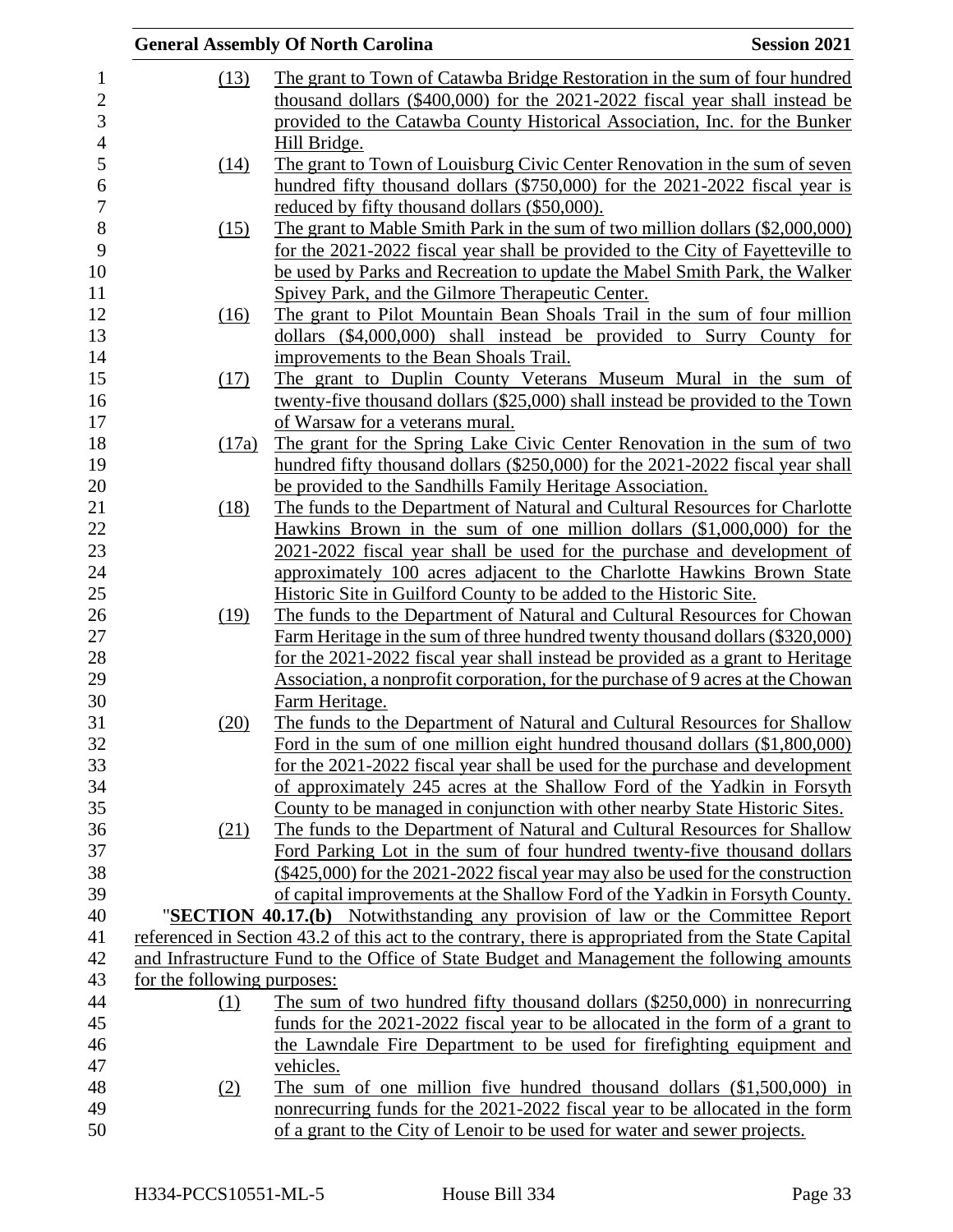|                        | <b>General Assembly Of North Carolina</b>                                                           |                   |    |              |                 | <b>Session 2021</b>                                          |
|------------------------|-----------------------------------------------------------------------------------------------------|-------------------|----|--------------|-----------------|--------------------------------------------------------------|
| (3)                    | The sum of twenty-five thousand dollars $(\$25,000)$ in nonrecurring funds for                      |                   |    |              |                 |                                                              |
|                        | the 2021-2022 fiscal year to the Town of Bunn for capital improvements.                             |                   |    |              |                 |                                                              |
| $\left(4\right)$       | The sum of twenty-five thousand dollars (\$25,000) in nonrecurring funds for                        |                   |    |              |                 |                                                              |
|                        | the 2021-2022 fiscal year to the Town of Franklinton for capital                                    |                   |    |              |                 |                                                              |
|                        | improvements.                                                                                       |                   |    |              |                 |                                                              |
|                        | "SECTION 40.17.(c) For the Randolph Heritage Conservancy—NC Textile Museum grant                    |                   |    |              |                 |                                                              |
|                        | allocated in this Part, the Department of Natural and Cultural Resources shall work with            |                   |    |              |                 |                                                              |
|                        | Randolph Heritage Conservancy, Inc., to develop and implement a comprehensive plan for a            |                   |    |              |                 |                                                              |
|                        | textile museum and provide technical assistance with the expenditure of funds.                      |                   |    |              |                 |                                                              |
|                        | "SECTION 40.17.(d) Notwithstanding any provision of law or the Committee Report                     |                   |    |              |                 |                                                              |
|                        | referenced in Section 43.2 of this act to the contrary, the grant from the State Capital and        |                   |    |              |                 |                                                              |
|                        | Infrastructure Fund for Stokes County Hospital Renovations in the sum of ten million dollars        |                   |    |              |                 |                                                              |
|                        | $($10,000,000)$ for the 2021-2022 fiscal year shall be allocated to Stokes County for future grants |                   |    |              |                 |                                                              |
|                        | exclusively for planning and related costs associated with the siting and construction of new       |                   |    |              |                 |                                                              |
|                        | medical facilities in Stokes County. Notwithstanding the State Medical Facilities Plan, Article 9   |                   |    |              |                 |                                                              |
|                        | of Chapter 131E of the General Statutes, or any other provision of law to the contrary, the         |                   |    |              |                 |                                                              |
|                        | construction of any new medical facilities, including associated beds, utilizing the grant funds    |                   |    |              |                 |                                                              |
|                        | allocated pursuant to this section shall be exempt from certificate of need review, provided that   |                   |    |              |                 |                                                              |
|                        | the new medical facilities and any associated beds shall be subject to existing licensure laws and  |                   |    |              |                 |                                                              |
| requirements."         |                                                                                                     |                   |    |              |                 |                                                              |
|                        |                                                                                                     |                   |    |              |                 |                                                              |
| <b>RELOCATION</b>      | OF<br><b>OFFICE/PRIVATE LEASING OPTIONS</b>                                                         | <b>UNIVERSITY</b> | OF | <b>NORTH</b> | <b>CAROLINA</b> | <b>SYSTEM</b>                                                |
|                        | <b>SECTION 9.2.</b> Section 40.1(i) of S.L. 2021-180 reads as rewritten:                            |                   |    |              |                 |                                                              |
|                        | "SECTION 40.1.(i) For project code NCGA21-3, and notwithstanding G.S. 143-135.26 or                 |                   |    |              |                 |                                                              |
|                        | any other provision of law to the contrary, the Legislative Services Office shall utilize the funds |                   |    |              |                 |                                                              |
|                        | appropriated for the 2022-2023 fiscal year to initiate advance planning, full planning, and design  |                   |    |              |                 |                                                              |
|                        | for the location of The University of North Carolina System Office in the downtown government       |                   |    |              |                 |                                                              |
|                        | complex, including any facility consolidation identified using the study conducted pursuant to      |                   |    |              |                 |                                                              |
|                        | subsection (g) of this section. The Legislative Services Office may also consider private leasing   |                   |    |              |                 |                                                              |
|                        | options within 1 mile of the State Capitol Building in accordance with the results of the study     |                   |    |              |                 |                                                              |
|                        | conducted pursuant to subsection (g) of this section."                                              |                   |    |              |                 |                                                              |
|                        |                                                                                                     |                   |    |              |                 |                                                              |
|                        | PART X. INFORMATION TECHNOLOGY                                                                      |                   |    |              |                 |                                                              |
|                        |                                                                                                     |                   |    |              |                 |                                                              |
|                        | STOPGAP SOLUTIONS COUNTY CAP CHANGE                                                                 |                   |    |              |                 |                                                              |
|                        | <b>SECTION 10.1.</b> Section 38.5 of S.L. 2021-180 reads as rewritten:                              |                   |    |              |                 |                                                              |
| "SECTION 38.5.         |                                                                                                     |                   |    |              |                 | The Department of Information Technology shall use the funds |
|                        | appropriated in this act from the State Fiscal Recovery Fund for Stopgap Solutions–Federal          |                   |    |              |                 |                                                              |
|                        | Broadband Funds to provide grants to internet service providers, local government entities, and     |                   |    |              |                 |                                                              |
|                        | nonprofits for the provision and installation of infrastructure, as that term is defined in         |                   |    |              |                 |                                                              |
|                        | G.S. 143B-1373(a), that will expand the provision of broadband service to unserved and              |                   |    |              |                 |                                                              |
|                        | underserved households in this State. The Department shall ensure that grant funds are awarded      |                   |    |              |                 |                                                              |
|                        | and utilized in compliance with applicable federal guidelines. No more than ten-five percent        |                   |    |              |                 |                                                              |
|                        | $(10\%)$ (5%) of the funds described in this section may be granted for broadband projects located  |                   |    |              |                 |                                                              |
| in any single county." |                                                                                                     |                   |    |              |                 |                                                              |
|                        |                                                                                                     |                   |    |              |                 |                                                              |
|                        | <b>BROADBAND ACCELERATION/CORRECT CITATIONS</b>                                                     |                   |    |              |                 |                                                              |
|                        | <b>SECTION 10.2.(a)</b> Section $38.10(c)$ of S.L. 2021-180 reads as rewritten:                     |                   |    |              |                 |                                                              |
|                        | "SECTION 38.10.(c) The funds appropriated in this act for the Program shall be held by the          |                   |    |              |                 |                                                              |

Department in a special fund and shall not revert to the General Fund but shall remain available